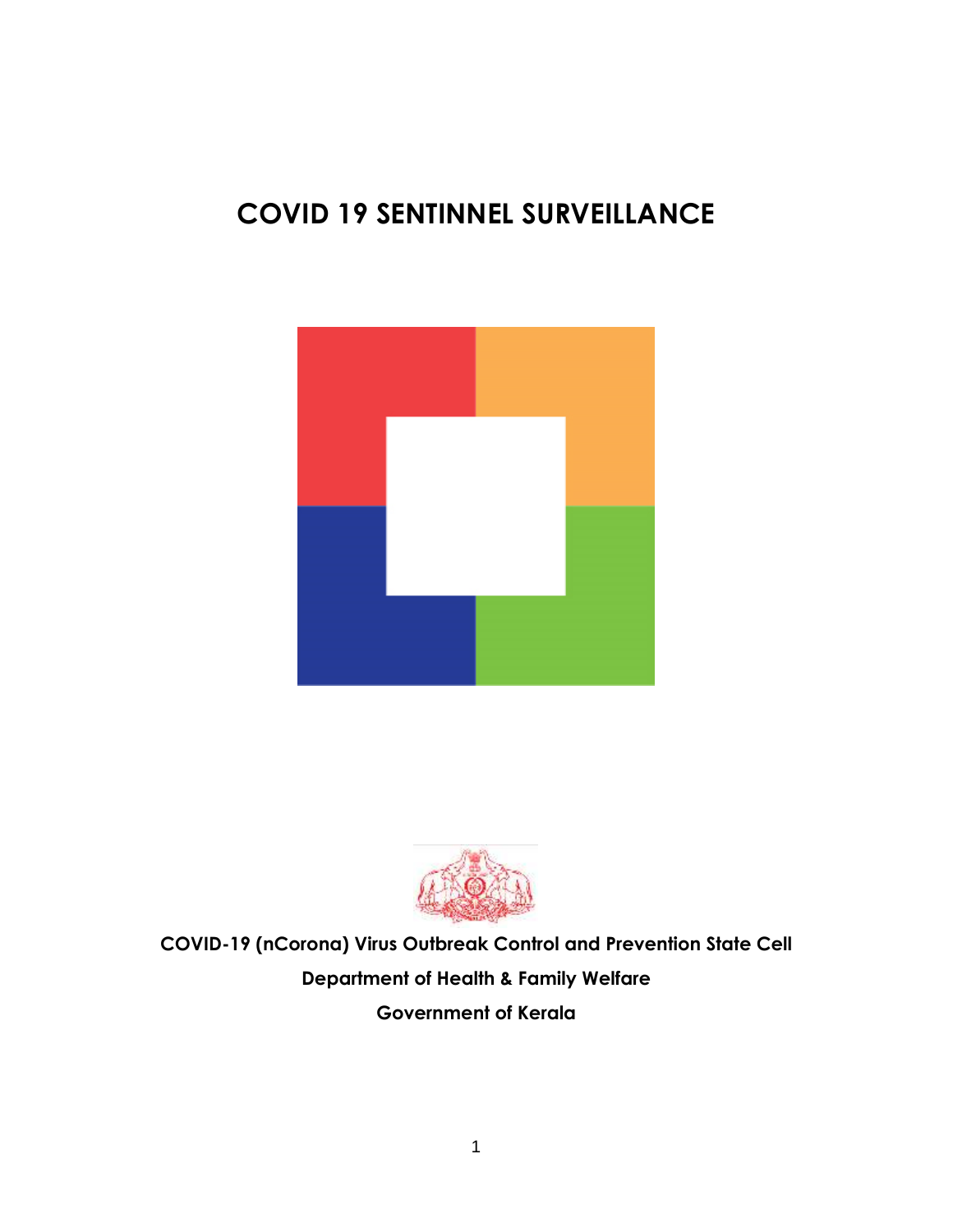## **INDEX**

|                                                                       | <b>Page Number</b> |
|-----------------------------------------------------------------------|--------------------|
| Message from Hon. Health Minister                                     | 4                  |
| Background                                                            | 5                  |
| <b>Strategy &amp; Methods</b>                                         | 6                  |
| <b>Results</b>                                                        | 12                 |
| Conclusion                                                            | 20                 |
| Annexures                                                             |                    |
| I List of Local Self Governments from where samples were collected 21 |                    |
| II Epidemiological Investigation details of Case 1 from Kollam        | 25                 |
| III List of Sample Collection Team                                    | 41                 |
| IV List of Laboratory Team                                            | 56                 |
| Acknowledgement                                                       | 61                 |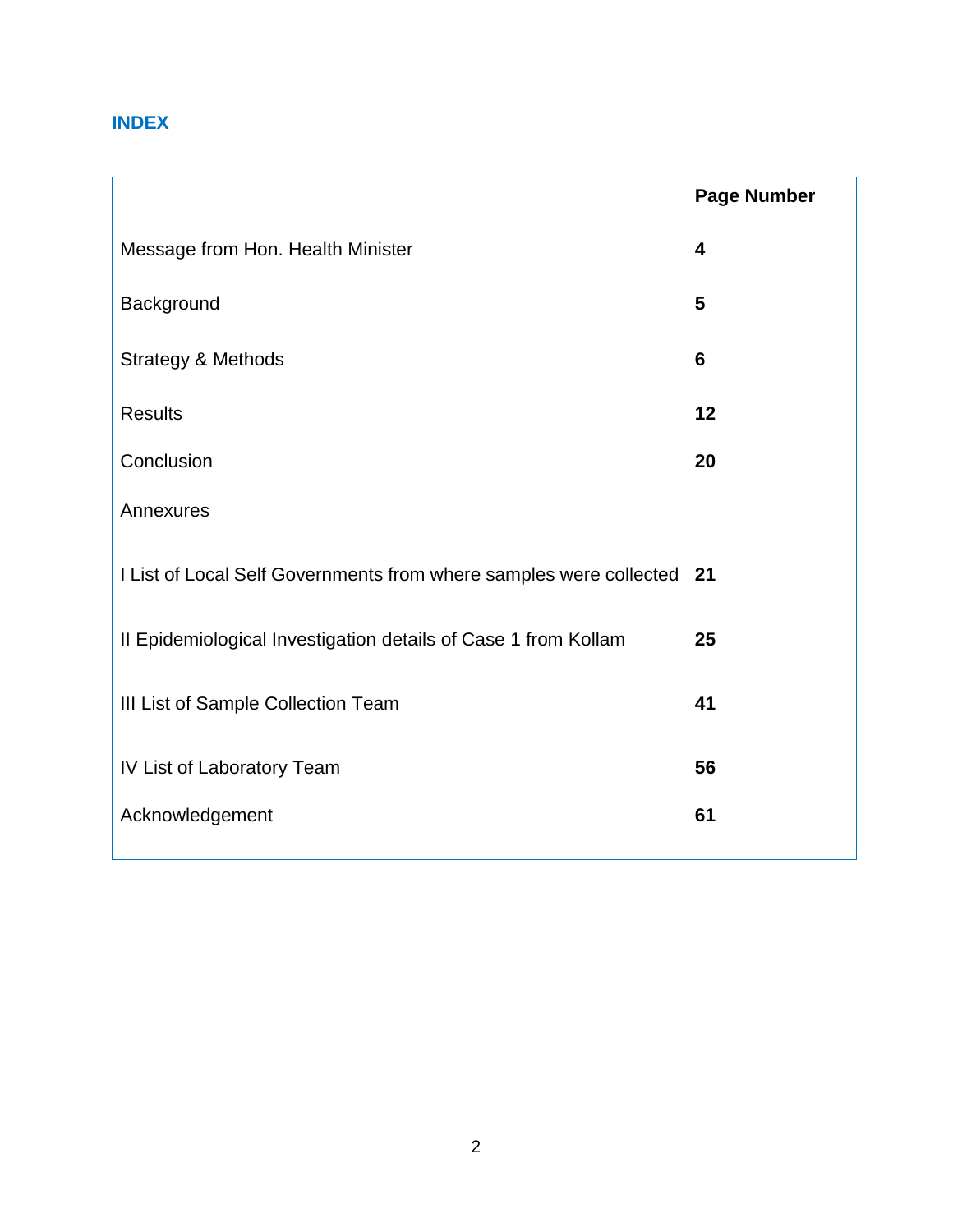## **List of Tables**

| <b>Title of Table</b>                                                                            | Page Number |
|--------------------------------------------------------------------------------------------------|-------------|
| Description of Samples from each group intended to be collected at 7<br>state level              |             |
| District Wise Split up of Number of samples planned to be collected 8<br>for surveillance / week |             |
| Demographic Characteristics of the people from where samples 12<br>collected                     |             |
| Persons from whom Samples tested based on Surveillance Groups                                    | 13          |
| Summary of first cycle of sentinel surveillance                                                  | 15          |

# **List of Figures**

| <b>Title of Figure</b>                                                        | <b>Page Number</b> |
|-------------------------------------------------------------------------------|--------------------|
| <b>Summary of Sentinel Surveillance Process</b>                               | 11                 |
| Distribution of Persons from whom samples were collected based<br>on Symptoms | 14                 |
| Graphical Representation of Positivity in sentinel surveillance 16<br>samples |                    |
| <b>Summary of Sentinel Surveillance Results</b>                               | 16                 |
| Map showing positive cases identified through Surveillance                    | 19                 |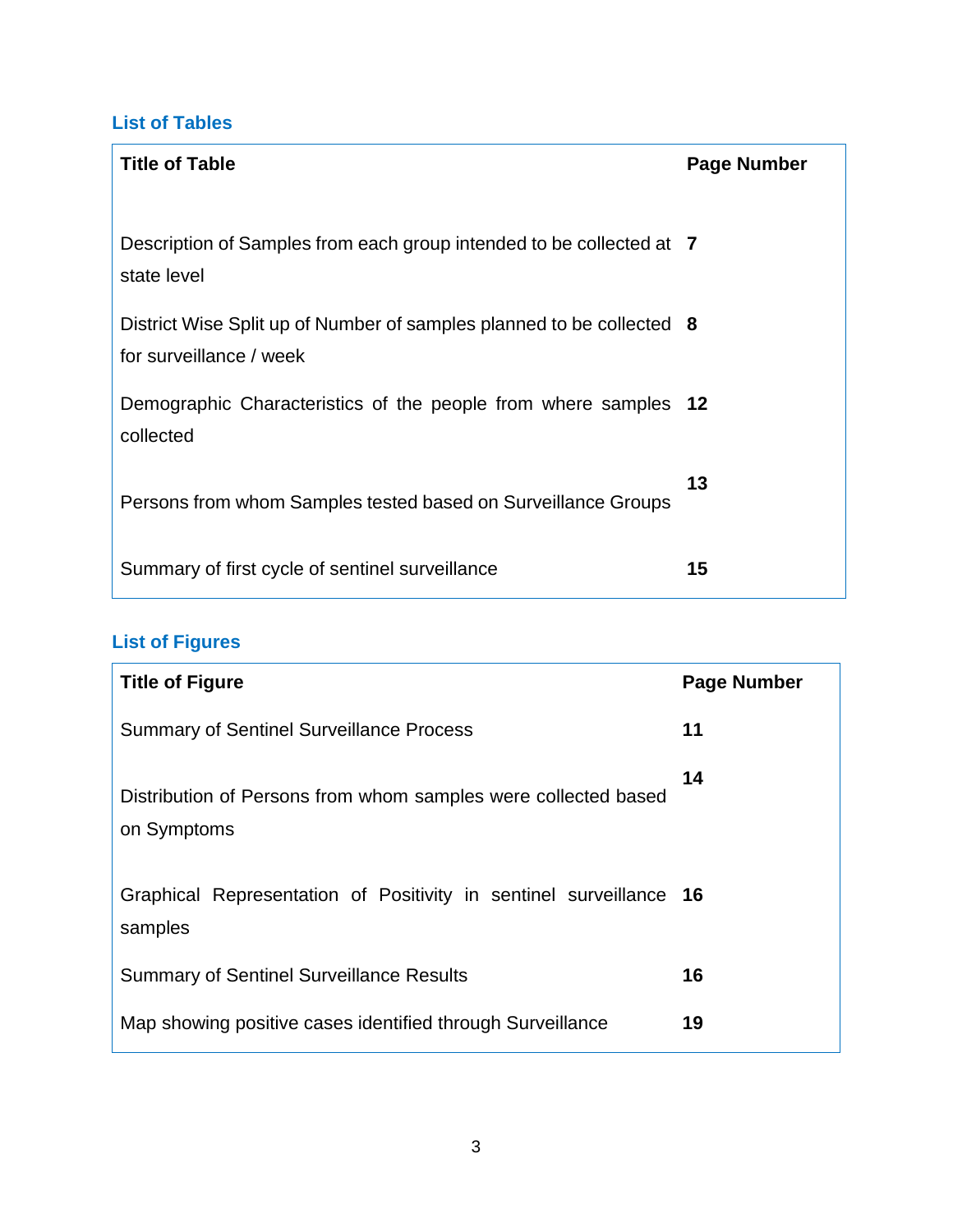#### **Message**

I am happy to see that the first volume of report on Sentinel Surveillance has been published by the Department of Health and Family Welfare. The Department is taking various measures to contain the epidemic since the WHO declared COVID 19 as an emergency.

It is an established practice in the medical science to do prevalence and incidence studies of any diseases. As the epidemic was growing and seeing the vulnerability of our state, as sizeable population is abroad and other parts of the country, the department at the outset has formulated the strategy of sentinel surveillance and submitted the proposal to ICMR. However, because of lack of ICMR validated Antibody test kits, it got delayed for a few days. The Department took a decision to go ahead with the sentinel surveillance by using RT PCR test to see whether there is wide spread of infection in the community so as to take appropriate actions well in time.

The report published by the department of the four rounds of the surveillance will give information to all regarding the present status in Kerala as most of the cases are imported cases and their contacts and that there is no community transmission.

I appreciate the works done by the teams and wishing all the success to everybody's efforts in containing the COVID 19 epidemic.

**K K Shailaja Teacher Minister for Health & Family Welfare Social Justice Women and Child Development**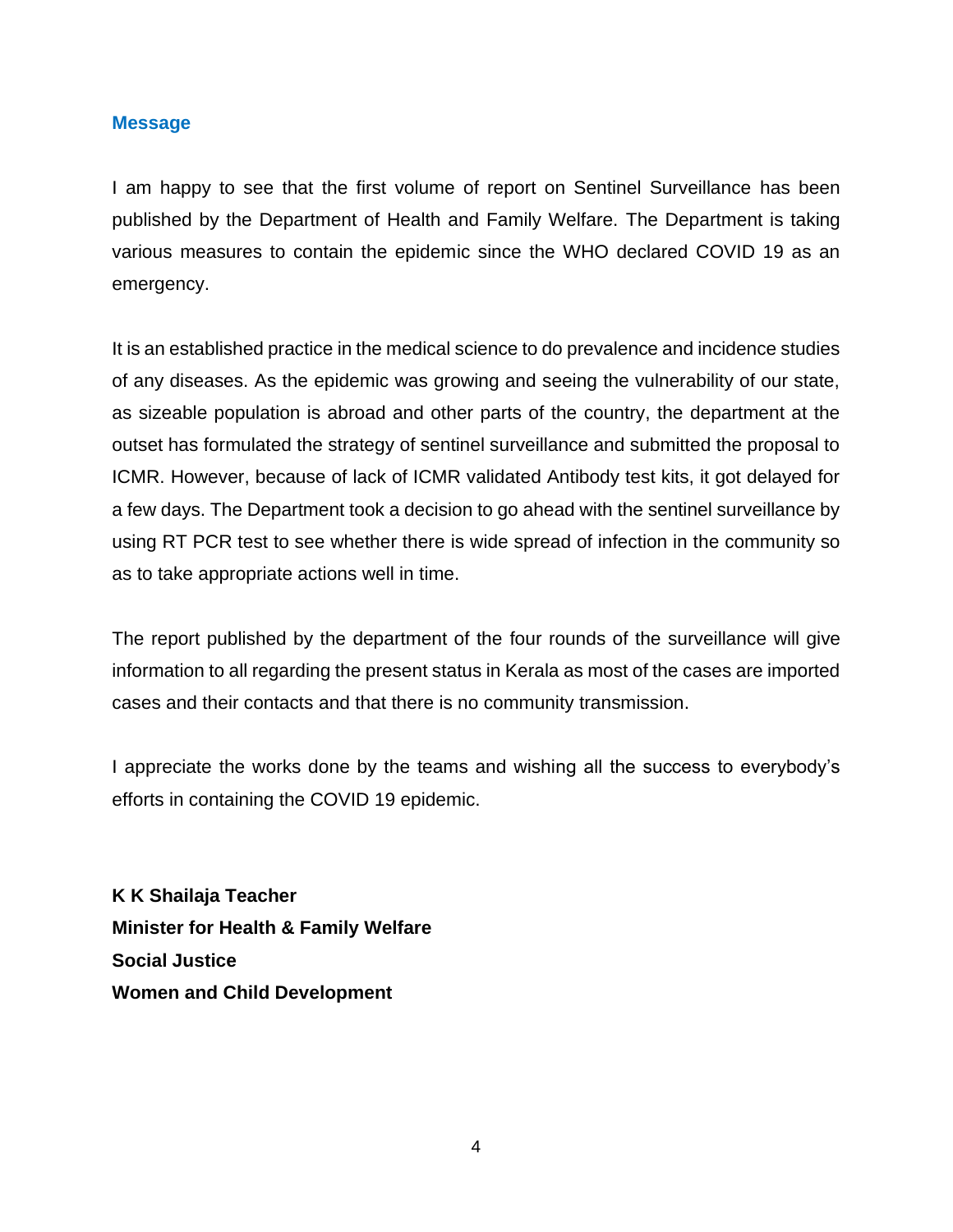### **1. Background**

WHO has declared COVID-19 as a pandemic. Kerala had reported the first case in India on January 30<sup>th</sup> 2020. With proper identification of individuals with risk, rigorous contact tracing, ensuring good quality home isolation, testing all eligible individuals and providing high quality care to COVID cases, Kerala state had managed to contain the COVID -19 epidemic till date.

Since January various structures had been put in place for the control of COVID. One of the strong pillars was the setting of laboratories capable of diagnosing COVID-19. Since then the capacity of the laboratories has increased considerably with 16 labs in the state approved by ICMR for RT PCR testing with a per day capacity over 3500. Kerala had performed nearly 2052 tests/ million population till date. Despite high number of tests, percentage of positivity (No of positive tests / Total Tests performed) is coming down in Kerala. Kerala continued to have cases mostly from travelers returning from foreign countries and other states, followed by their contacts. 70% of the confirmed cases in Kerala had a clear history of travel.

The Department of Health and Family Welfare has been taking all initiatives based on scientific knowledge available regarding COVID19. The department has strengthened the response by rigorously following evidence-based practices and decided to set up a sentinel surveillance system with an objective to look for any evidence of community transmission in the state. The sentinel surveillance designed to collect and test 900 samples per week from non-COVID suspects from selected Villages in all districts from all over the state. Since Antibody tests were not available, the process was initiated with RT PCR test.

The objective of this book is

- $\triangleright$  To explain the process followed to conceptualize the surveillance and its execution
- $\triangleright$  To study outbreak of cases and evidence regarding community outbreak and make information available to experts and people
- $\triangleright$  To take evidence-based interventions to control epidemic
	- 5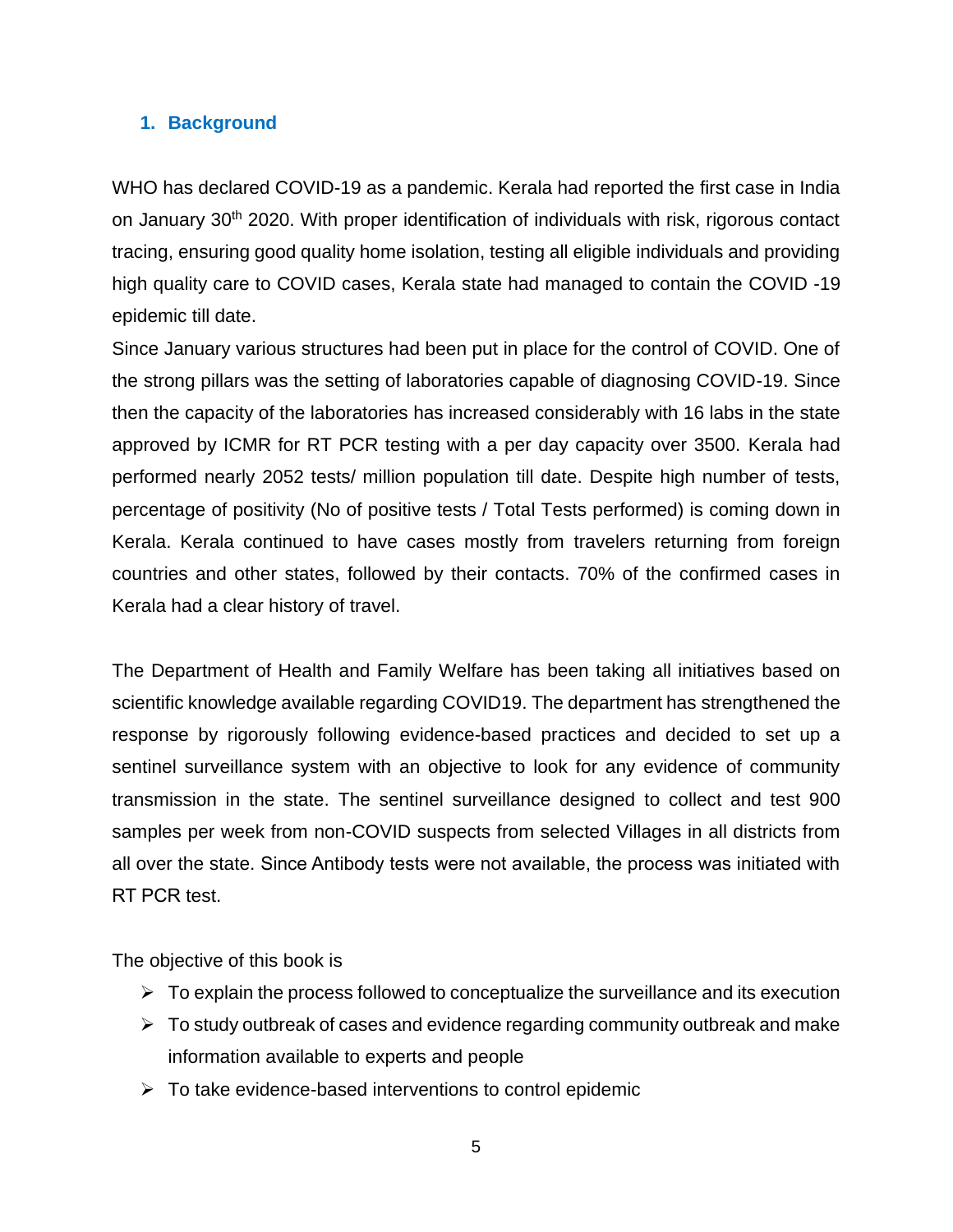#### **2. Strategy and Methods**

The strategy applied is a sentinel surveillance with a risk stratified approach. In order to address the question of community transmission, the population had to be risk stratified based on their chance of acquiring the infection including their setting. These individuals were identified and samples taken from them and tested.

The population was stratified according to the following.

**Group 1**- Patients in the general population with Acute Respiratory Infection (ARI) but NOT a COVID suspect.

**Group 2**- Health Care Workers in Non-COVID settings

**Group 3**-Persons with high social exposure;

These persons were further categorized into the following; Food delivery persons, Community Volunteers for COVID, Police personnel in enforcement of lockdown, provisions shop vendors ration shop, wholesale fruits or vegetable vendors.

### **Group 4**- Category A COVID -19 Suspects

This category of persons are those COVID suspects having sore throat or cough or rhinitis or diarrhoea and does not require testing unless there is a change in their category.

**Group 5**- Guest workers. Generally, are those persons from other states who have come to Kerala for the purpose of labor.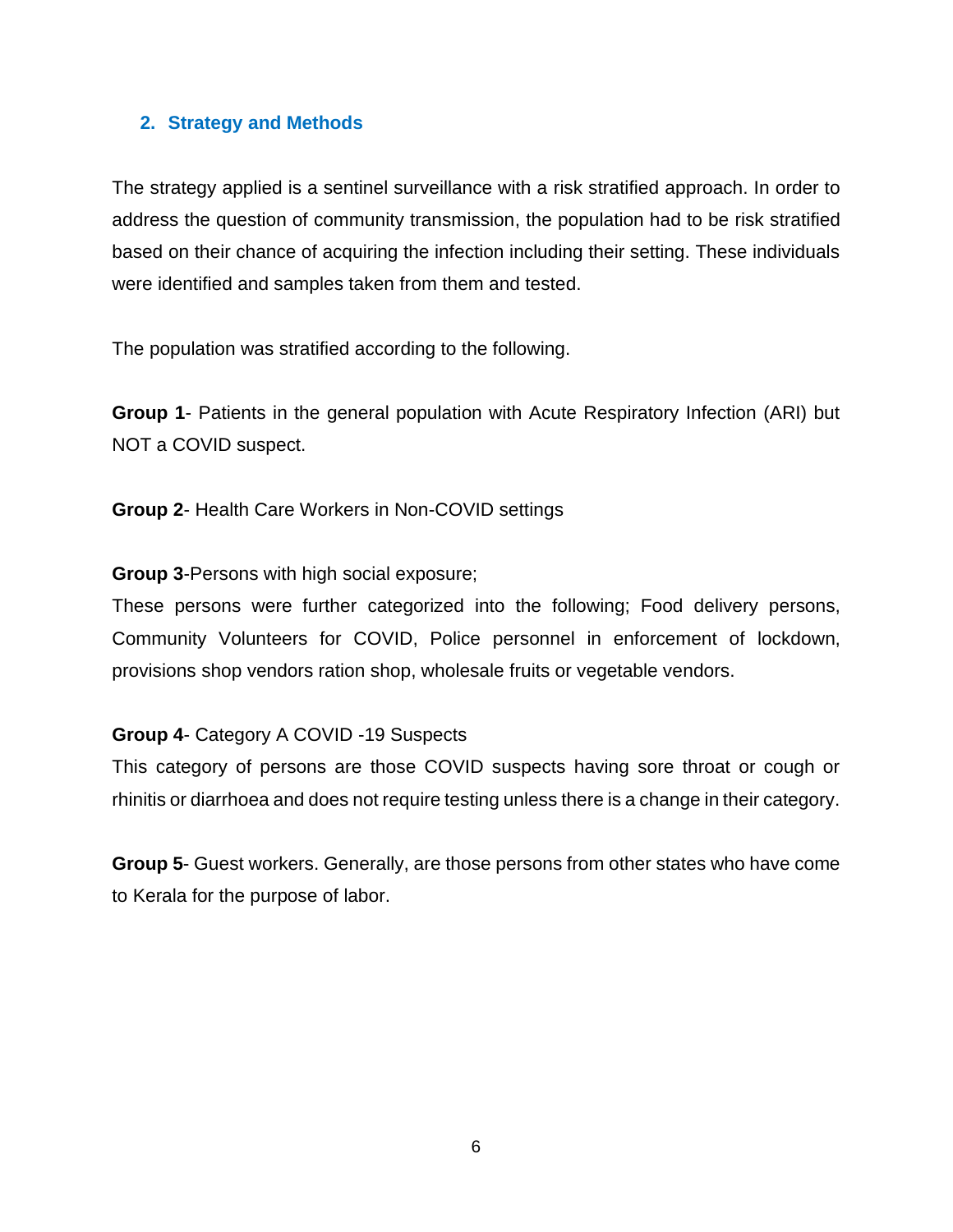# **Table 1: Description of Samples from each group intended to be collected at state level**

| <b>Group</b>   | <b>Description</b>                                                                                                                                                                                                                         | <b>Setting</b>                   | Samples/<br>week |
|----------------|--------------------------------------------------------------------------------------------------------------------------------------------------------------------------------------------------------------------------------------------|----------------------------------|------------------|
| 1              | <b>Patients</b><br>in<br>general<br>population<br>with<br><b>Acute</b><br><b>Respiratory</b><br>Infection<br>(ARI) but NOT a COVID<br>suspect                                                                                              | <b>COVID</b><br>Non-<br>Hospital | 200              |
| $\overline{2}$ | Health Care Workers in Non-<br><b>COVID</b> settings                                                                                                                                                                                       | Non-<br><b>COVID</b><br>Hospital | 200              |
| 3              | Persons with high social<br>exposure; Food<br>delivery<br>Community<br>persons<br>$\sqrt{2}$<br><b>Volunteers for COVID /Police</b><br>personnel/ Provisions shop<br>vendors / Ration<br>Shop/<br>wholesale fruits or vegetable<br>vendors | Community                        | 200              |
| 4              | Category A COVID -19<br><b>Suspects</b>                                                                                                                                                                                                    | Community                        | 150              |
| 5              | <b>Guest workers</b>                                                                                                                                                                                                                       | Community                        | 150              |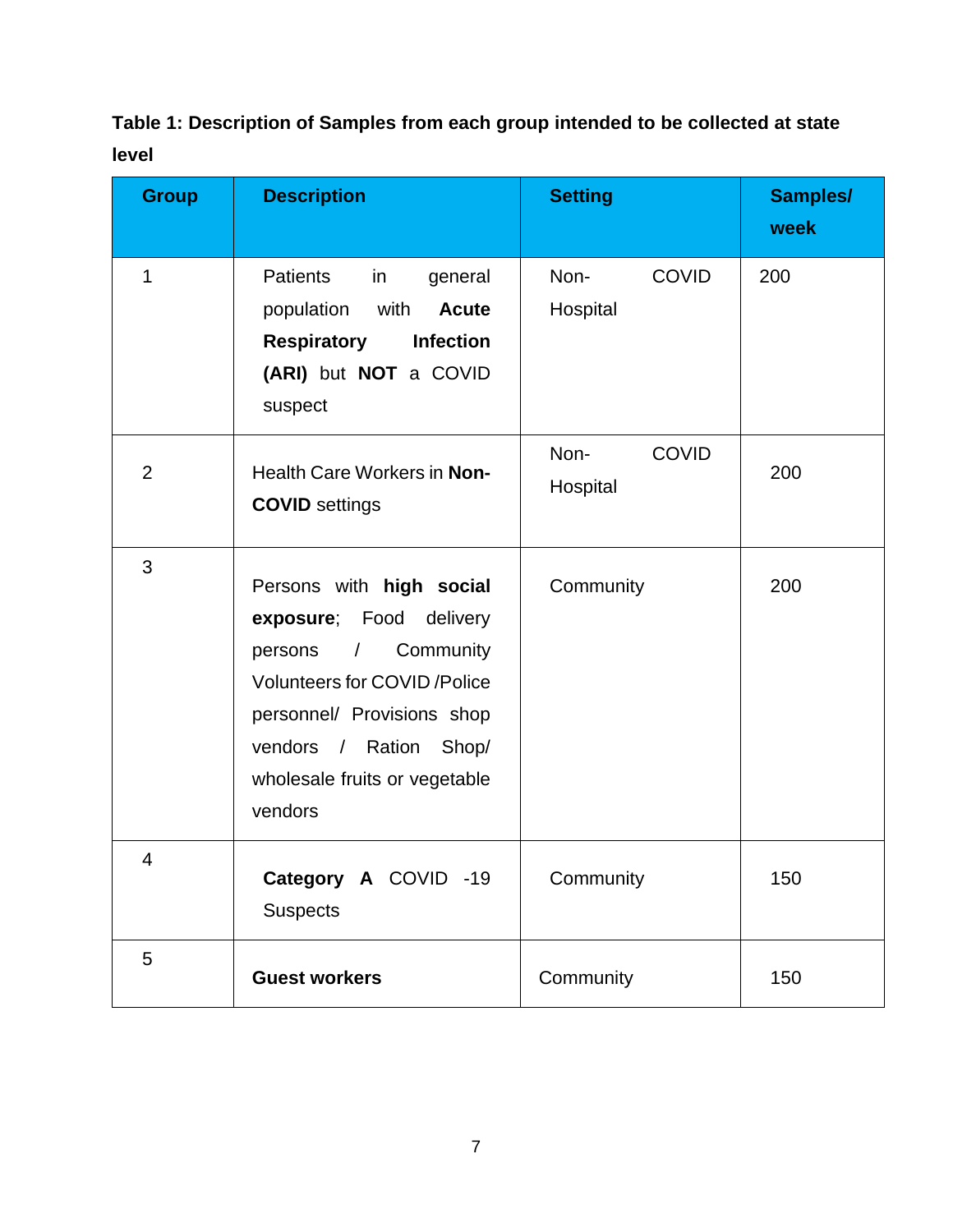Symptomatic persons (respiratory) were preferred over asymptomatic while collecting samples. Samples were collected within 7 days of onset of symptoms from symptomatic persons.

District wise split up for the number of samples in each category was fixed proportionate to COVID-19 cases/1000 population in each district.

**Table.2. District Wise Split up of Number of samples planned to be collected for surveillance / week**

|                   | <b>Group 1</b> | <b>Group 2</b> | <b>Group 3</b> | <b>Group 4</b> | <b>Group 5</b> |
|-------------------|----------------|----------------|----------------|----------------|----------------|
| Alappuzha         | 5              | 5              | 5              | 5              | $\mathbf 0$    |
| <b>Ernakulam</b>  | 10             | 10             | 10             | 10             | 30             |
| <b>Idukki</b>     | 5              | 5              | 5              | 5              | $\mathbf 0$    |
| <b>Kannur</b>     | 30             | 30             | 30             | 20             | 10             |
| <b>Kasaragod</b>  | 50             | 50             | 50             | 50             | 10             |
| <b>Kollam</b>     | 10             | 10             | 10             | 5              | 10             |
| Kottayam          | 10             | 10             | 10             | 5              | 10             |
| <b>Kozhikode</b>  | 10             | 10             | 10             | 10             | 20             |
| <b>Malappuram</b> | 10             | 10             | 10             | 10             | 10             |
| <b>Palakkad</b>   | 10             | 10             | 10             | 5              | 10             |
| Pathanamthitta    | 10             | 10             | 10             | 10             | $\overline{0}$ |
| <b>Thrissur</b>   | 10             | 10             | 10             | 5              | 10             |
| <b>Trivandrum</b> | 10             | 10             | 10             | 10             | 30             |
| Wayanad           | 5              | 5              | 5              | 5              | $\mathbf 0$    |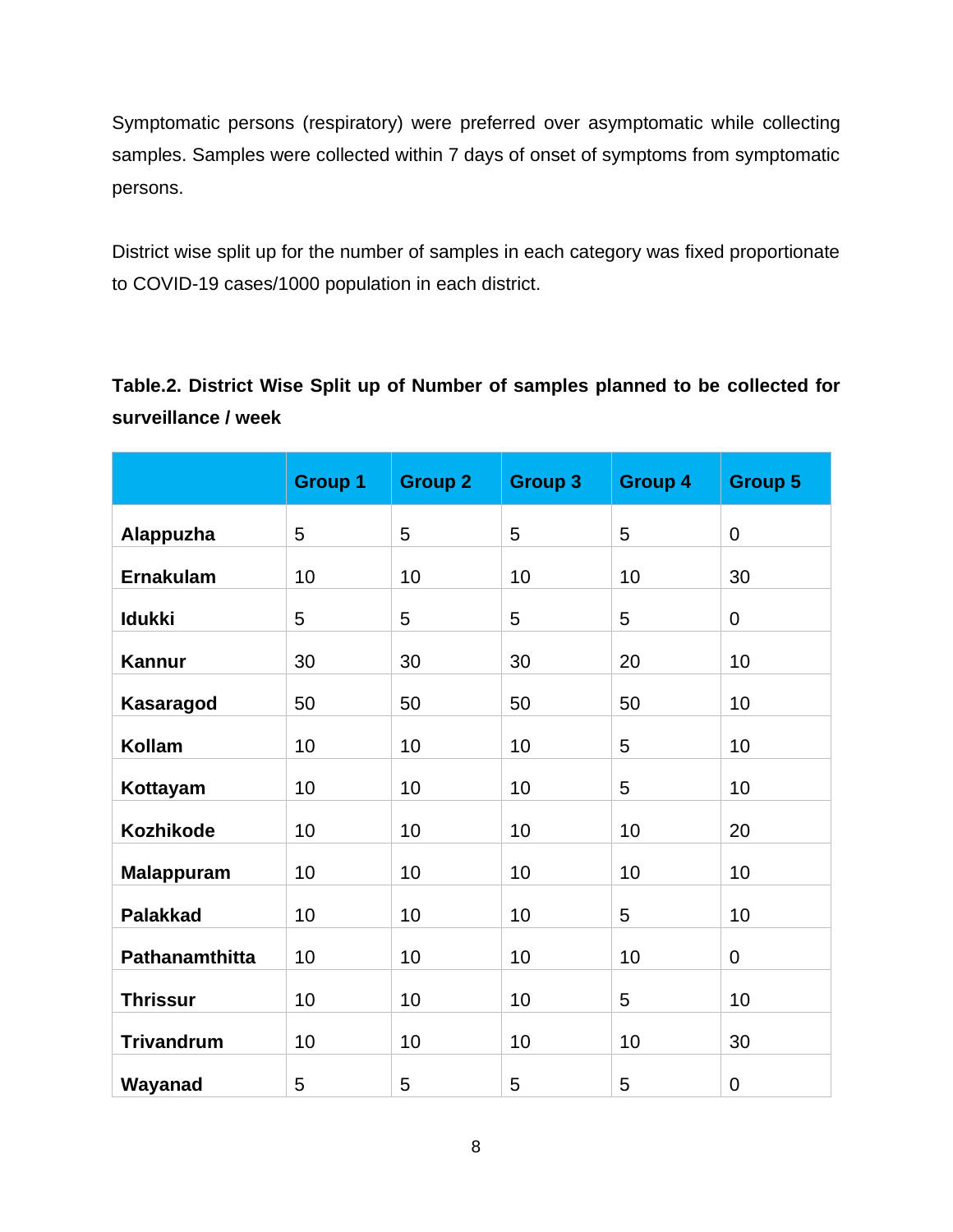Local Self Government areas from where samples need to be collected every week was selected based on the following criteria

- ❖ LSGs reported maximum COVID-19 cases in last two weeks (50%)
- $\div$  LSGs with high number of primary contacts (20%)
- ❖ LSGs with high proportion of elderly & COVID 19 active cases (10%)
- ❖ LSGs with active cases in the past (10%)
- ❖ LSGs with no active cases & High proportion of elderly (10%)

Sample size and nature of samples were pre-fixed for every LSG so as to achieve the desired sample size. The LSGs were reselected after two weeks.

**Sample Collection Team:** The DSO constituted a sample collection team consisting of Medical Officer (1), Nurse/Laboratory technician (1) and Driver (1) for the process of sample collection. The team had been provided mobility support and PPE kits for the purpose of sample collection by the DSO. The route map for each day's sampling site have been identified and visited accordingly. Prior intimation was provided to the sampling sites.

**Sample collection & Transportation:** Nasal/ Oropharyngeal swabs were collected from the subjects in each group and sent for testing using RT-PCR in the designated laboratory. All infection prevention measures including PPE was ensured. The samples were collected as per the existing guidelines. The samples collected in Viral Transport Media (VTM), packed separately as **"surveillance samples"** and transported to the designated laboratory in the cold chain.

The team collected the person's/patient details as per the surveillance form**.**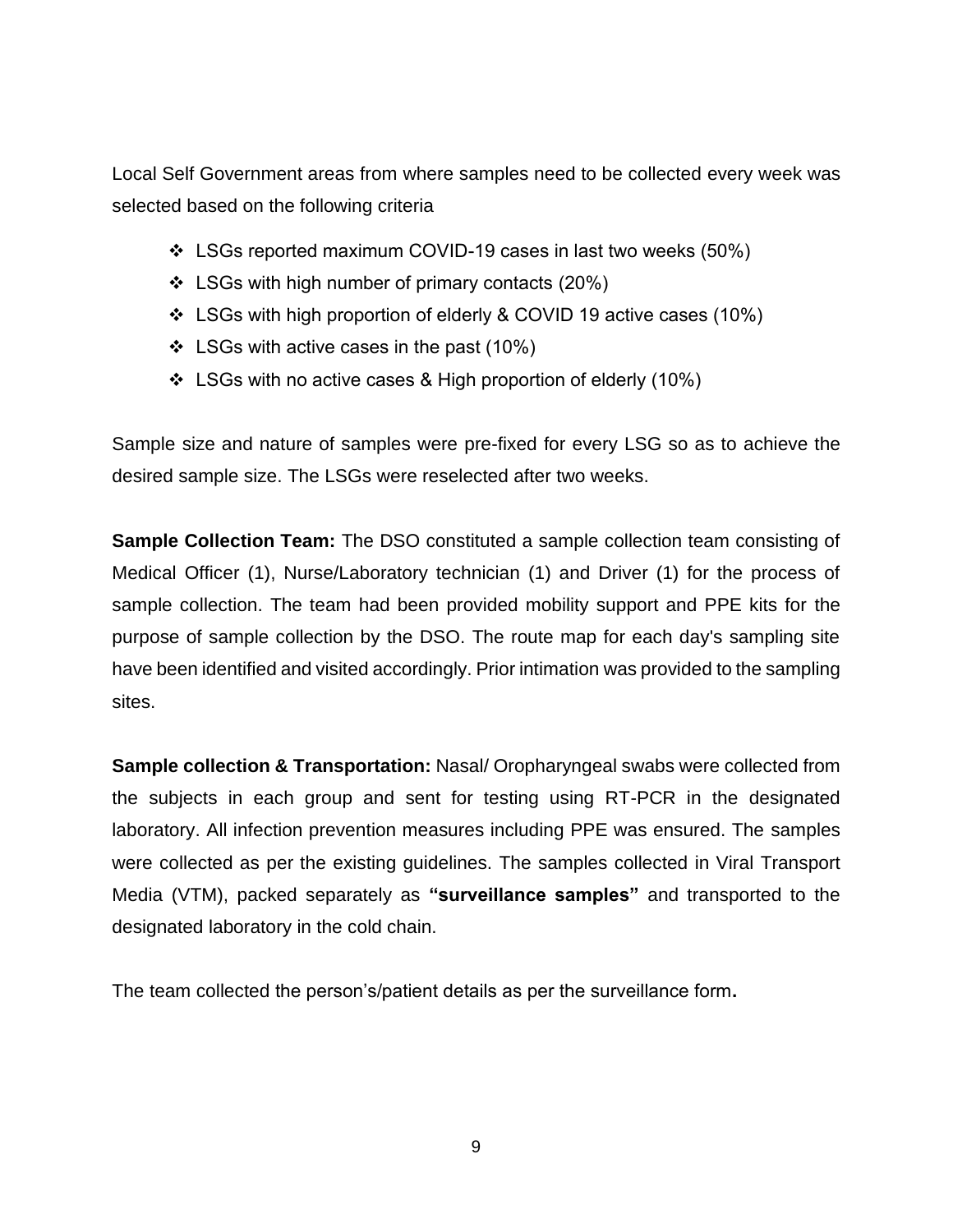### **Training to the District Surveillance Team**

All district Surveillance teams were trained through an online platform regarding sentinel surveillance with a presentation and discussion which lasted for 2 hours. Systems were put in place to timely clarify doubts from the field and ensure timely recording and reporting.

### **Functions of Laboratories**

A total of 14 Laboratories approved by ICMR were selected for the purpose of the surveillance samples testing. The Lab in charge was briefed about the process and the samples were distributed depending upon the capacity of the laboratory to process the samples. The samples were received at the laboratory and standard operating procedures for processing the samples were followed.

### **Reporting of labs**

The Laboratories were provided with an online platform for the real time reporting of results so that action can be taken at the field level. The Laboratories entered all the details of the sample received including the test result.

### **Epidemiological Analysis**

Whenever a positive case is obtained, detailed epidemiological investigation was undertaken by special teams. Epidemiological samples were collected as 25 per week from the neighborhood areas where a positive sample were obtained for consecutive two weeks. Further decisions were taken based on the investigation and results of epidemiological samples.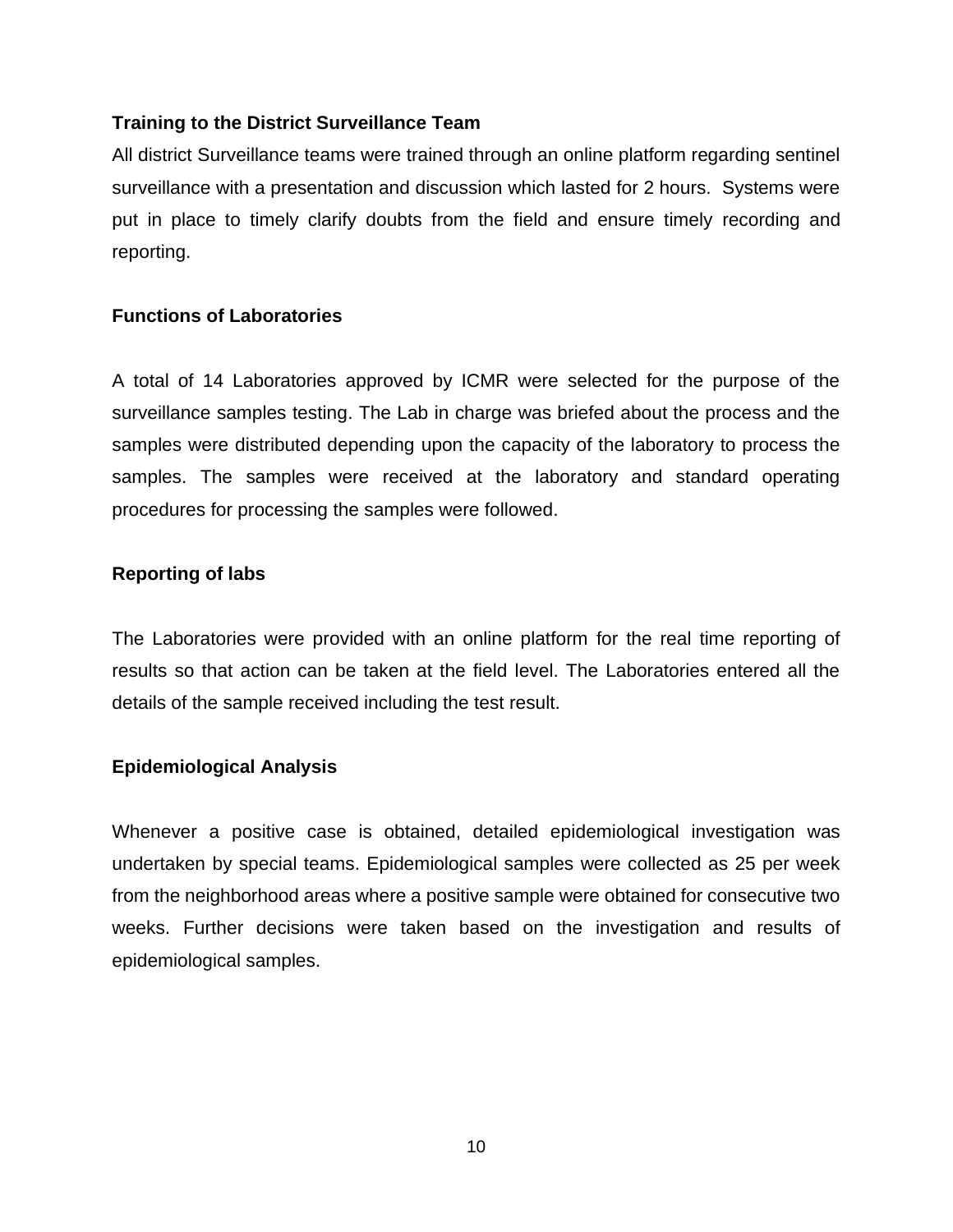## **Fig 1. Summary of Sentinel Surveillance Process**

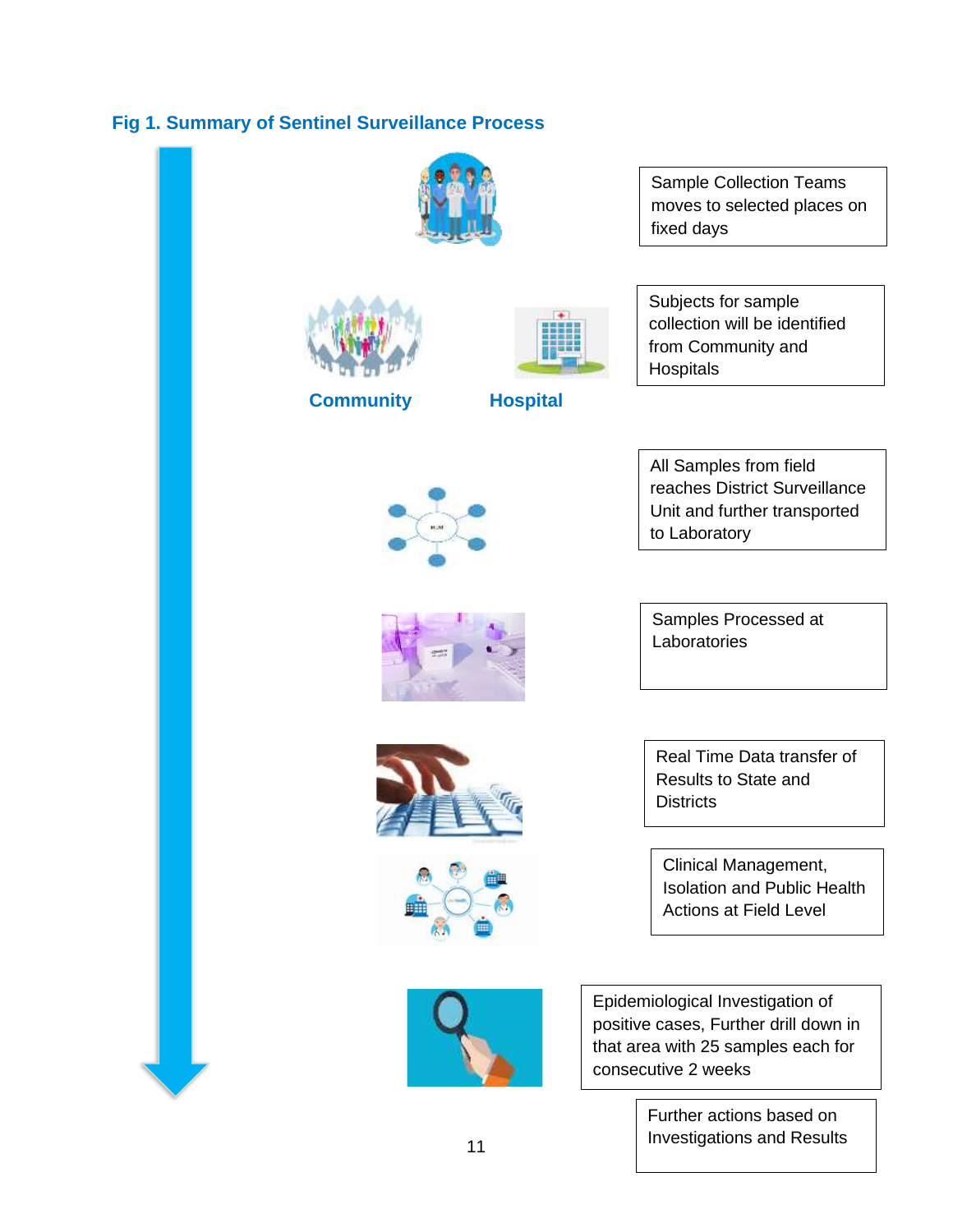## **Results**

Total samples received for Sentinel Surveillance in first four weeks is 4414

# **Table 4: Demographic Characteristics of the people from where samples collected (N= 4414)**

| <b>Characteristics</b> | <b>Categories</b> | <b>Number</b> | <b>Percentage</b> |
|------------------------|-------------------|---------------|-------------------|
| <b>Age Group</b>       |                   |               |                   |
|                        | $< 5$ years       | 23            | 0.5%              |
|                        | 6-15 years        | 52            | 1.2%              |
|                        | 16-25 years       | 389           | 8.8%              |
|                        | 26-35 years       | 1113          | 25.2 %            |
|                        | 36-45 years       | 1246          | 28.2 %            |
|                        | 46-55 years       | 1099          | 24.9%             |
|                        | 56-65 years       | 292           | 6.6%              |
|                        | $>= 65$ years     | 199           | 4.5 %             |
| Gender                 |                   |               |                   |
|                        | Male              | 1519          | 34.4%             |
|                        | Female            | 2895          | 65.6%             |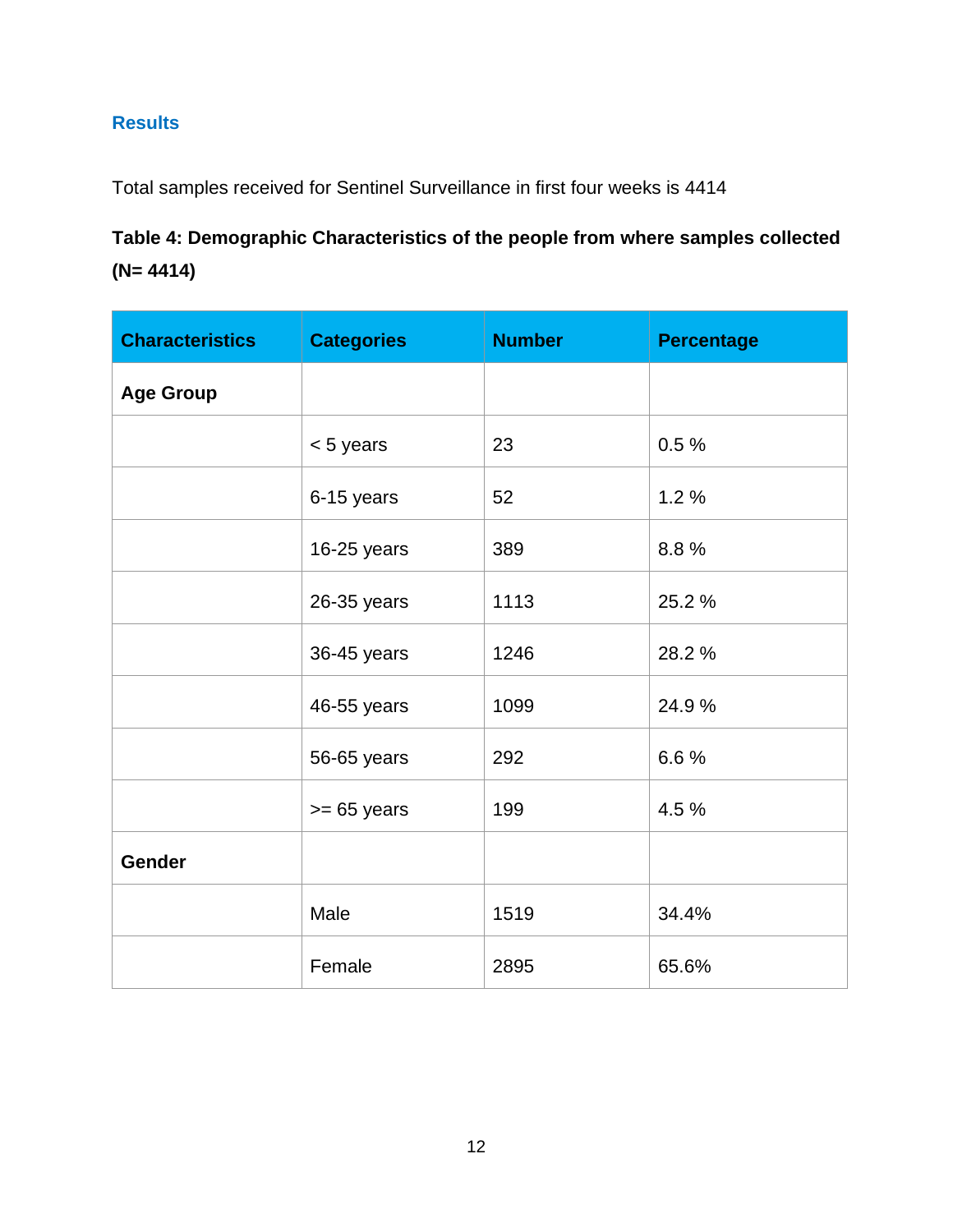# **Table 5: Persons from whom Samples tested based on Surveillance Groups**

| <b>Groups</b>                                                                                                                                                                                         | <b>Numbers</b><br><b>Planned</b> | <b>Numbers</b><br><b>Actually</b><br><b>Collected</b> |
|-------------------------------------------------------------------------------------------------------------------------------------------------------------------------------------------------------|----------------------------------|-------------------------------------------------------|
| Patients in general population with Acute<br>Respiratory Infection (ARI) but NOT a<br><b>COVID</b> suspect                                                                                            | 800                              | 753                                                   |
| Health Care Workers in Non-COVID<br>settings                                                                                                                                                          | 800                              | 1252                                                  |
| Persons with high social exposure; Food<br>delivery persons / Community Volunteers<br>for COVID /Police personnel/ Provisions<br>shop vendors / Ration Shop/ wholesale<br>fruits or vegetable vendors | 800                              | 1445                                                  |
| <b>Category A COVID -19 Suspects</b>                                                                                                                                                                  | 600                              | 296                                                   |
| <b>Guest workers</b>                                                                                                                                                                                  | 600                              | 668                                                   |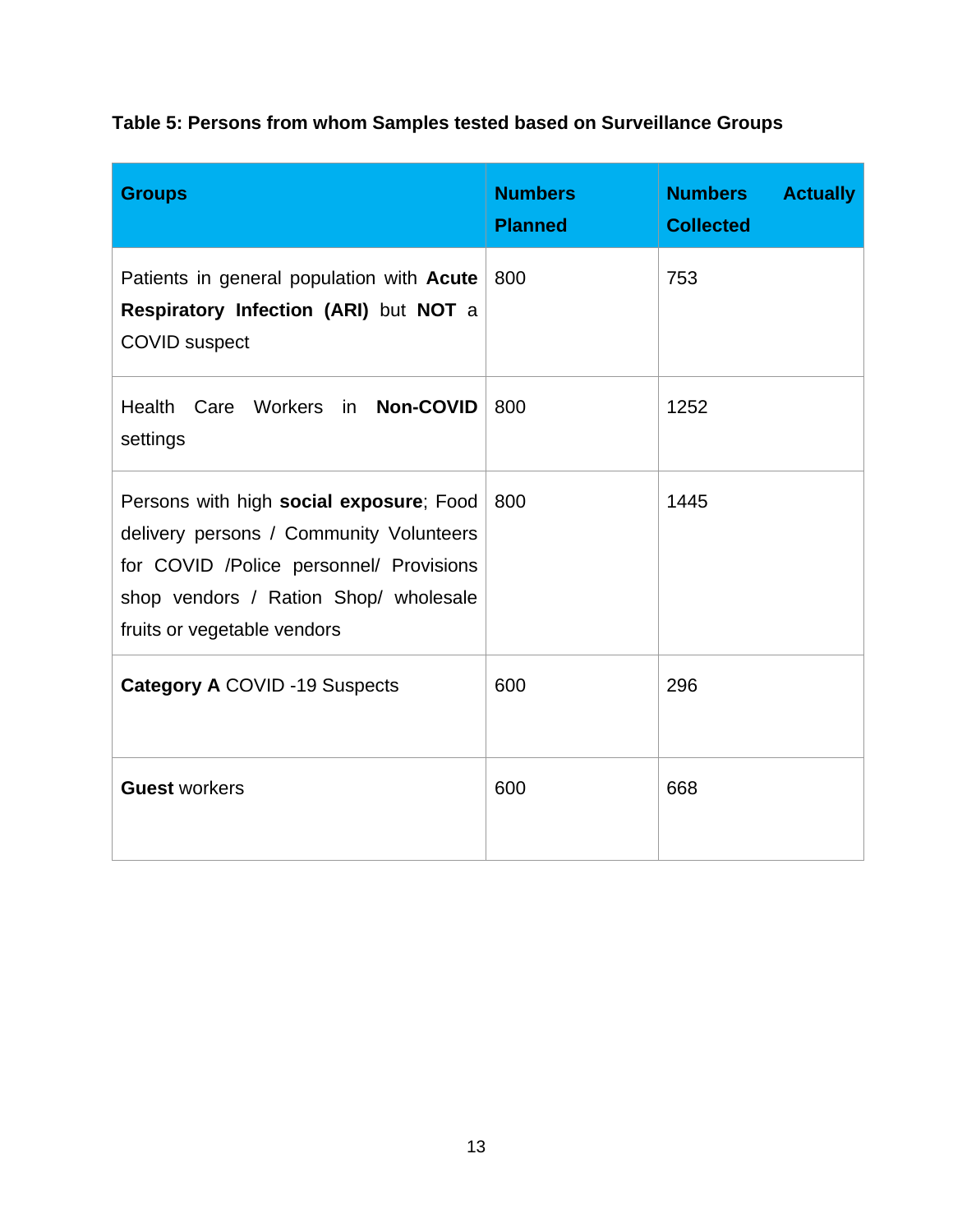

**Fig 2: Distribution of Persons from whom samples were collected based on Symptoms (N=4414)**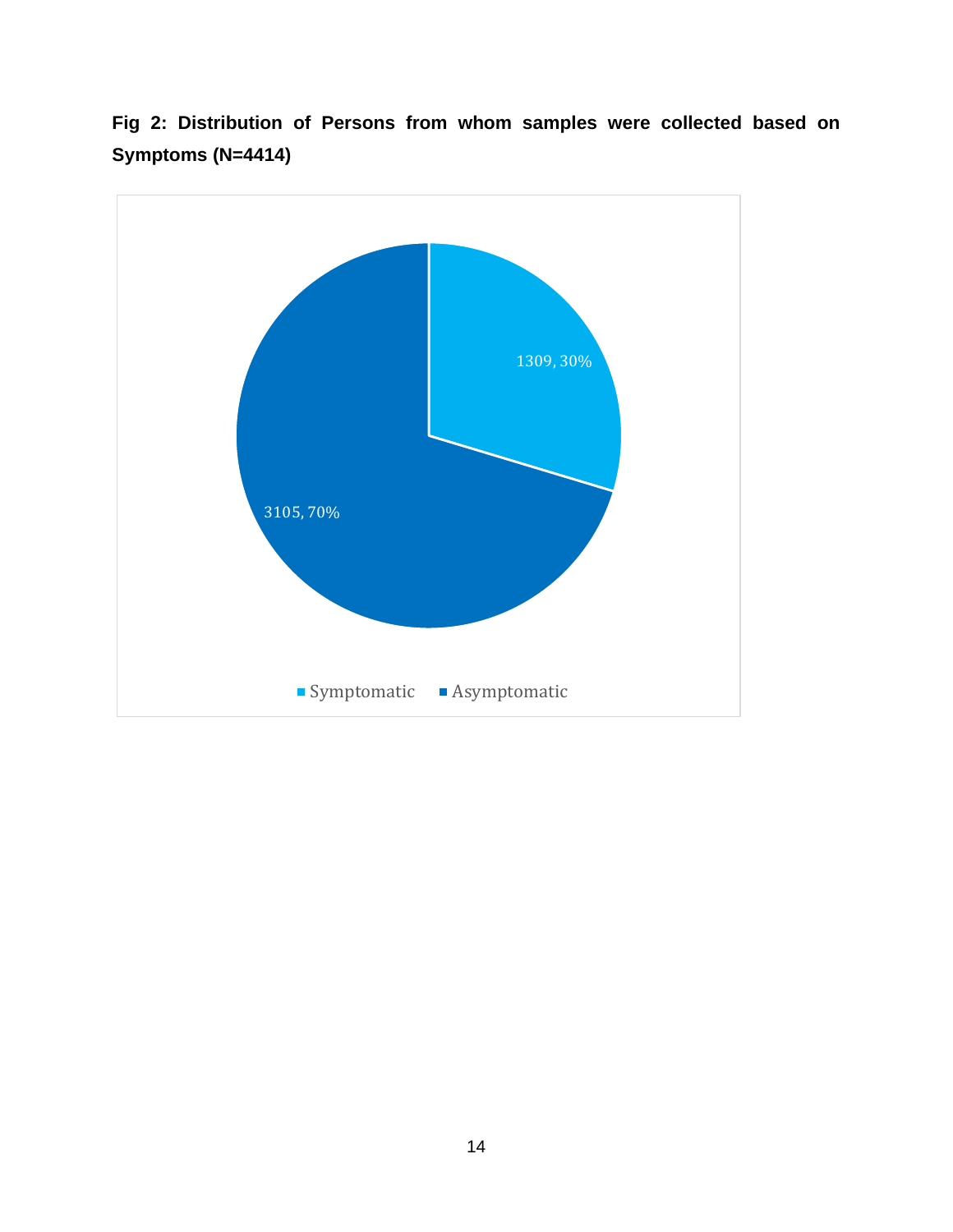## **Table 6: Summary of sentinel surveillance**

|                                     | Week 1         | Week 2         | Week 3         | <b>Week 4</b>  | <b>Total</b>   |
|-------------------------------------|----------------|----------------|----------------|----------------|----------------|
| samples<br><b>Total</b><br>received | 747            | 1210           | 1280           | 1177           | 4414           |
| <b>Rejected samples</b>             | 10             | $\overline{4}$ | $\overline{0}$ | $\overline{0}$ | 14             |
| <b>Total</b><br>samples<br>tested   | 737            | 1206           | 1280           | 1177           | 4400           |
| <b>Positive</b>                     | $\overline{2}$ | $\mathbf 0$    | $\overline{0}$ | $\overline{2}$ | $\overline{4}$ |
| <b>Negative</b>                     | 725            | 1201           | 1280           | 1175           | 4381           |
| Indeterminate                       | 10             | 5              | $\overline{0}$ | $\overline{0}$ | 15             |

**Out of 4400 samples tested, 4 samples were tested positive (0.09%).**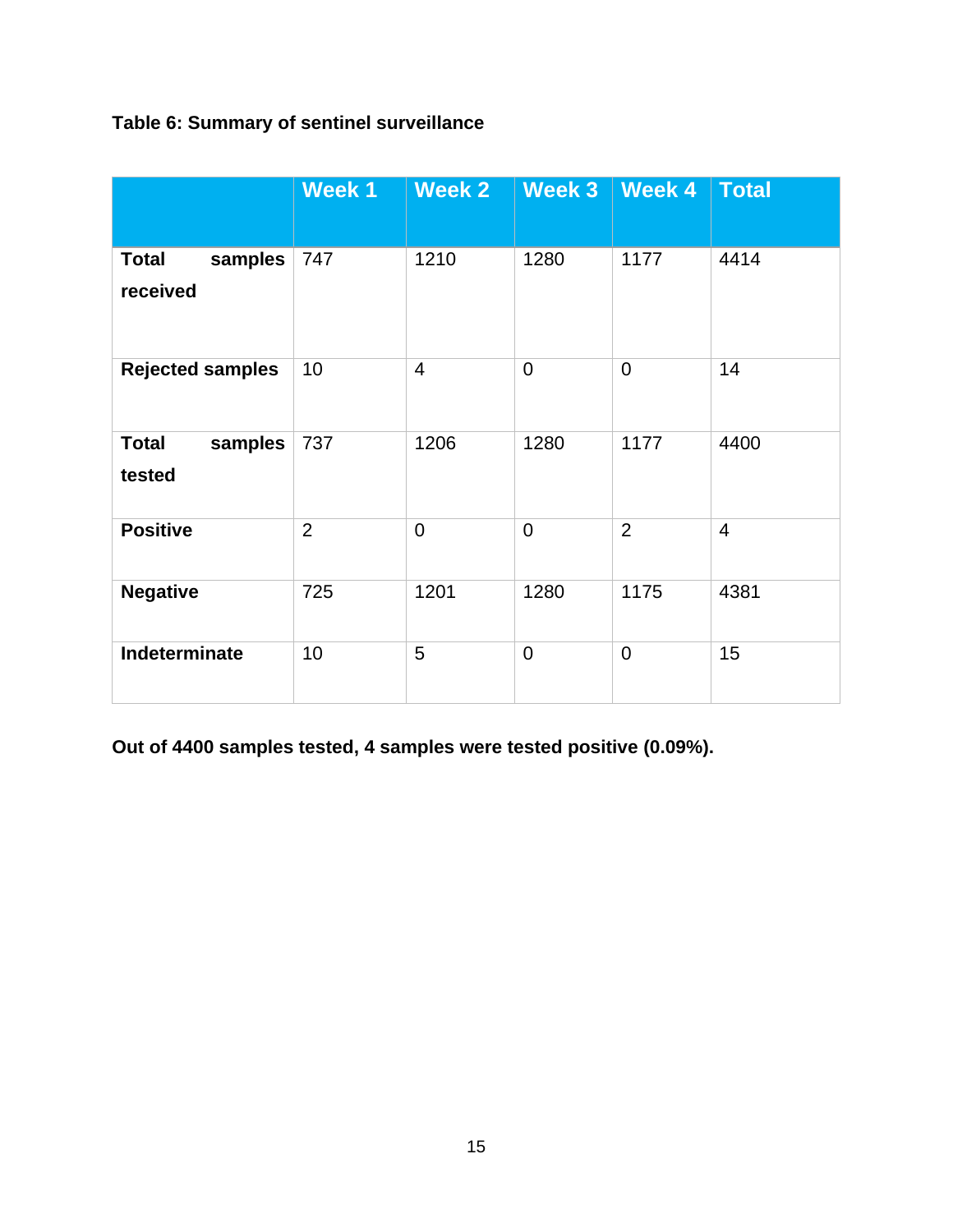

**Fig 3. Graphical Representation of Positivity in sentinel surveillance samples**

**Fig 4. Summary of Sentinel Surveillance Results**

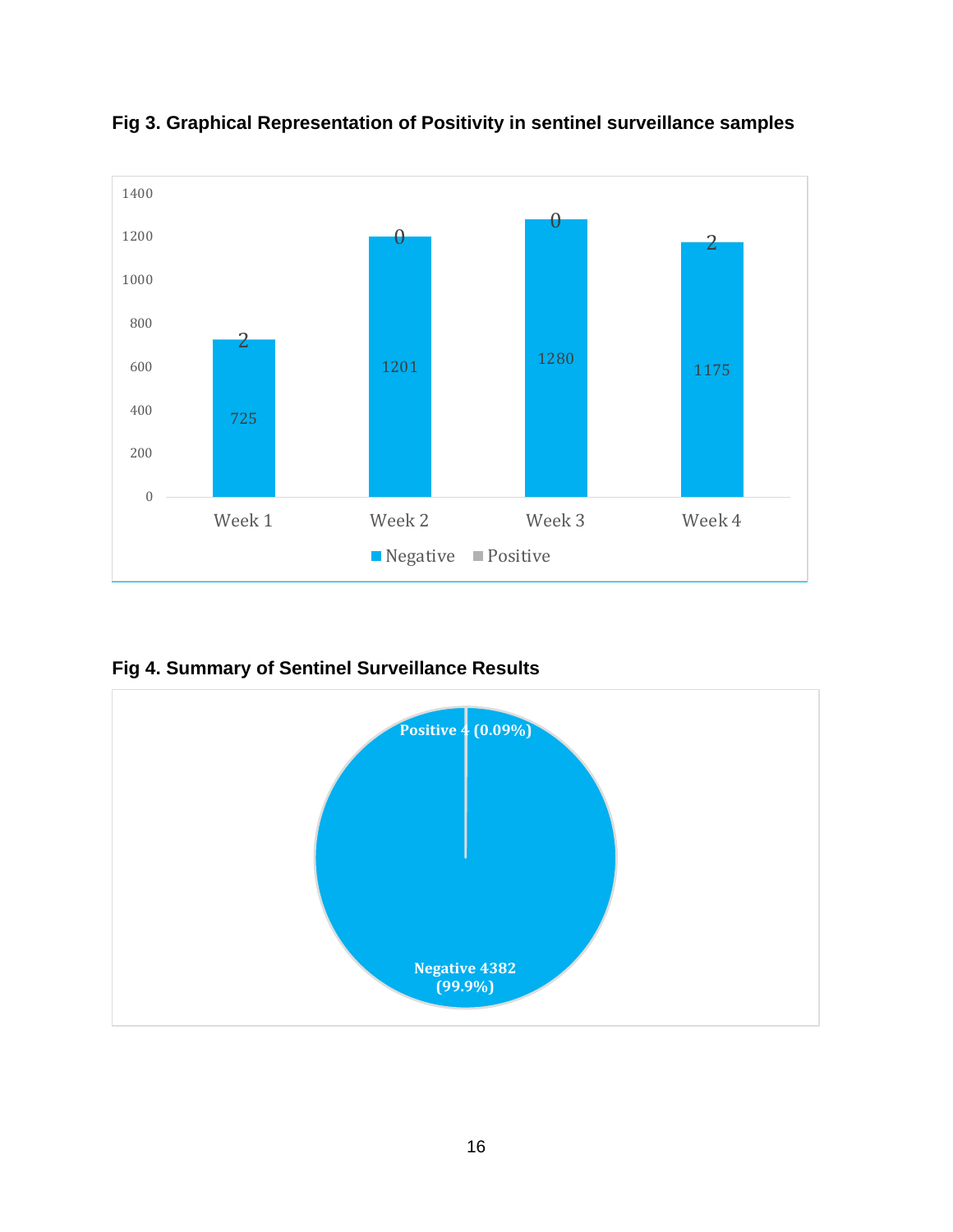### **Positive Cases identified from sentinel surveillance were as follows**

1.Group- 3, a community volunteer from Chathanoor Panchayat, Kollam district.

2. Group 1- Patient in general population with **Acute Respiratory Infection (ARI)** but **NOT** a COVID suspect from Munnar Panchayat, Idukki district

3. Group-3, a person with high social exposure belonging to Vandenmedu Panchayat, Idukki District

4. Group 3- community volunteer from Kalluvathukkal Panchayat, Kollam district.

### **Epidemiological Analysis**

**Case 1**- Health care worker from non COVID setting Staying in Ward 17 of Chathannur Grama Panchayath was tested who was monitoring of persons on home quarantine. During that period the patient had OP duty in FHC Chathannur once in a month (11.03.2020 & 23.04.2020) as part of Aardram. No history of travel outside Kollam District either for patient or family members. All Sources of infection were explored. Source of contraction might be from a staff of the FHC with history of travel to an affected area. A detailed report is appended.

**Case 2-** Working at ESAF, Nilambur, was staying at ESAF guest house, Pattikadu. Reached Idukki on 24.3.20 and was home quarantined from 25.3.20 – 8.4.20. Had productive cough on 29.3.20 and C/o Fatigue, Headache and Visited CHC Vandanmedu (without informing of quarantine). Cough persisted and fever, headache and vomiting on 22.4.20, tested positive on 26.4.20 following swab collection on 24.4.20. Contact history with a returnee from Coimbatore, within the potential incubation period.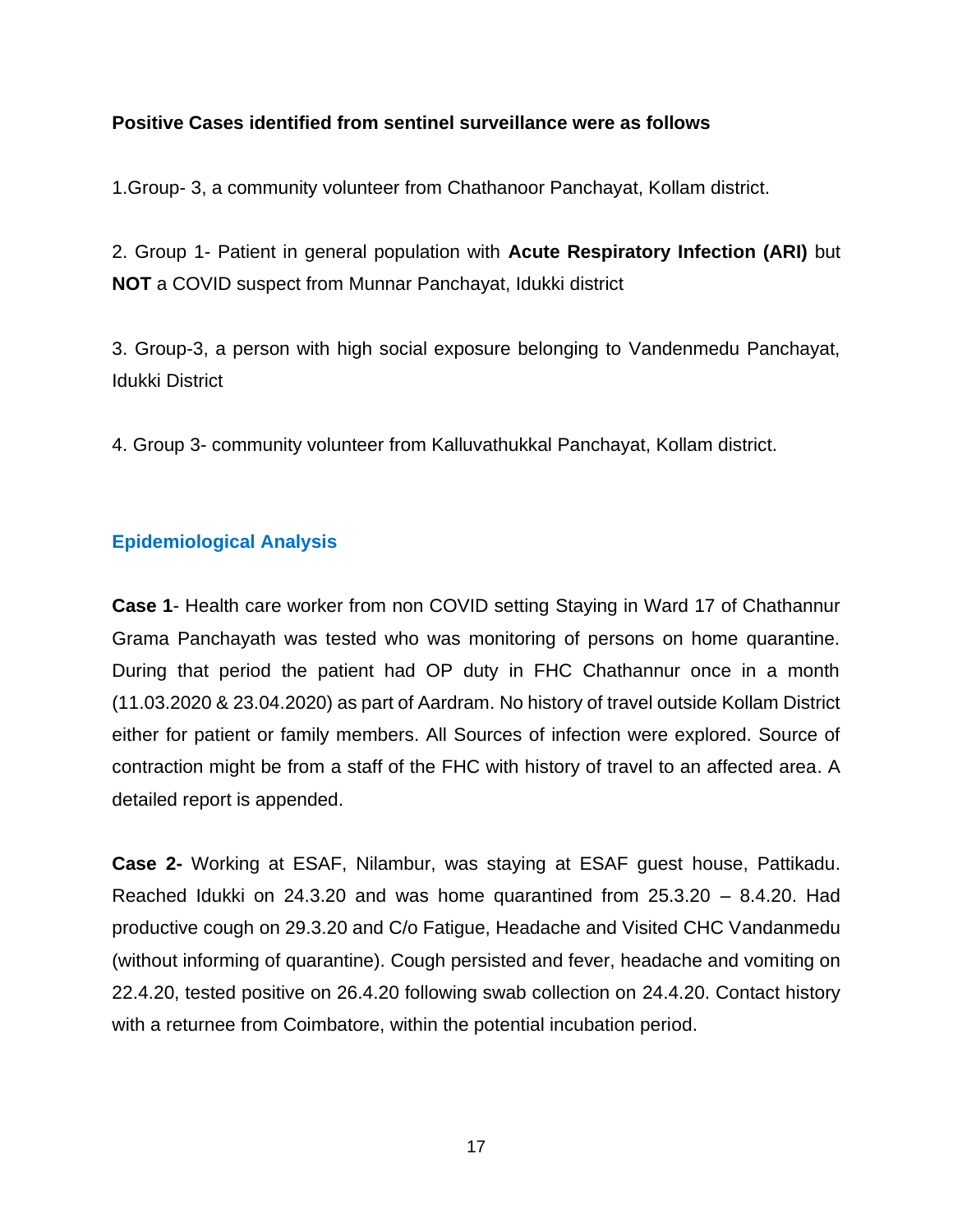**Case 3-** Bakery owner. Owing to the shop's location as the first bakery en route from Cumbamettu, many inter-state vehicles as well as vehicles of distributors stop here for refreshments. His close contacts are regular travelers to Tamil Nadu and their swab results are pending.

**Case 4:** The report is awaited.

### **Epidemiological Samples**

124 Epidemiological Samples were tested from all four panchayats. None of the epidemiological samples were positive for COVID-19.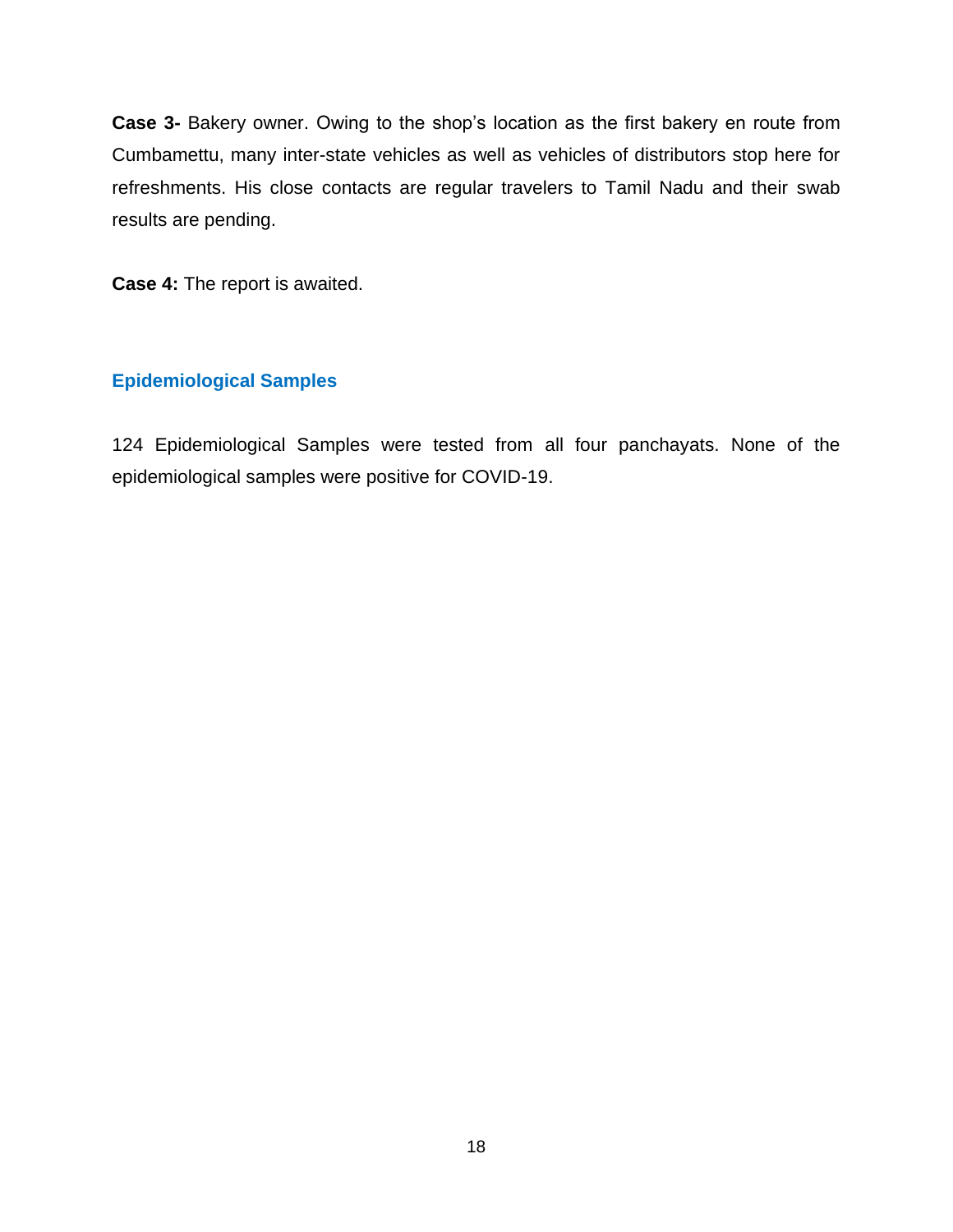

# **Fig 5. Map showing Positive Cases Identified through Sentinel Surveillance**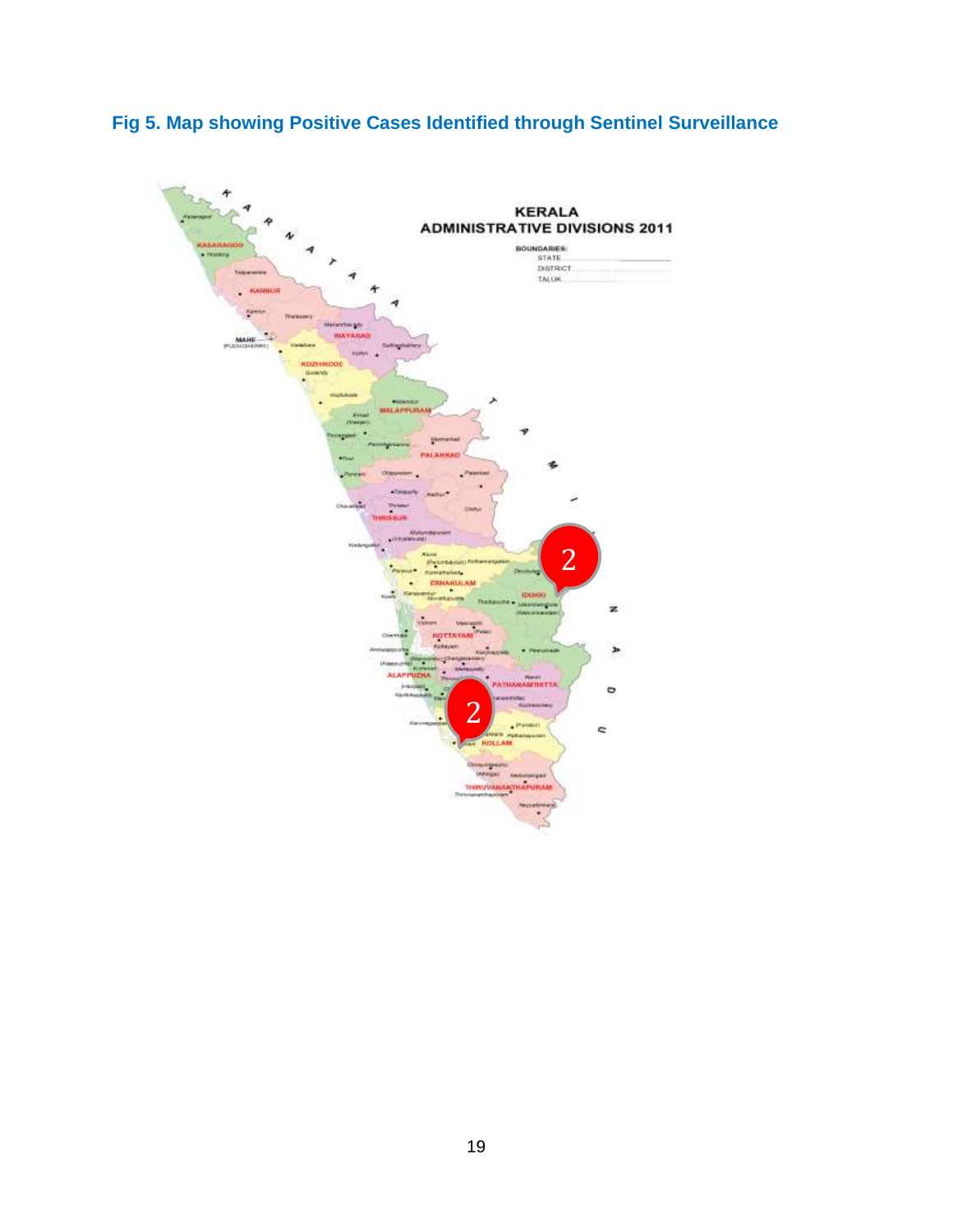### **Summary and Conclusions**

- COVID positive patients identified through robust sentinel surveillance in first four weeks after examining 4400 samples all over Kerala were 4 (0.09%).
- Epidemiological links could be established for all 4 confirmed cases. None of the epidemiological samples turned positive.
- The results suggest that there is no evidence for community transmission at present in Kerala.

### **Future Plan**

With the inflow of expatriates, the state has decided to further strengthen the sentinel surveillance system by doing around 2500 to 3000 samples testing daily, which will also help in providing early warning signals and epidemiological information about the next phase of the pandemic in the state. The epidemiological gaps shall be filled by undertaking epidemiological studies on confirmed cases identified through surveillance. RTPCR will be used for surveillance till ICMR approved validated antibody test kits are available.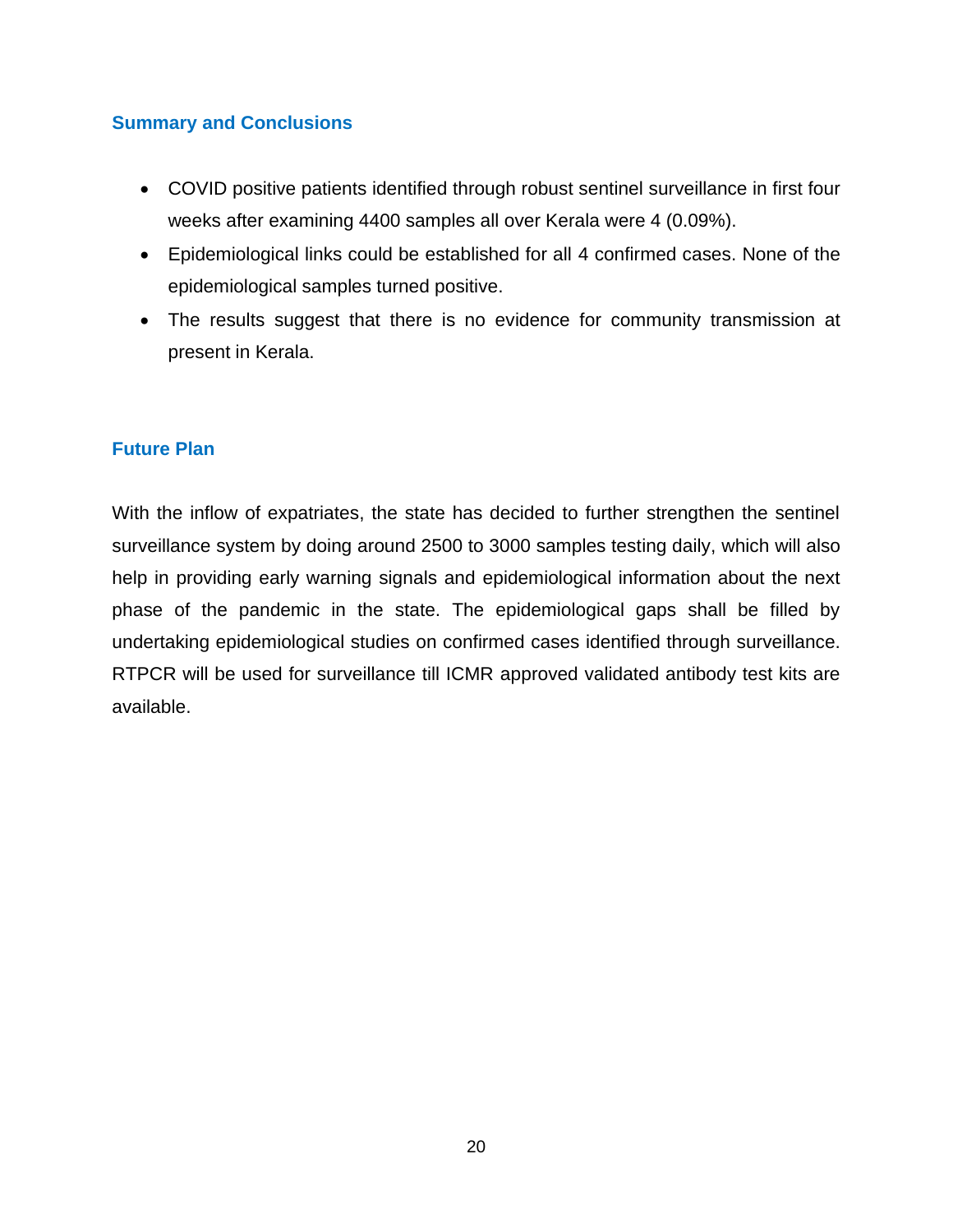**Annexure 1: List of LSGs from where Sentinel Surveillance samples were collected**

| <b>District</b> | <b>Name of LSG</b>        |
|-----------------|---------------------------|
|                 | Alappuzha (M)             |
| Alappuzha       | Harippad                  |
|                 | Mulakkuzha                |
|                 | Kalamasherry (M)          |
| Ernakulam       | Maradu (M)                |
|                 | <b>Cochin Corporation</b> |
|                 | Byssenvally               |
|                 | Arakkulam                 |
|                 | Devikulam                 |
|                 | Elappara                  |
| Idukki          | Vandiperiyar              |
|                 | Kanjikuzhy                |
|                 | Edavetti                  |
|                 | Udumpanoor                |
|                 | Karunapuram               |
|                 | Vandanmedu                |
|                 | Ulikkal                   |
|                 | Kathiroor                 |
|                 | Chokli                    |
| Kannur          | Payyannur                 |
|                 | Paniyannoor               |
|                 | Thalasherry (M)           |
|                 | Kannur (C)                |
|                 | Koothuparambu (M)         |
|                 | Anjarakandi               |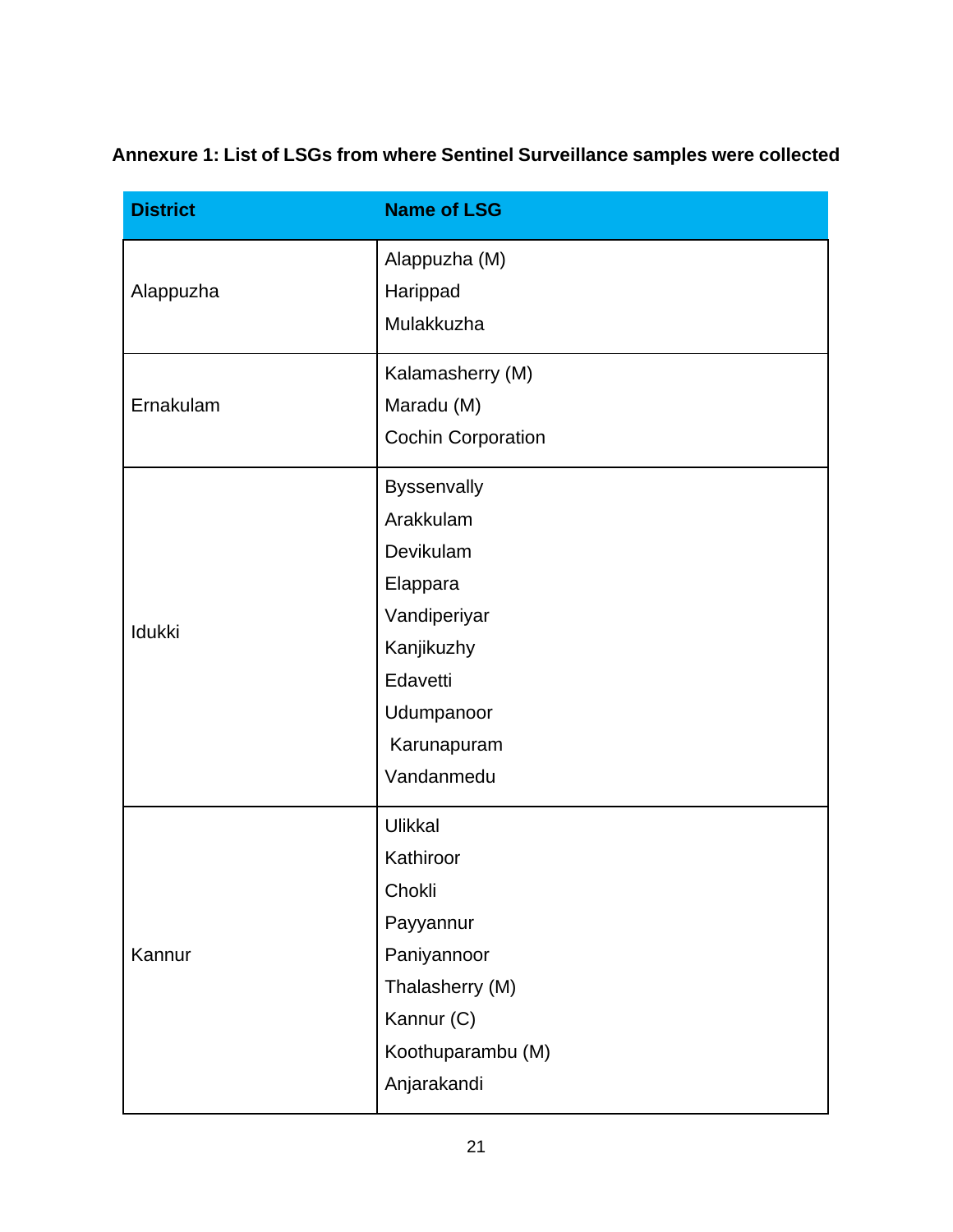|           | Kolayad            |
|-----------|--------------------|
|           | Chittariparambu    |
|           | Kottayam           |
|           | Mokeri             |
|           | Pattiyom           |
|           | Panoor             |
|           | Kumbala            |
|           | Pallikkara         |
|           | Muliyar            |
|           | Ajarnur            |
|           | Uduma              |
|           | Puthugi            |
|           | Kothambelur        |
| Kasaragod | Kodambelur         |
|           | Kanjangad (M)      |
|           | Kasaragod (M)      |
|           | Chemmanad          |
|           | Chengala           |
|           | Mathur             |
|           | Thrikarpur         |
|           | Madikai            |
|           | Kollam Corporation |
|           | Kalluvathukkal     |
|           | Punalur M          |
| Kollam    | Thrikkovilvattom   |
|           | Chathanoor         |
|           | Mynagapalli        |
|           | Kulathupuzha       |
| Kottayam  | Vakathanam         |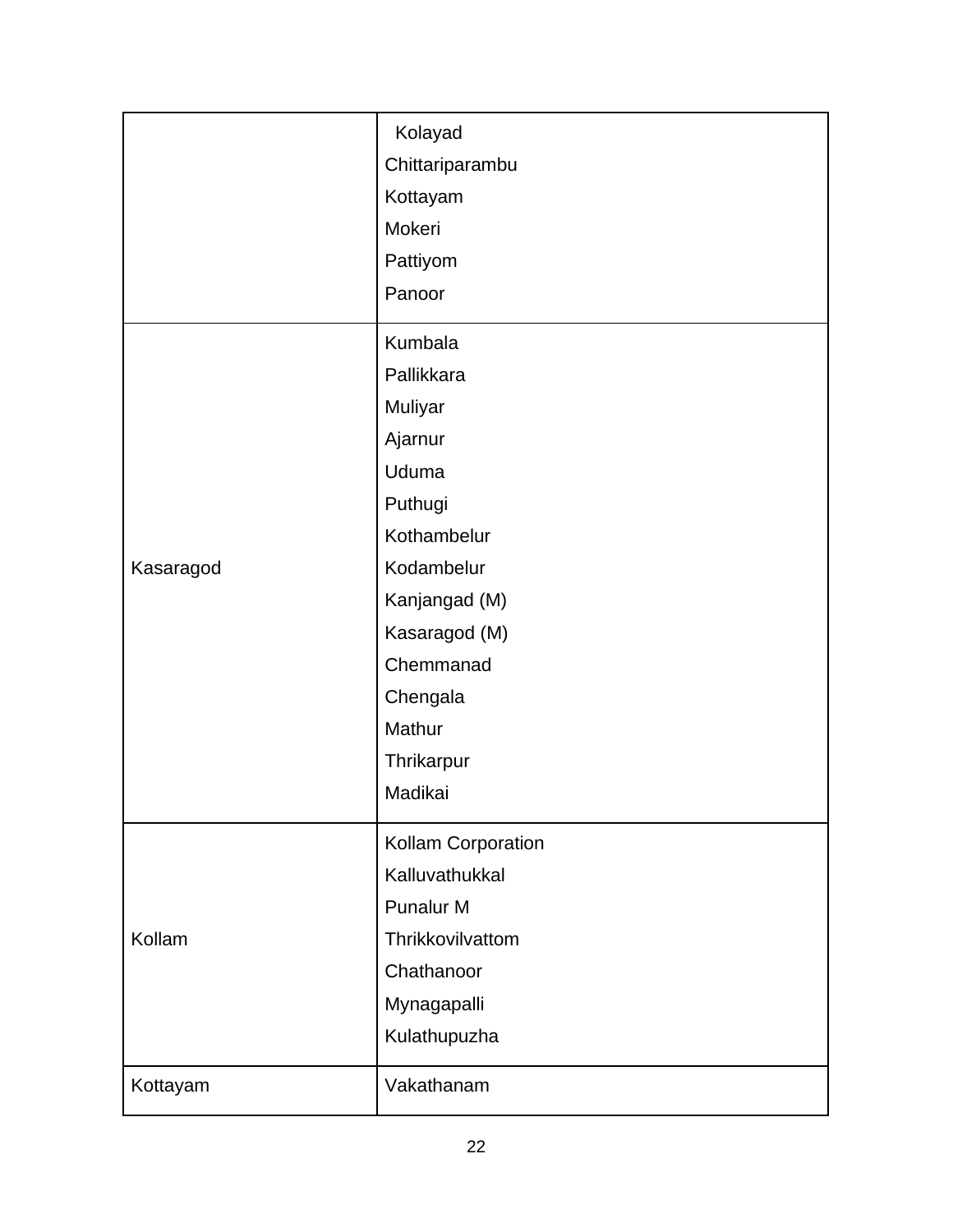|                 | Kottayam (M)                |
|-----------------|-----------------------------|
|                 | Thiruvarppu                 |
|                 | Panachikkad                 |
|                 | Ettumanoor (M)              |
|                 | Vakathanam                  |
|                 | Aymanam                     |
|                 | Vazhapalli                  |
|                 | Vijayapuram                 |
|                 | Thalayolaparambu            |
|                 | Thiruvalliyoor              |
|                 | Azhiyoor                    |
| Kozhikode       | Kozhikode Corporation       |
|                 | Vadakara (M)                |
|                 | Omasherry                   |
|                 | Manjeri (M)                 |
|                 | Thirurangadi                |
| Malappuram      | Vengara                     |
|                 | Kaladi                      |
|                 | Ottappalam                  |
|                 | Karakkurishi                |
| Palakkad        | Puthupariyaram              |
|                 | Alathur                     |
|                 | Kuzhalmannom                |
|                 | Vadasherrikkara             |
|                 | Omalloor                    |
| Pathanamthitta  | Ranni Pazhavangadi          |
|                 | Aranmula                    |
| <b>Thrissur</b> | <b>Thrissur Corporation</b> |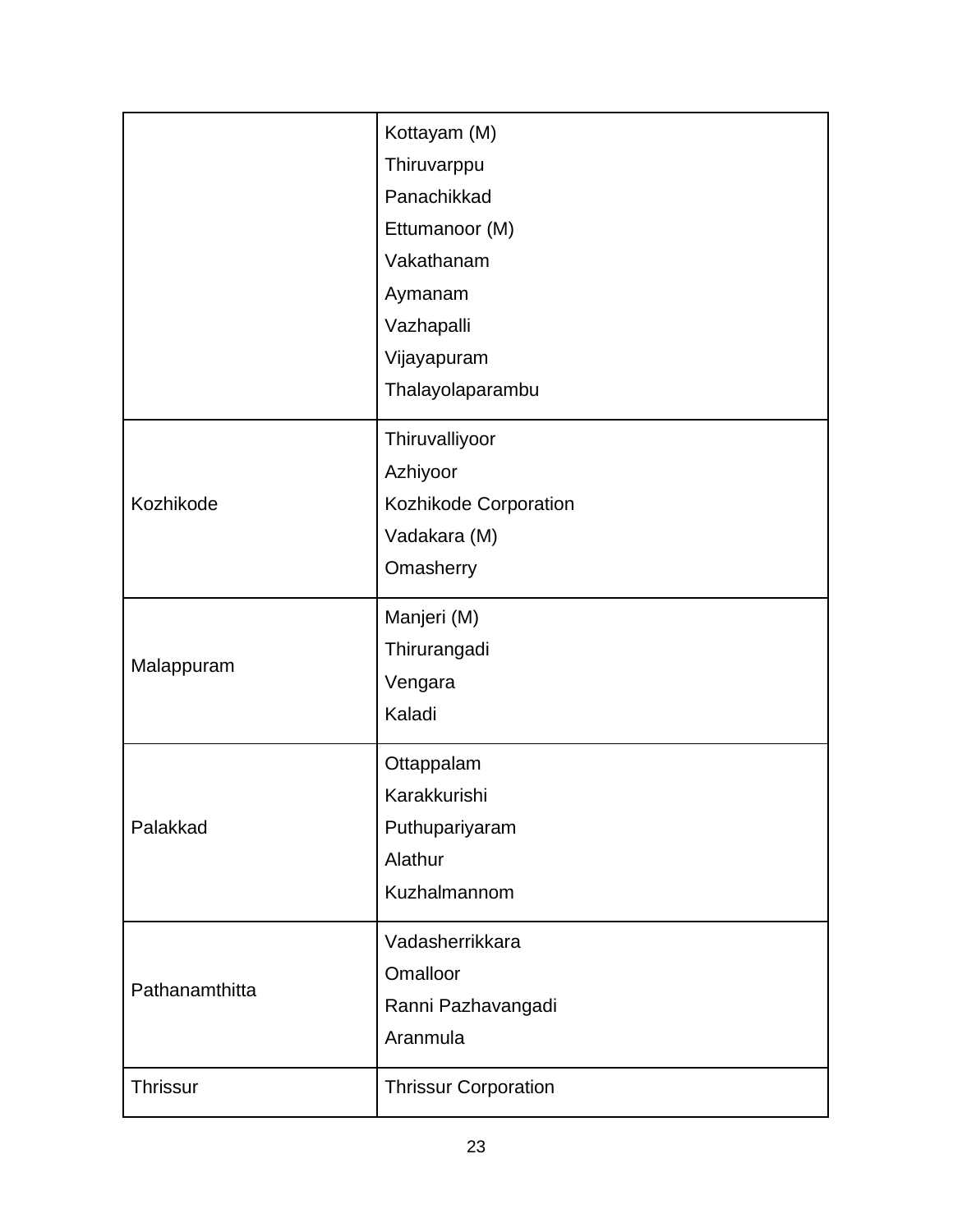| Mathilakam                                                                       |
|----------------------------------------------------------------------------------|
| Mattathoor                                                                       |
| Malayinkeezhu<br>Vellanadu<br>Thiruvananthapuram Corporation<br>Neyyathikara (M) |
|                                                                                  |
| Mullamkolli<br>Poothadi                                                          |
| Kaniyampatta                                                                     |
| Mananthavadi (M)                                                                 |
| Sulthan Batheri (M)                                                              |
|                                                                                  |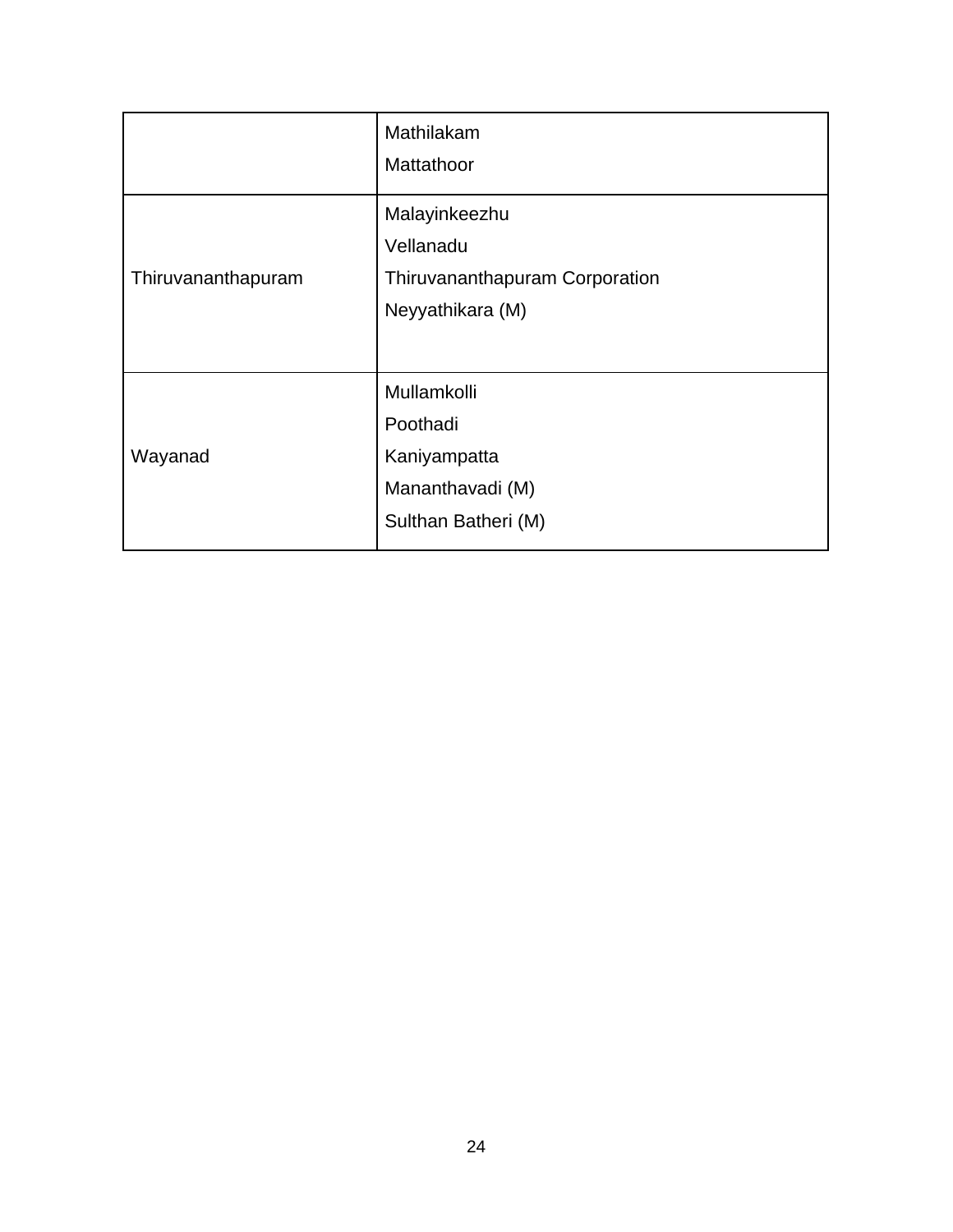### **Annexure 2: Report of investigation of case of P14 \_Kollam**

The Report from Dr Zinia T Nujum and team is attached here as a case study. It is a very well written report that can work as a model to report epidemiology studies.

#### **Disclaimer**

Certain hypothesis/ findings require more verification like the conduct of antibody testing and hence this report will be subject to alterations.

The participants and patients in the report have been anonymised and portrayed as letters to maintain confidentiality. The investigators have no intentions to dishonour the personality of individuals

The team do not intend to produce any harm to the individuals mentioned and the information shared is for control of the situation

#### **Abbreviations**

rRTPCR – real time Reverse transcriptase PCR

DMO – District Medical Officer

DSO – District Surveillance Officer

MO – Medical Officer

- JPHN Junior Public health nurse
- DCR District Control room
- FHC Family Health Centre. In this report the FHC referred to is FHC Chathannoor

GMCK – Government Medical College, Kollam

DH – District hospital, Kollam

- HOD Head of department
- RMO Resident Medical officer
- ARMO Assistant Resident Medical officer
- HCW Health Care Worker

HH – Household

#### **Pseudonymisations**

P14 – Patient whose case is being investigated

S1, S2, S3 – Proposed possible sources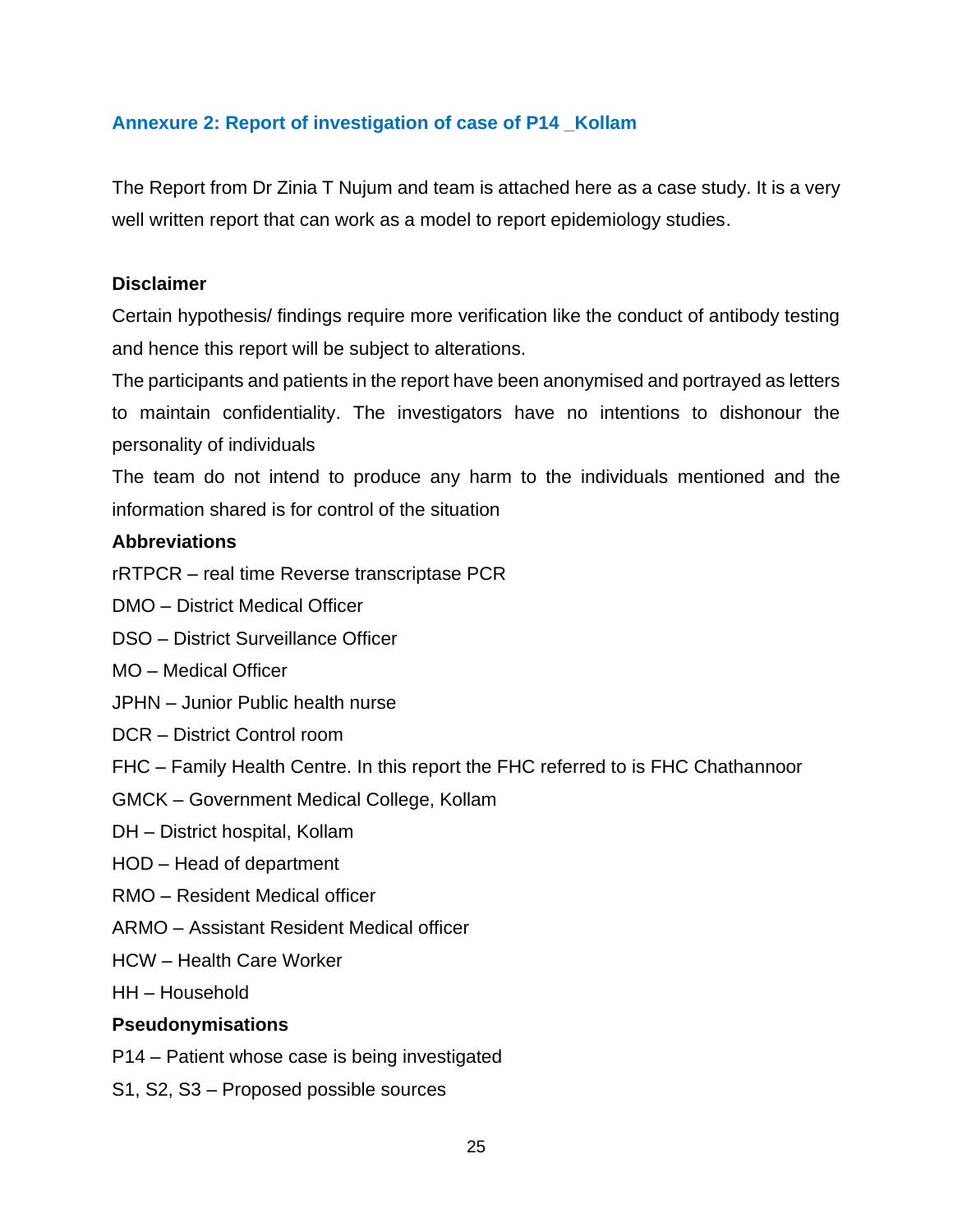T1, T2, T3, T4, T5 – Cases who received infection through transmission from the proposed case

### **Acknowledgements**

Principal Secretary Health and Family Welfare District Collector, Kollam State PEID Cell MO and other staff FHC Supporting staff at GMCK, DCR and DMO office Mr. Achu A. L., University of Kerala Most important – Our affected patients **The Investigating TEAM** GMCK – Principal, Superintendent, HOD and other faculty of Community Medicine, HOD Microbiology , Nodal Officer, RMO, ARMO, PRO District Control Room – DMO, DSO, DPM and other staff at DCR Scientists at RGCB

### **Executive Summary**

An ASHA worker from FHC Chathanoor was detected to have COVID 19, through sentinel surveillance. She was admitted to GMC Kollam on 25-04-2020. This ASHA worker had attended OP clinic duty at FHC Chathannoor on 11.04.2020. Subsequently another child who gave a history of going to the outpatient department on 10.04.2020., with history of fever came to GMCK.This child was also detected to have COVID 19. Contact tracing of this ASHA worker resulted in identification of three other COVID 19 positive cases. One was an attender, the second, a main centre JPHN and the third was a local leader who had honoured the ASHA worker.

During investigation to identify source, all other household contacts, quarantined people under the care of the centre, other staff of FHC and community contacts were looked into and found to be negative for the disease at that time point. Since three of the cases in the cluster were FHC staff, the child having history of gone to FHC and the leader with link to FHC staff, FHC was thought as the source. Since the time points of potential exposure of ASHA worker and child, who are not regularly present in the FHC, it is unlikely that a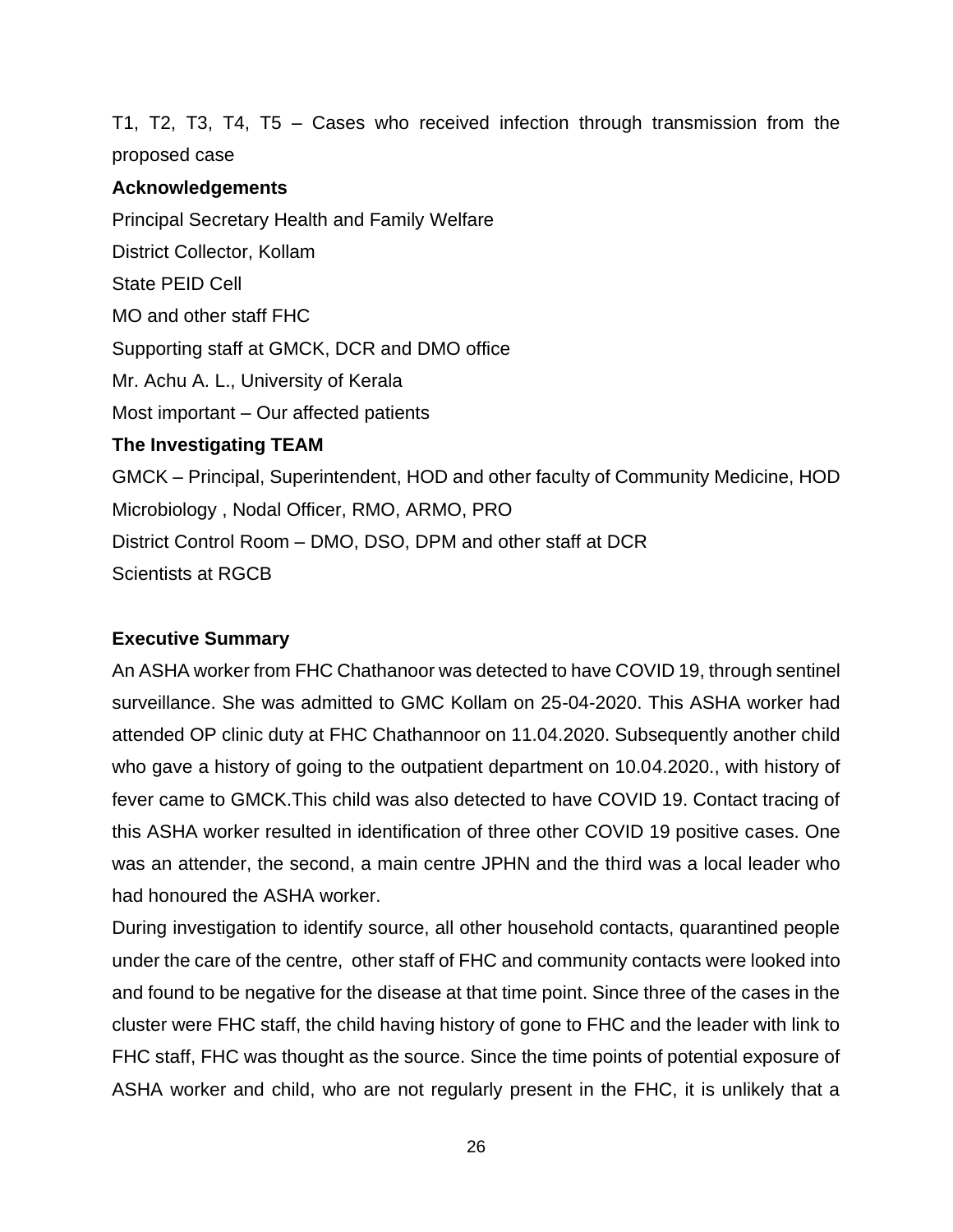visitor to the centre could be the source. So we suspected that a regular staff of the FHC could have been the source. Telephonic interviews and conversations with key stakeholders helped us to identify one staff with a history of travel to Jodhpur AIMS, where cases of COVID 19 were reported at that time. He had travelled via Mumbai and Delhi and returned to the FHC soon after his return on 10.04.2020, without being quarantined. Considering the incubation period and other transmission dynamics it is possible that this could be the source of infection. However, his sample has tested negative for RTPCR which is expected. An antibody testing would help confirm this possibility which was not done due to non-availability.

Five cases of COVID 19 have been identified as a cluster, four of which would not have been picked without sentinel surveillance. All these four were asymptomatic. Using the SEIR model, we have tried to project the burden that could have been picked up by the surveillance to be between 2 to 20%. We also project that around 6300 to 12000 cases would have been aborted because of effective surveillance, quarantine and isolation. All the five cases were discharged by 2.05.2020.

We would like to suggest that peripheral health centres delivering primary care be given more priority for infection prevention and control, in terms of crowd management, appropriate use of PPE. OP services in primary health care settings and monitoring of quarantine also could be done in such a way as to minimise the contact through use of technology. Health care workers by way of their work culture and dedication are the most likely people to divulge from preventive measures like social distancing and quarantine, because of a conflicting psychology between social responsibility to work and social commitment to prevent an infection. Effective implementation among these personnel will require strict enforcement, monitoring and supervision. Facilities for antibody testing would facilitate better understanding of the sero-epidemology not only in this affected area but also in other parts of the state. It will enable a better planning for the future.

#### **1. Background**

Sentinel surveillance in Kollam district was done as per order from government. Health care worker from non COVID setting needed to be tested as per this guideline. Hence an

27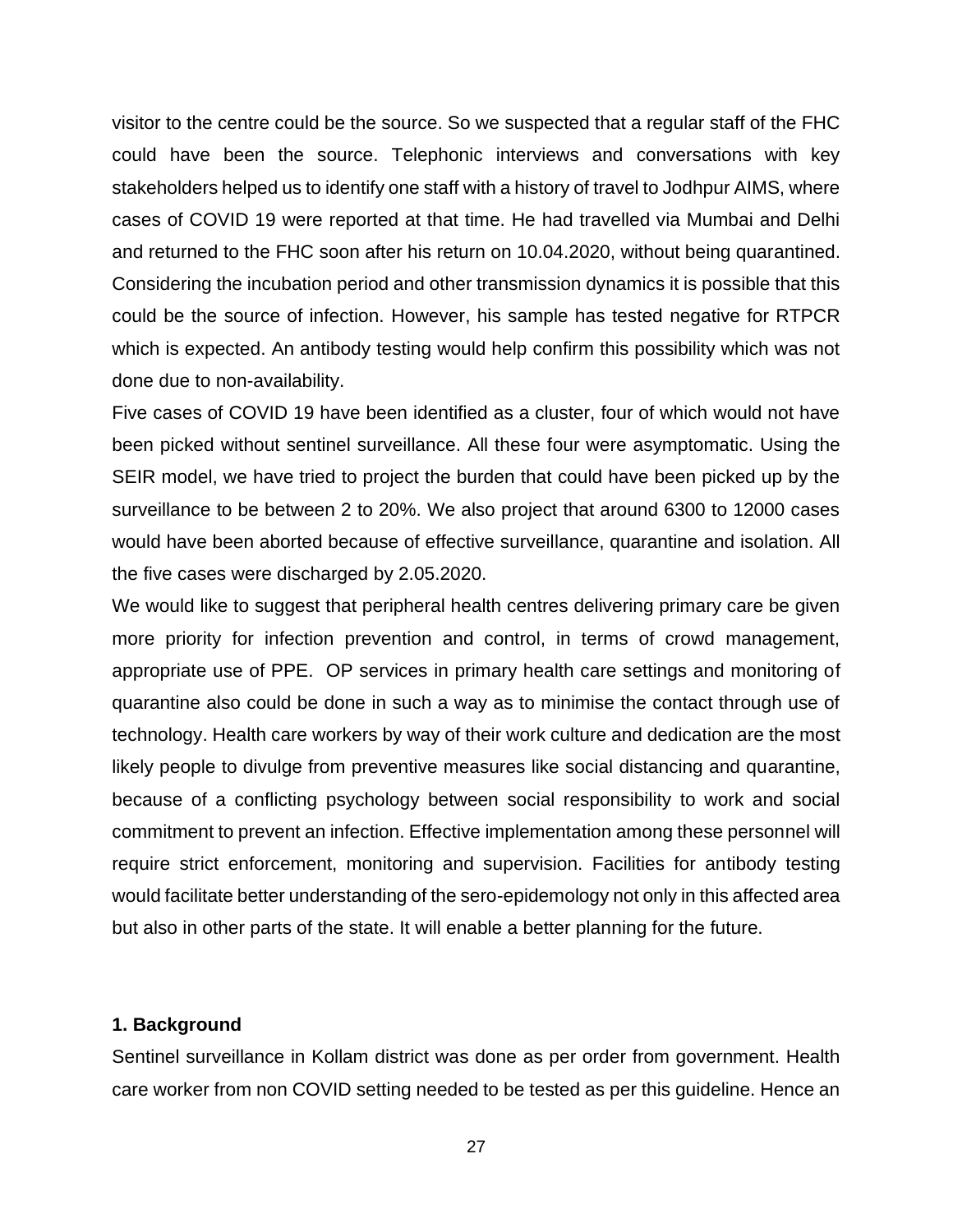ASHA worker from Chathannor FHC was tested. P14 was tested with rRTPCR accordingly. She was asymptomatic. The test was done on 23.04.2020. Results came as positive on 25.04.2020. She was admitted in GMCK on the same day. A letter form principal secretary was received to do a detailed epidemiological study of the case (appendix 1) on 27.04,2020. The team work was already on to investigate the case and manage the situation. Motivated by the letter, the investigation has been conducted with more rigour into the methodology and the preliminary report is being submitted.

### **2. Objectives**

- 1. To identify the source of infection to P14
- 2. To identify all possible cases of infections epidemiologically linked to P14 and facilitate appropriate management so as to prevent further spread
- 3. To identify the pattern and dynamics of transmission that has occurred in the community
- 4. To provide support to the people in the area, those involved in the transmission and consultative guidance to the team in managing the situation

### **3. Methods**

3.1. In-depth interview & interactions over telephone with the following persons

- 1. P14
- 2. Medical Officer PHC Chathanoor
- 3. JPHN of P14
- 4. DPM Kollam
- 5. DSO Kollam
- 6. Laboratory experts ( from NIV Alappuzha , HOD microbiology)
- 7. Interactions with other health staff in the FHC through telephone conversations

3.2. Preparation of route map based on telephonic interview with P14 and her JPHN

3.3. Active surveillance / search for more cases

3.3.1. Preparation of line list of primary and secondary contacts was mainly done at the district control room (DCR) in consultation with staff of FHC. Asymptomatic high risk contacts of P14 including household contacts, the staff of FHC, leaders in the area were traced. They were transported to GMCK or DH and necessary sample collection was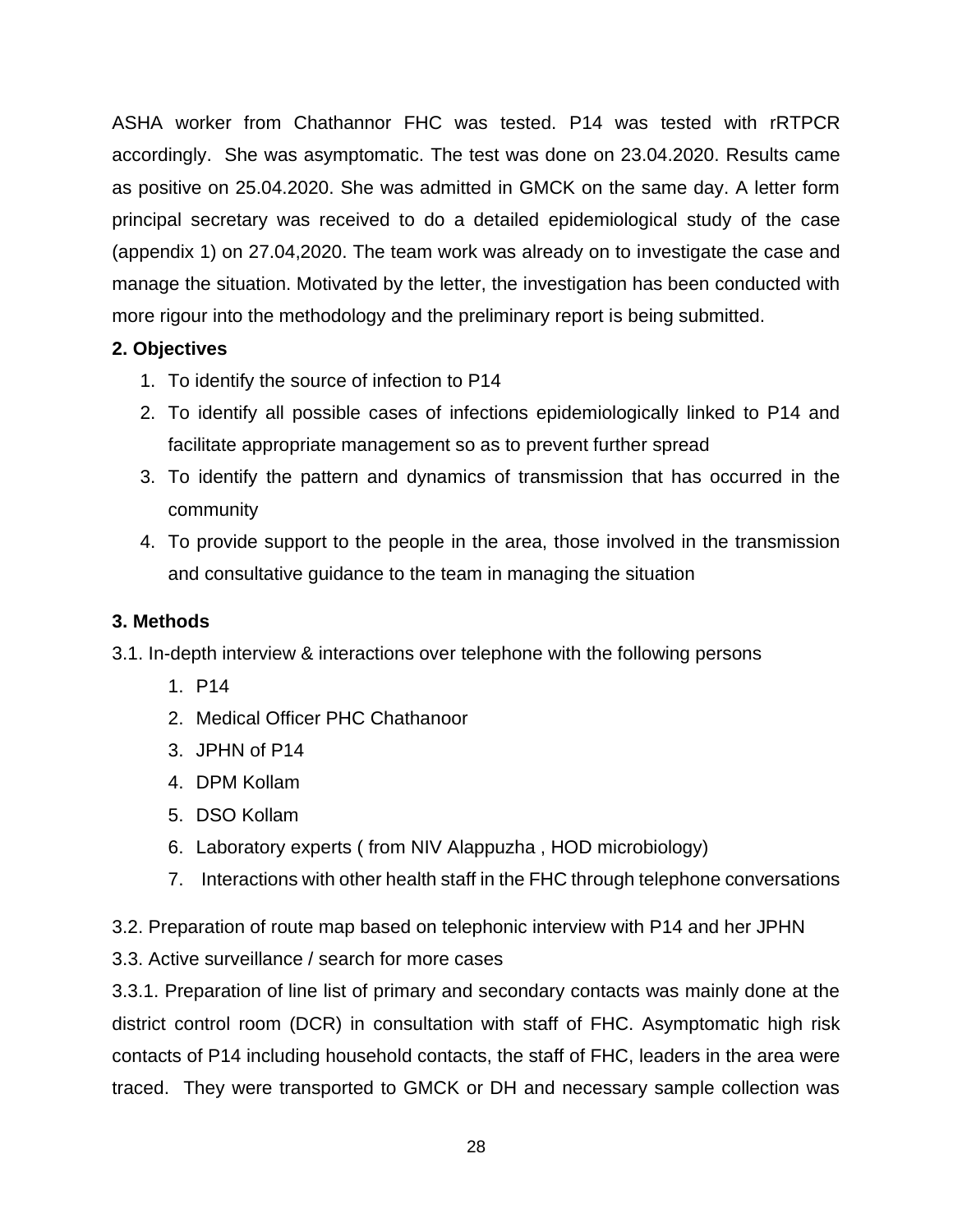done. Samples were transported to RGCB. rRTPCR tests on throat and nasopharyngeal swab was done.

3.3.2. Line list of people in quarantine who had been allotted to P14 for monitoring was identified. Telephone interview was done was done with involvement of FHC and DCR . Samples were collected if required at GMCK or DH and tested at RGCB

3.3.3.Online Questionnaire based screening in the area prepared based on guidance from GMCK by FHC and DCR team,

## **4. Findings and discussion**

**4.1. Usual Routine** of P14 during March 2020 & April 2020

- Staying in Ward 17 of Chathannur Grama Panchayath
- Involved in routine house visits in Ward 15 (499 houses & population of 1884) between 8:00 am and 11:00 am usually
- Monitoring of persons on home quarantine due to travel from Corona Virus affected areas
- OP duty in FHC Chathannur once in a month (11.03.2020 & 23.04.2020) as part of Aardram
- No history of travel outside Kollam District either for her or family members
- Family consists of husband (driver of pick-up Auto) , a son (college student) and daughter (married and staying nearby)
- Involves in Kudumbasree activities near her house

Route map has been prepared and disseminated. See figure 1

Figure 1: **Route map** of P14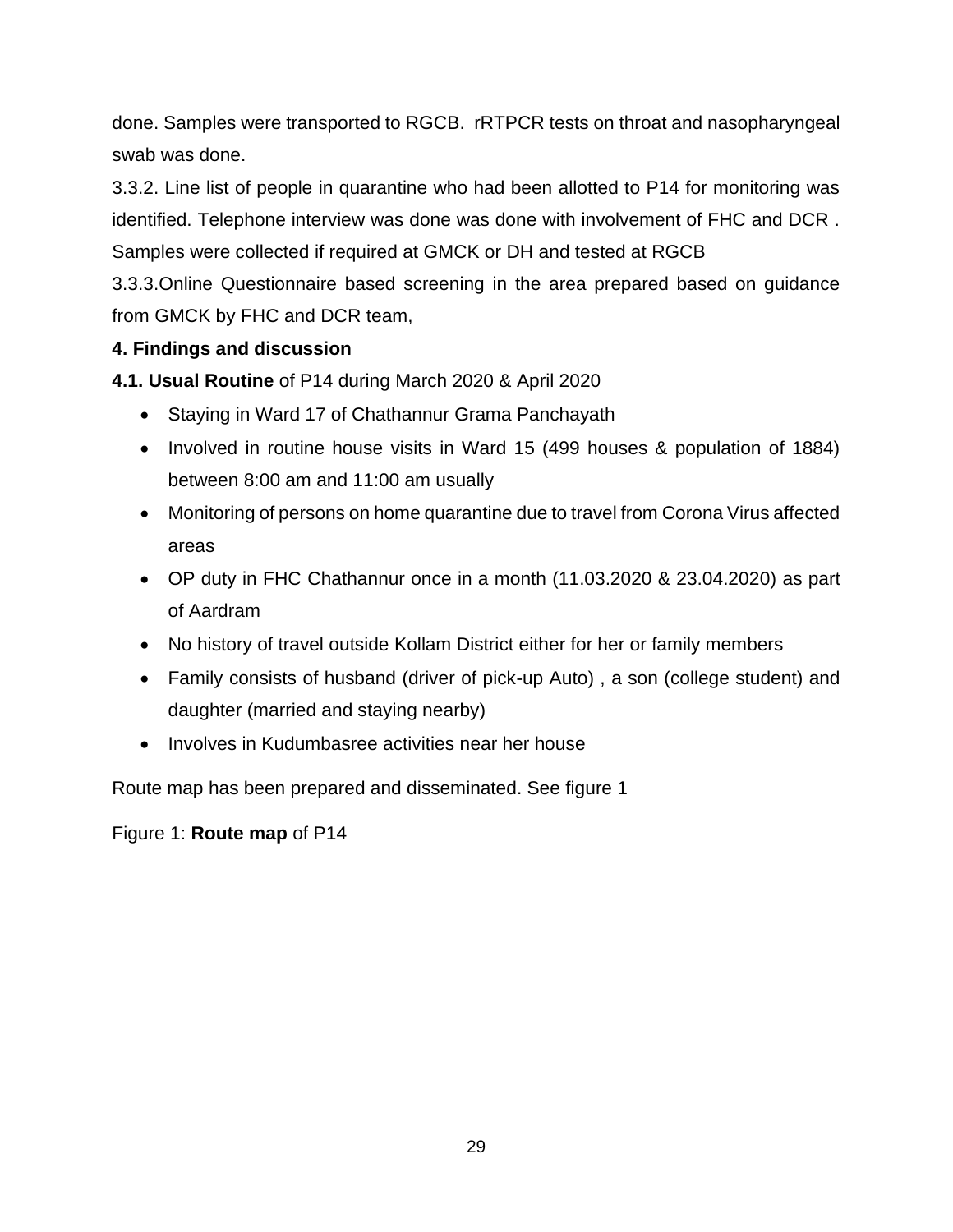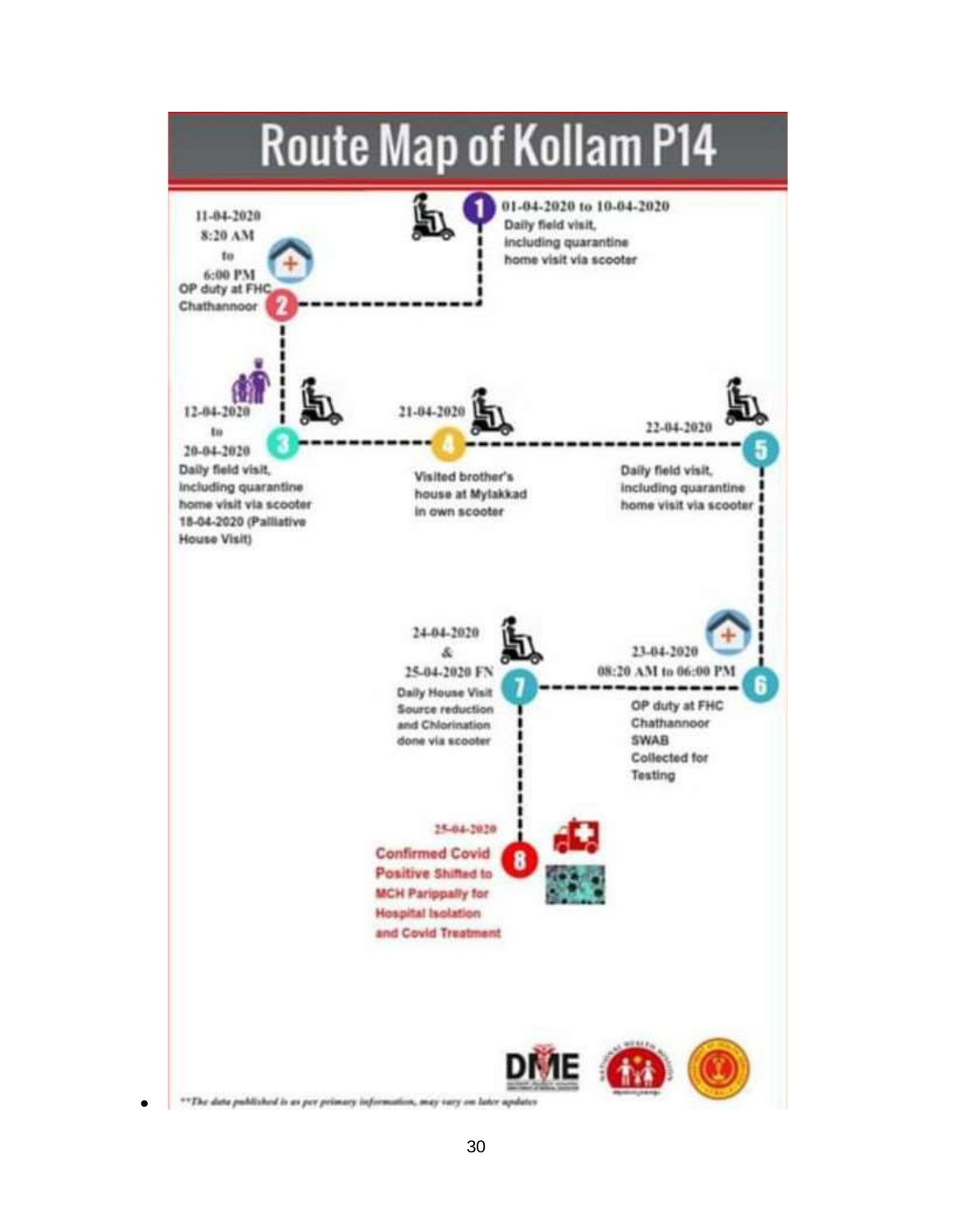## **4.2Contact tracing**

352 contacts were traced, 195 were Primary contacts including hospital staff been categorised as high risk. Several samples have also been tested through sentinel surveillance on weekly basis.

|  |  |  | Table 1: Type of Contacts identified |
|--|--|--|--------------------------------------|
|--|--|--|--------------------------------------|

| Contact category         | Number | Percent |
|--------------------------|--------|---------|
| Health<br>Care<br>Worker | 40     | 11.36   |
| Household                | 102    | 28.98   |
| Community                | 209    | 59.38   |
| Co-traveller             |        | 0.28    |
| Total                    | 352    | 100     |

Table 2 : Samples tested

| <b>Samples</b>         | Result |
|------------------------|--------|
| <b>Tested positive</b> | 3      |
| Tested negative        | 219    |
| Not tested             | 349    |
| Total                  | 352    |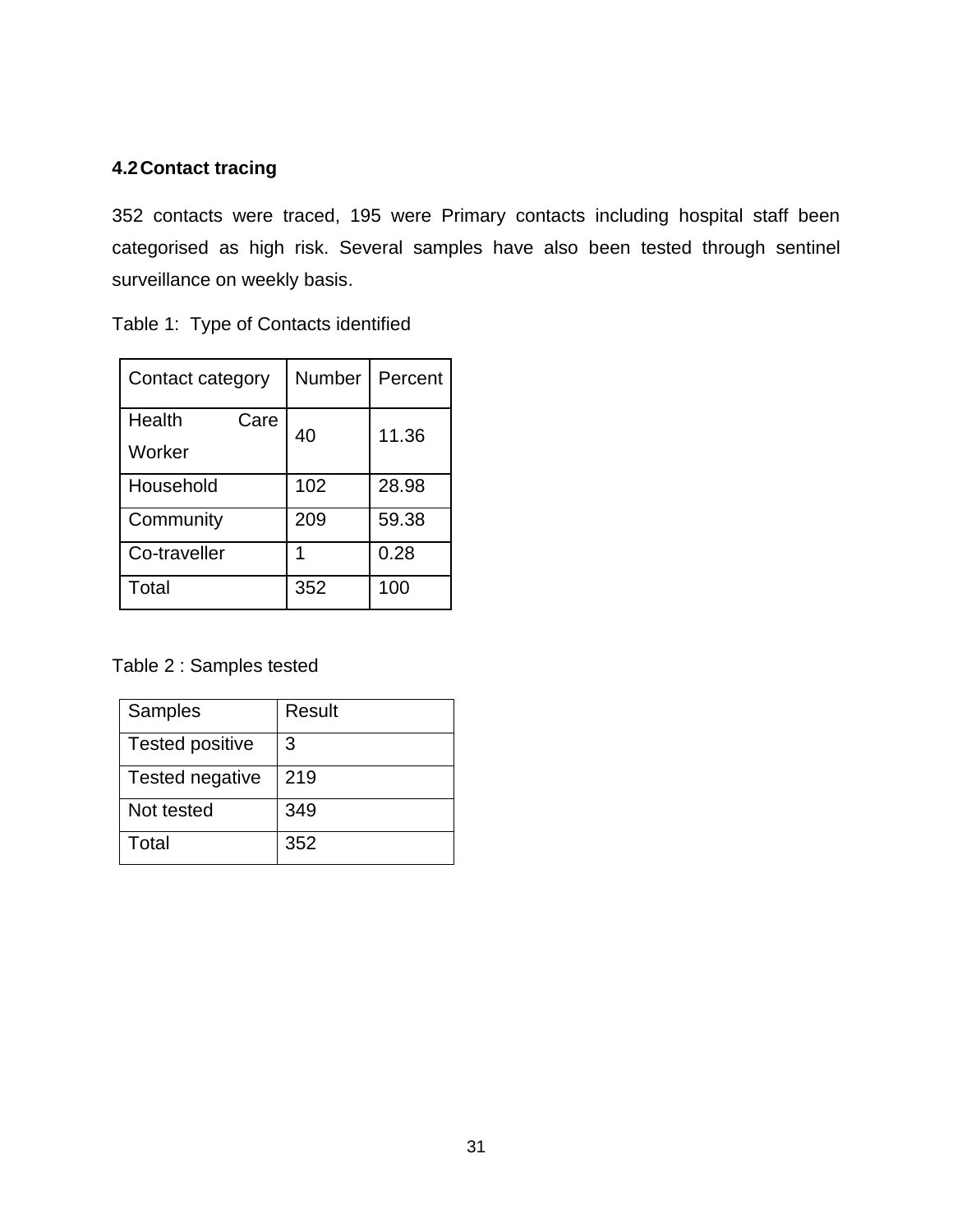#### **4.3. Source tracing**

In order to find the source investigations were done on Home Quarantined persons in Ward 15 during March & April 20, Family members of P14, family members of an immediate neighbour, a 72 year old male with history of sudden death, Quarantined people in Ward 17 of Chathannur Grama Panchayath and nearby ward of Chirakkara Grama Panchayath. Among the members of a Chitty conducted near her house. All these suspected sources were tested nd found to be negative.

A nine year old boy (later became P15) had come to OP of GMCK on 26.04.2020 with complaints of fever and sorethroat. This boy was the son of a pharmacist working in GMCK. He was also taken to FHC Chathannoor for complaints of fever on 10.04.2020. He was also tested and found positive.

We had two hypotheses in mind while looking for the source.

Hypothesis 1 : Child (T3, later p15) being the source of infection to the FHC staff

Hypothesis 2: The origin could be at FHC and the child acquired another infection different from the one for which the visit to the FHC was made.

There was a fever cluster in the child's family also. But later on we ruled out the first hypothesis by answering the question" Was the child's fever persistent from April 10 th to this time? "The answer was that first episode of fever of the child subsided in two days and the child had no problems till 26<sup>th</sup> April when fever developed and was taken to hospital. Since these seemed to be two separate events we came to the conclusion that this event could have occurred following an exposure from FHC when the child went for care on 10<sup>th</sup> April. So we went with further investigation and work up with the second hypothesis. The second hypothesis was made more plausible with the result of the pharmacist being obtained as negative.

There was a history of a gulf returnee from Dubai, staying in the neighbourhood of T3. There were children in his house who interacts with the child. This gulf returnee had visited the house after his quarantine period was over. His sample has been sent for testing.

32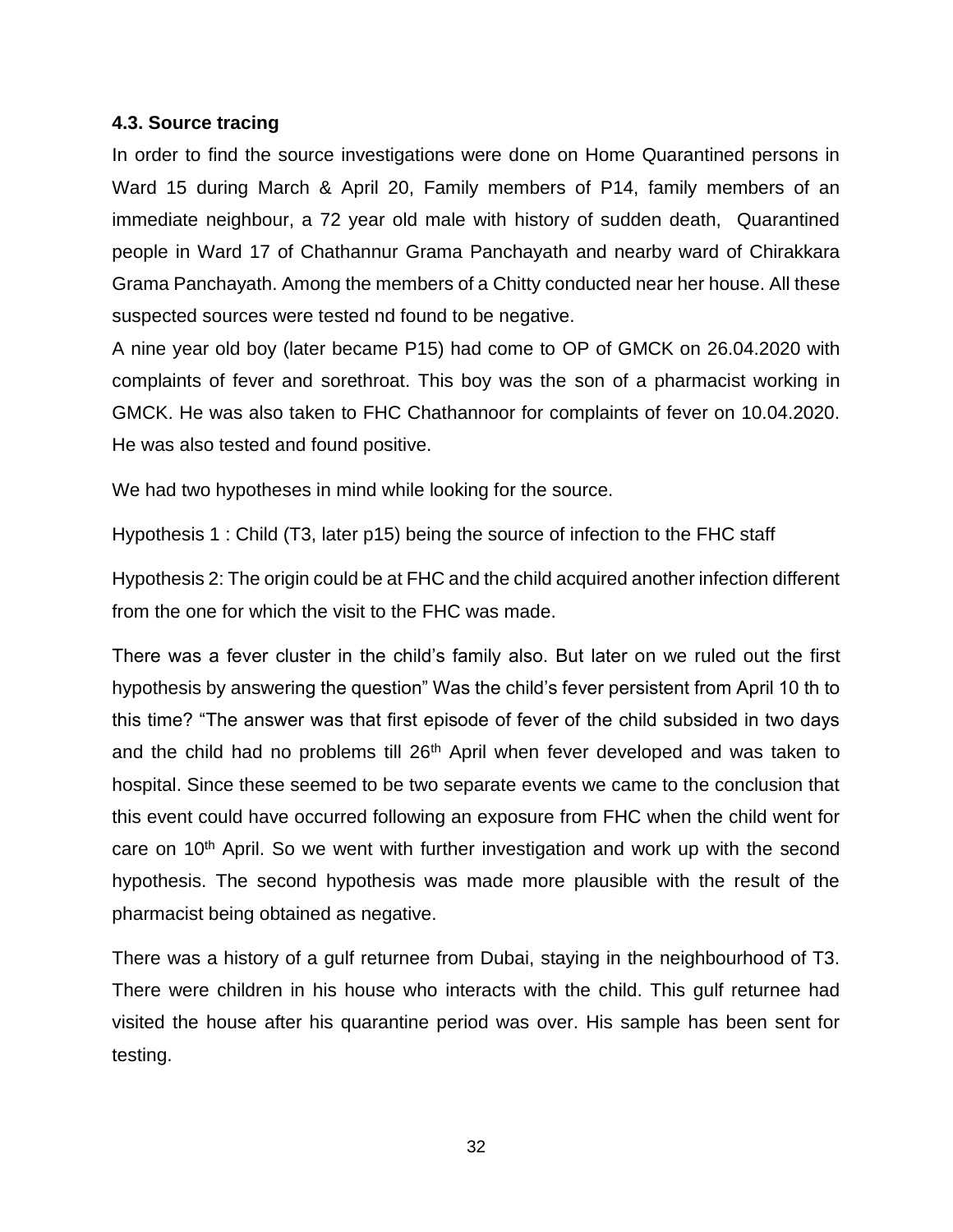From among the contacts of P14, two other staff from the FHC including a JPHN (T2, later P19) and an attender (T1, later P16) were found to be positive and admitted in GMCK on 29.04.2020 and 30.04.2020 respectively. This reaffirmed our second hypothesis . From in-depth interviews with the staff of FHC we understood that there was one staff nurse (S1) who had gone to Jodhpur. S1 gave a history of travel to Jodhpur, Rajasthan for an interview at AIIMS Jodhpur via Mumbai. Return journey was from Delhi. There is no history of definite contact with positive patients. Rajasthan had reported positive cases in early March, Jodhpur and AIMS Jodhpur.

### **4.3. Possible patterns of transmission**

**Five individuals** have been identified as positive in the transmission chain. Three of them are health care workers (T1, T2, T4), one is a child who visited the FHC for fever (T3) and the one is a local leader (T5) See figure 2 for details



### Figure 2: Possible Pattern 1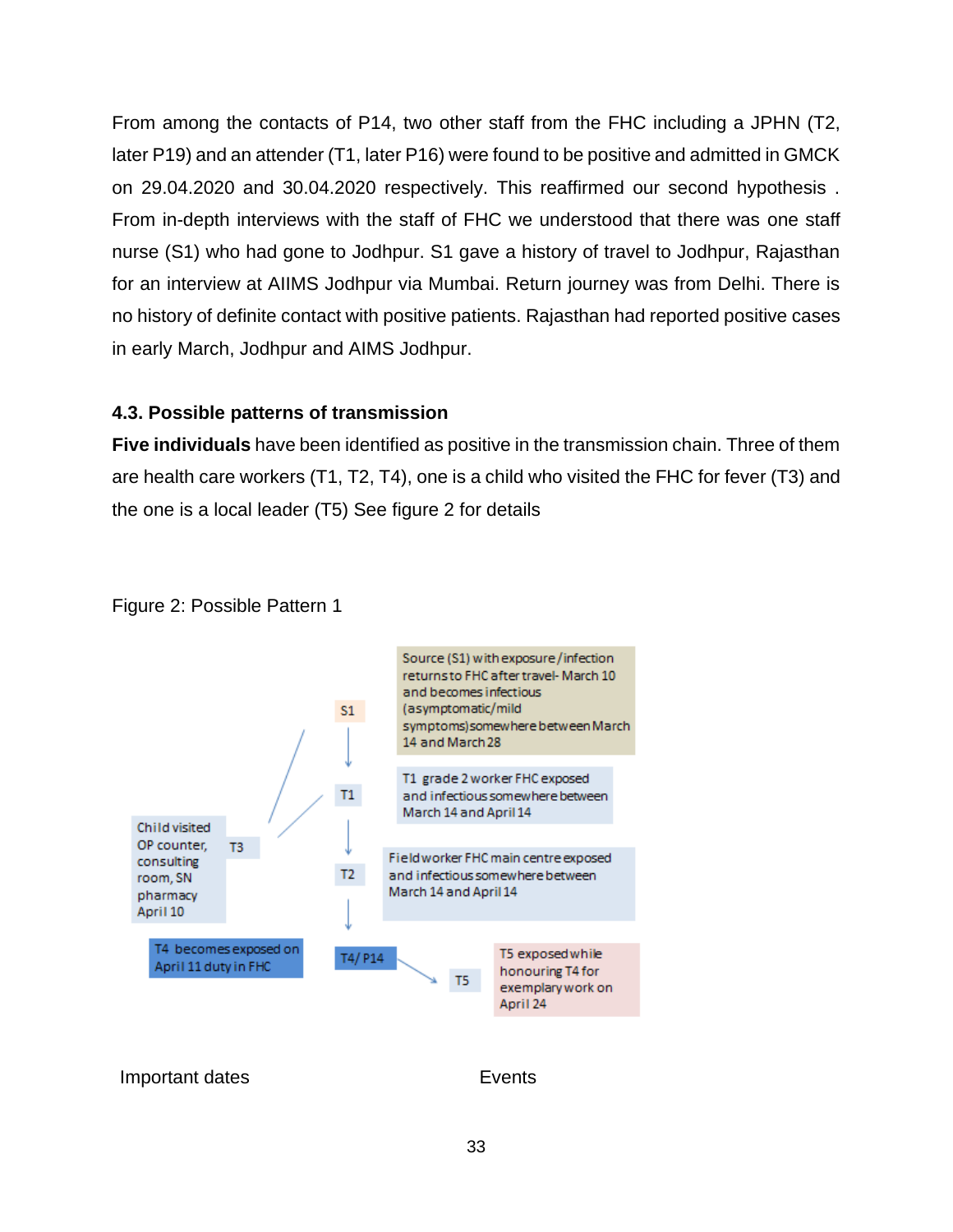| March 5 to March 10           | S1 in travel and infected                 |
|-------------------------------|-------------------------------------------|
| March 10                      | S1 returns to work in FHC                 |
| Between March 14 and March 24 | S1 diseased                               |
| Between March 14 and April 10 | T1 and T2 infected                        |
| April 10                      | T3 exposed/infected                       |
| April 11                      | T4 exposed/infected                       |
| April 24                      | T5 exposed/ infected                      |
| April 25                      | T4 admitted                               |
| April 28                      | Last positivity in the series             |
| April 29, 30                  | OthersT1, T2, T3, T5 admitted             |
| April 29                      | T4 has two negative samples               |
| April 30                      | T4 discharged                             |
| May 2                         | All the other 4 have two negative samples |
| May 4                         | T1, T2, T3, T5 discharged                 |

P14 has become negative twice in a period of five days following admission. P14 has given the infection to T5 on 24<sup>th</sup> April. So probably P14 is in the third week after getting exposed and infected. She has been active during the period of communicability. So we expected more cases among contacts but such transmission was not seen. She could be the third person to have acquired infection from the FHC, fourth in the link, the possible order being T1, T2, T3 and T4

Houses of four out of the five cases (except T2) are in the same panchayat. All the five cases have links to the FHC Chathanoor by way of workplace or visit (see figure 3.)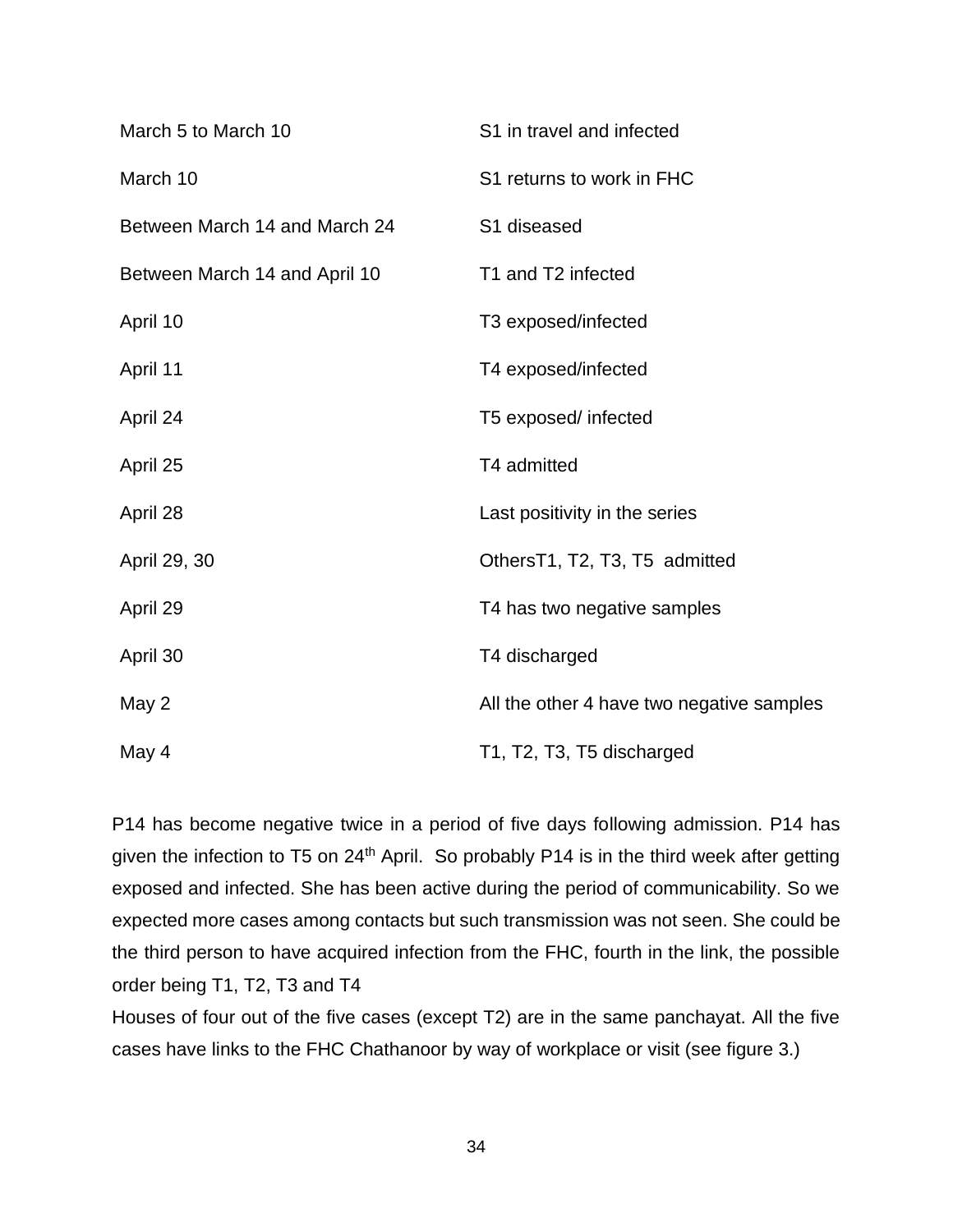

Figure 3: Location map of the cluster of cases

## **4.4. Other findings/ observations**

4.4.1. The family of T3 involving T3, mother, sister and one cousin of T3, had a cluster of fever with the three year old having developed.

4.4.2. Another one year old child with febrile seizure has reported and admitted in GMCK from the area whose mother sister is an ASHA worker. She had symptoms of fever but has been tested negative. This child is negative.

4.4.3. P14 has been a very active ASHA worker with commitment to her work. She remembers all persons who have been allotted to her for quarantine

4.4.4. This cluster of cases of COVID 19 has emerged because of active surveillance. The approach has been proactive. All cases identified were asymptomatic. In this cluster, four cases were identified through the active surveillance, This approach has been helpful to prevent several cases which would result if the chain of transmission continued uninterrupted without identification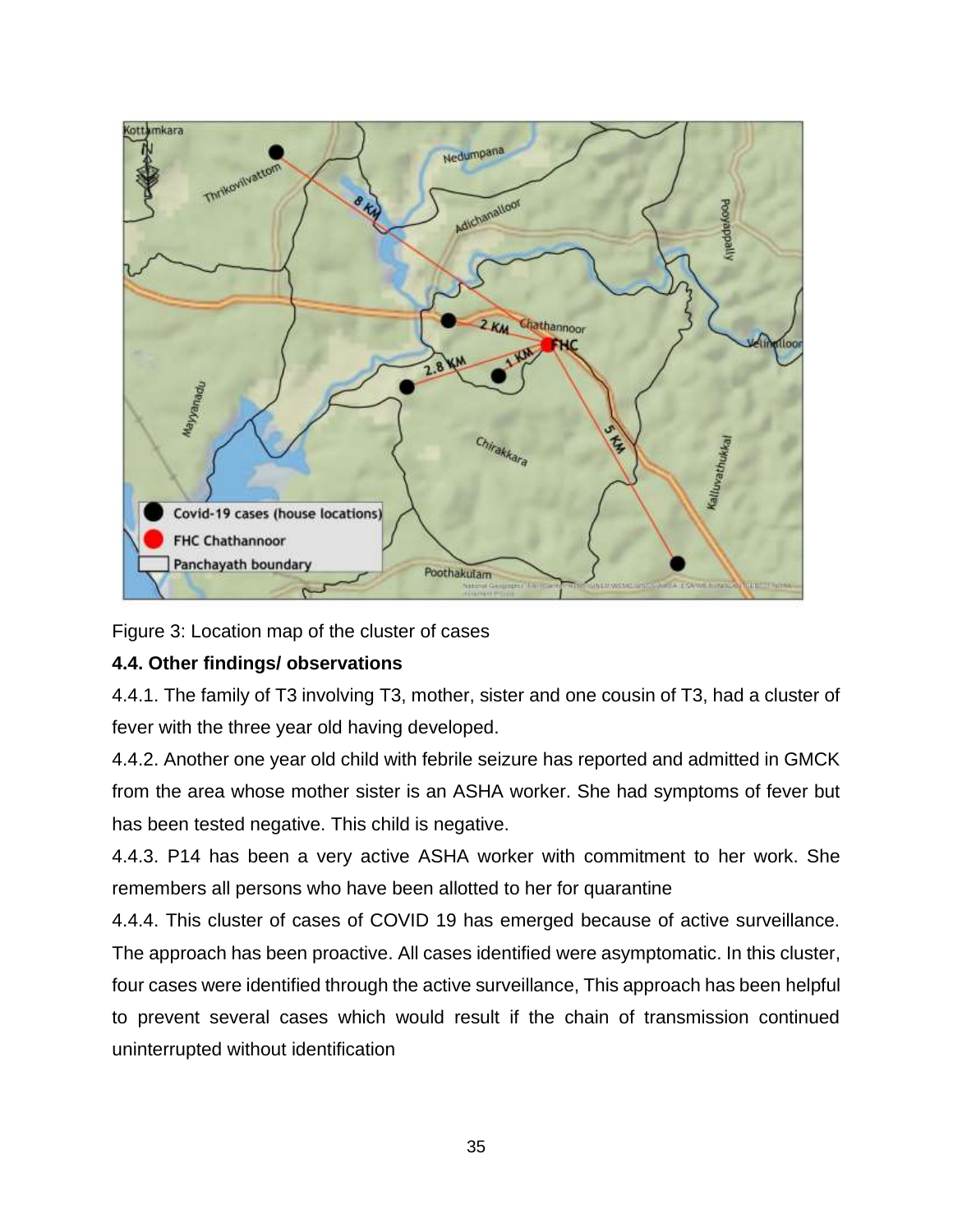4.4.6. Other than the child, nobody was symptomatic and all turned negative very fast. All patients have only one positive report. This is something unusual when compared to other positive patients admitted here. It could be that the infections were very mild. The fact that there were no other series of cases from this cluster, also points towards this.

4.4.7. From S1 one wave of infection might have resulted (T1, T2, T3, T4) and there is only one transmission noted in the next wave  $(T5)$ . From April 24 to May  $2^{nd}$ , there is maximum of three incubation periods possible , so it could also be that S1 gave infection to T1, T2. Then T3 and T4 acquired and T5 acquired from T4.

#### 4.4.5

Using the SEIR model, the worst case scenario (see appendix 2 excel sheet for details ) has been computed, with the first infected assumed to be on 24-03-2020, 14 days after return of potential source. So by 25<sup>th</sup> April, when we admitted the first case, there could be 234 people in the community with illness. Out of this we have captured five, (2% of the burden).

The best case can be considered by retrospectively calculating from the time to viral nucleic acid conversion rate. All 5 have recovered by 02- May -20. Latest admission in the series is 30-April-20, with the last person positive on 28-April-20. Suppose the next two days, the sample was negative, we may take that all five recovered by 30-April -20; there would be 24 with illness and 8 recovered. So we have captured 20% (5/24) of the burden. First case by this scenario would have occurred 10.04.2020

So effectively by surveillance we must have captured between two to twenty percent of the burden. Eight to ninety eight percent of the burden is hidden in the community, if the transmission is ongoing. By  $21^{st}$  of May we would have witnessed the peak of the outbreak (figure 4). But we have not got any other cases in the area, despite surveillance. So it is possible that we have aborted the transmission by effective isolation of initial cases. If this is true we have prevented 12000 cases in the best case and 6300 cases in the worst case. (see excel sheet in appendix for how this is arrived at )

36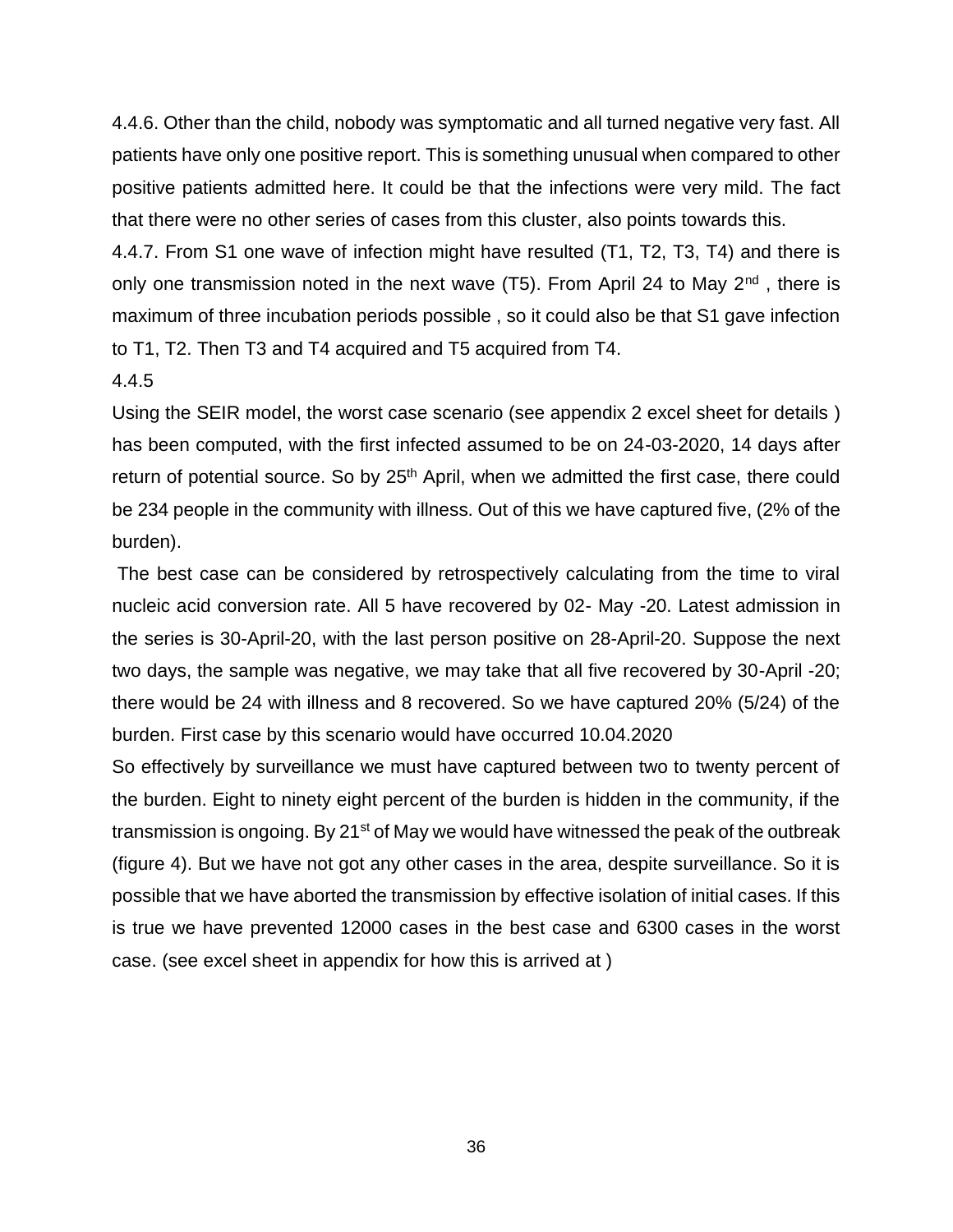

Day 1 – April 24, 2020 ; S- Susceptible ; E- Exposed, I- Diseased, R – Recovered

Figure 4: Applying the SEIR model for projected burden and burden averted I

**4.4.6** Only one out of the five in the cluster has been symptomatic. So the COVID that has occurred in this cluster seems to be of a less virulent strain. Virulence and transmissibility inversely related, it is likely to be more transmissible.

## **4.5. Strengths**

Team work

Cooperation received from patients and bystanders despite their challenging situation

## **4.6. Challenges**

Since patients were isolated and hospital protocols restrict access for infection prevention, personal interviews could not be done

Conducting telephone conversations and interviews in detail with patients when they are expected to be in affected emotionally, was ethically challenging and difficult Range issues during telephonic interview in GMCK

# **5. Actions taken based on findings and after consultations and meeting of relevant stakeholders**

5.1. The staff of FHC have been quarantined. Initially functioning was continued with substitute staff but with further cases being reported OP has been closed down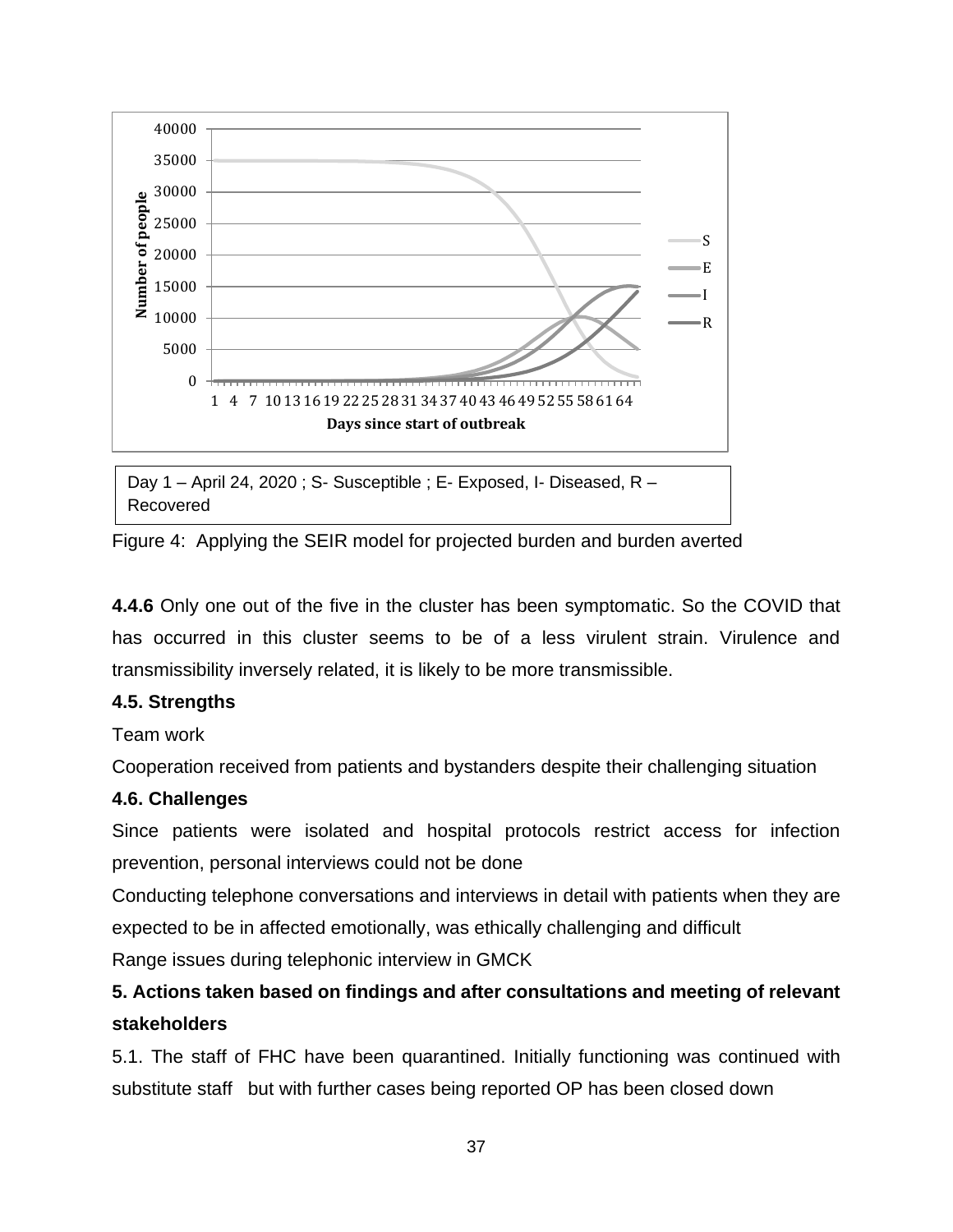5.2. The FHC has been subjected to disinfection

5.3. GMCK general OP was also temporarily stopped for disinfection purpose

5.4. Additional wards have been opened up for COVID 19 patients. Other resources for starting testing have been initiated. Construction work for the same is in progress and human resource required are being deployed.

5.5. The area has been put under lockdown

5.6. Another swab collection point is being setup in the area opposite to the FHC

5.7 A call centre is also being set up close to the FHC in another building for screening of persons through telephone and also consultations

5.8. Public notice is being planned for reporting of people with ILI/SARI/ travel history for tele-screening and follow up action if required

5.9 Possible linkages through persons who attended OP are being explored

5.10. Possible linkages through family members/ contacts of staff of centre is being explored further

5.11. 24 hour mike announcements in the area for maintaining social distance, frequent hand hygiene and use of masks.

5.12. Daily reviews with collector and political leaders are in progress

5.13. Reports to the state are being submitted

## **6. Conclusions**

6.1. There is a cluster of COVID 19 cases in Chathannoor area with 5 epidemiologically linked case involving three health workers, one child and a local leader.

6.2. Source of infection is most probably through a staff of the FHC with history of travel to an affected area.

6.3. A very coordinated team work with a proactive approach has produced results in terms of early case detection and containment.

6.4. Effective measures for control have been put in place. Adequate resources are available in the area for management of the current situation

6.5. Among all health care settings, primary health care settings and the staff there are most susceptible to acquiring infection with regard to their widespread exposures and limitations of settings.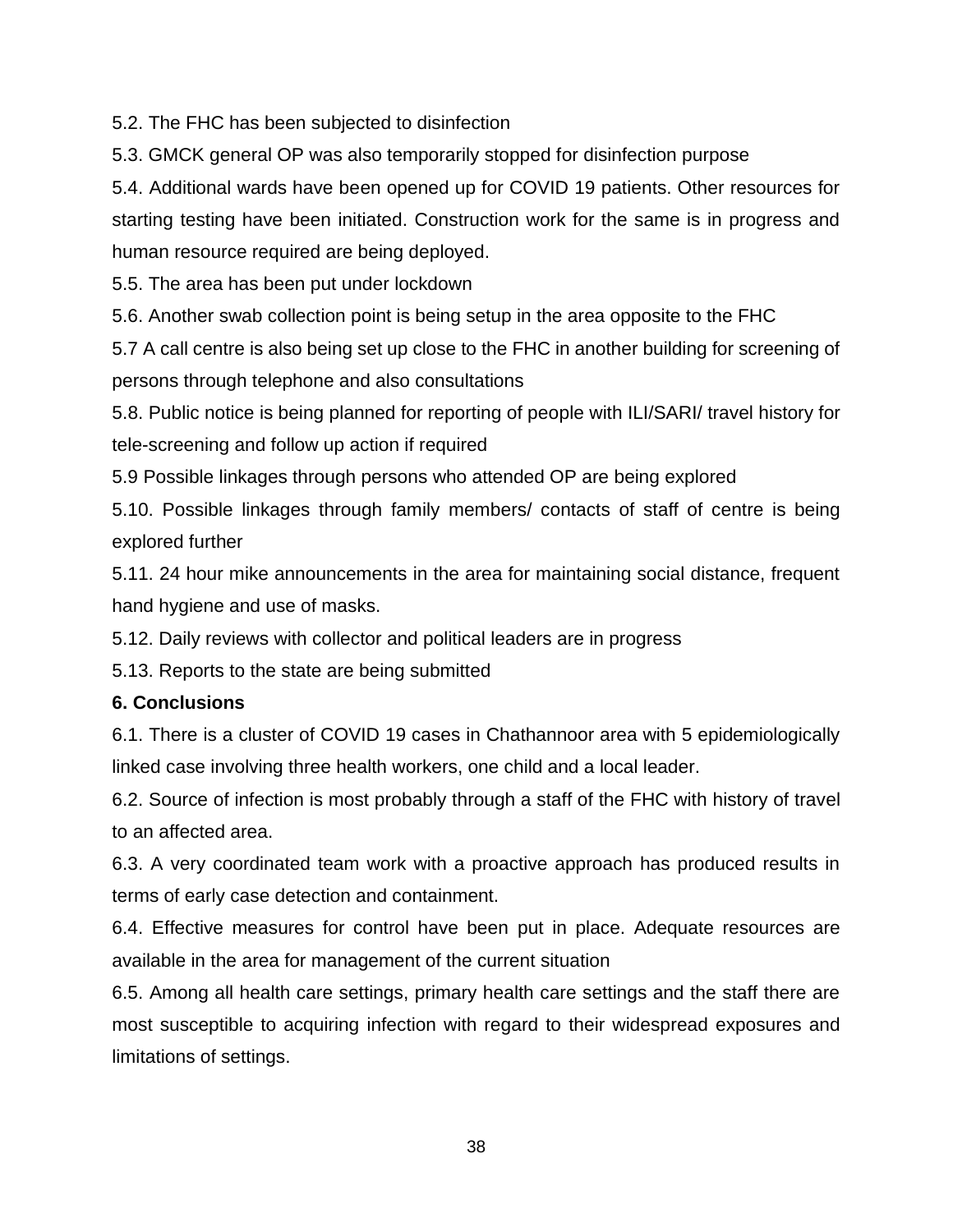6.6. Transmission to a bridge population has happened (those who have visited health care settings/worked and are very active in public) but people in houses (contacts of these positive patients) have not acquired the infection. It could be that the viral load transmitted is not enough to create another wave of infection.

#### **7. Suggestions**

7.1. There are possibilities of such clustering in other parts of the state. So active surveillance has to be strengthened for identification of asymptomatic transmission and containment

7.2. When antibody tests are available after validation it could be done in P14, S1, S2, for further understanding. This area is to be considered for community screening using antibody test

7.3. Facility for viral culture also to be made available at least in one centre in Kerala

7.4. Earlier experiences from other countries show that 50% of infection are hospital acquired [R2]. This experience is true with SARS and MERS as well [R3]. Primary health care settings are important areas of risk of transmission. Secondary and tertiary settings are more equipped in this regard. So this event has to be viewed considering the circumstances in the peripheral centres while deciding on action. Instead of punitive actions, these centres need to be supported further since they form a huge army in fighting the battle against COVID 19. The staff who have been and will be affected are most likely to be the most sincere and committed among the lot. So they need to be psychologically supported at their hour of trouble. At the same time, adequate resources in terms of appropriate PPE have to be made available at the peripheral health centres.

7.5. Field activities during the outbreak phase especially by voluntary workers like ASHA and political leaders have to be kept to bare minimum. Use of social media to be used more in this regard. Appropriate software for the same needs development followed by training.

7.6. The work in the area may need to be supported with human resources from the state level or redeployment if situations get worse.

7.7. By way of work culture and circumstances, health care personnel are the most likely people to divulge from preventive measures like social distancing and quarantine. They are likely to suffer from a conflict of prioritising self and society over their work, especially

39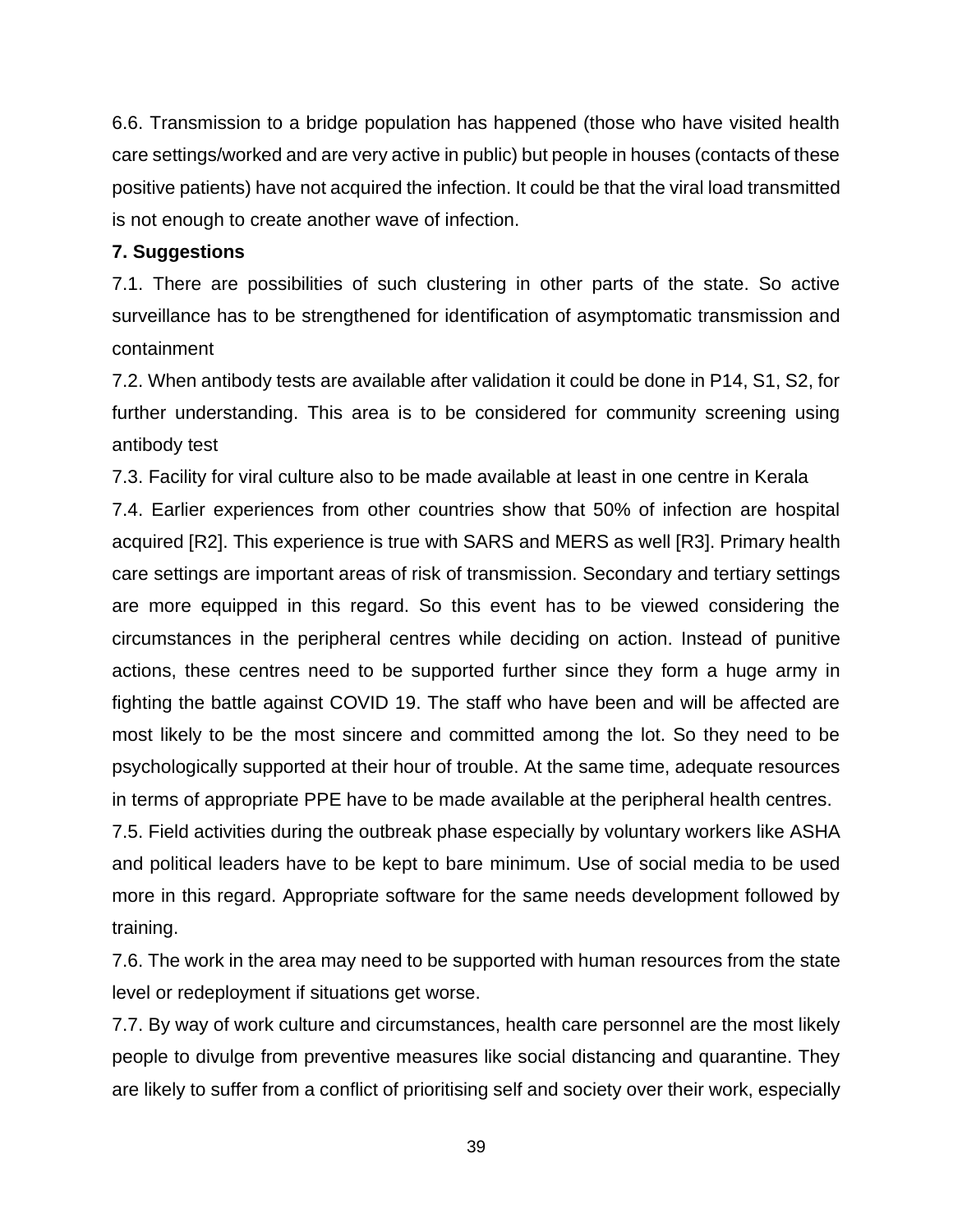wherever there are staff shortages. Effective implementation among these personnel will require strict enforcement, monitoring and supervision.

7.8. Circumstances that lead to exposure its measurement and prevention in all levels of health care settings needs an operational research

#### **References**

Ai Tang Xiao, Yi Xin Tong, Dr. Sheng Zhang. Profile of RT-PCR for SARS-CoV-2: a preliminary study from 56 COVID-19 patients. Accessed from https://academic.oup.com/cid/advance-article-abstract/doi/10.1093/cid/ciaa460/5822175 on 06 May 2020

COVID 19 pandemic in Rajasthan. Available at [https://en.wikipedia.org/wiki/COVID-](https://en.wikipedia.org/wiki/COVID-19_pandemic_in_Rajasthan)[19\\_pandemic\\_in\\_Rajasthan](https://en.wikipedia.org/wiki/COVID-19_pandemic_in_Rajasthan)

Infectious Disease Modelling: Beyond the Basic SIR Model. Available at https://towardsdatascience.com/infectious-disease-modelling-beyond-the-basic-sirmodel-216369c584c4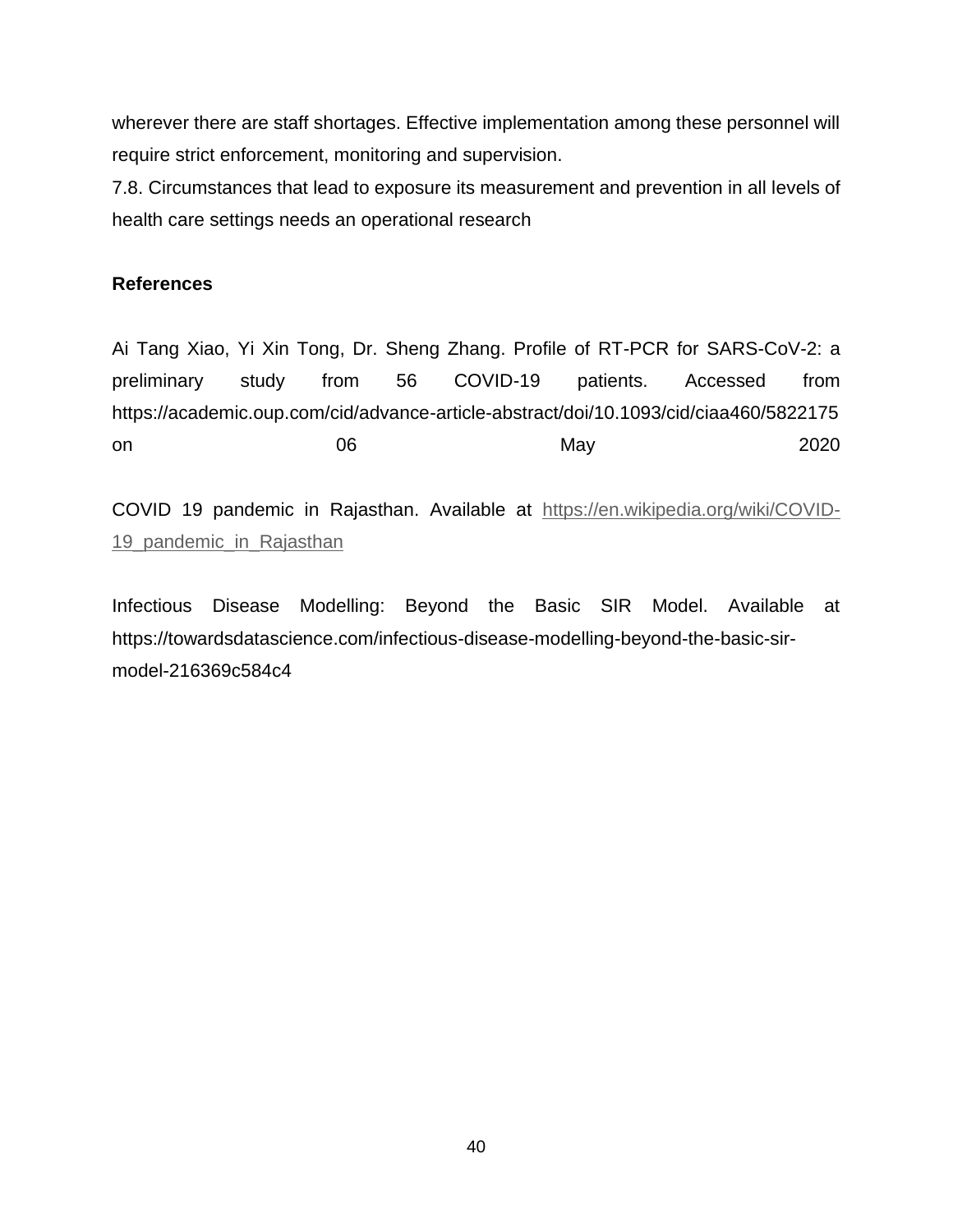# **Annexure 3: List of Team members involved in Sample Collection for Sentinel Surveillance**

# **Thiruvananthapuram**

| SI.<br>No. | <b>Name</b>            | <b>Designation</b> |
|------------|------------------------|--------------------|
| 1          | Dr.JOSE.G.D'CRUZ, DSO  | <b>DSO</b>         |
| 2.         | Dr.KRISHNA             | Doctor             |
| 3.         | Dr. GAYATHRI,          | Doctor             |
| 4.         | Smt.SAKEENA BEEVI, DLT | Lab Technician     |
| 5.         | Sri.SREEKUMAR          | <b>LAB TECH</b>    |
| 6.         | Mrs.SINDHU             | <b>LAB TECH</b>    |
| 7.         | Smt. RENJINI           | <b>LAB TECH</b>    |
| 8.         | Mr.JAYARAJ.L.T         | <b>DEO</b>         |
| 9          | Ms. ANJANA             | <b>DEO</b>         |

## **Kollam**

| SI.<br>No. | <b>Name</b>               | <b>Designation</b> |
|------------|---------------------------|--------------------|
| 1.         | Dr. Saranya K. Babu       | Doctor             |
| 2.         | Smt. Sreekumari. A        | <b>Staff Nurse</b> |
| 3.         | Deepthi S Babu            | Lab Technician     |
| 4.         | Shri Velraj C             | Lab Assistant      |
| 5.         | Dr. Prabhu K. Namboothiri | Doctor             |
| 6.         | Smt. Remya R.             | <b>Staff Nurse</b> |
| 7.         | Shri Manoj M              | Lab Technicial     |
| 8.         | Shri Sundaran             | Lab Assistant      |
| 9.         | Dr. Jith .M               | Doctor             |
| 10.        | Smt. Vimala P.            | <b>Staff Nurse</b> |
| 11.        | Shri Rajesh M.K.          | Lab Technician     |
| 12.        | Shri Balu M.K.            | Lab Assistant      |
| 13.        | Dr. Lekshmi V.            | Doctor             |
| 14         | Smt. Ligi Beegum          | <b>Staff Nurse</b> |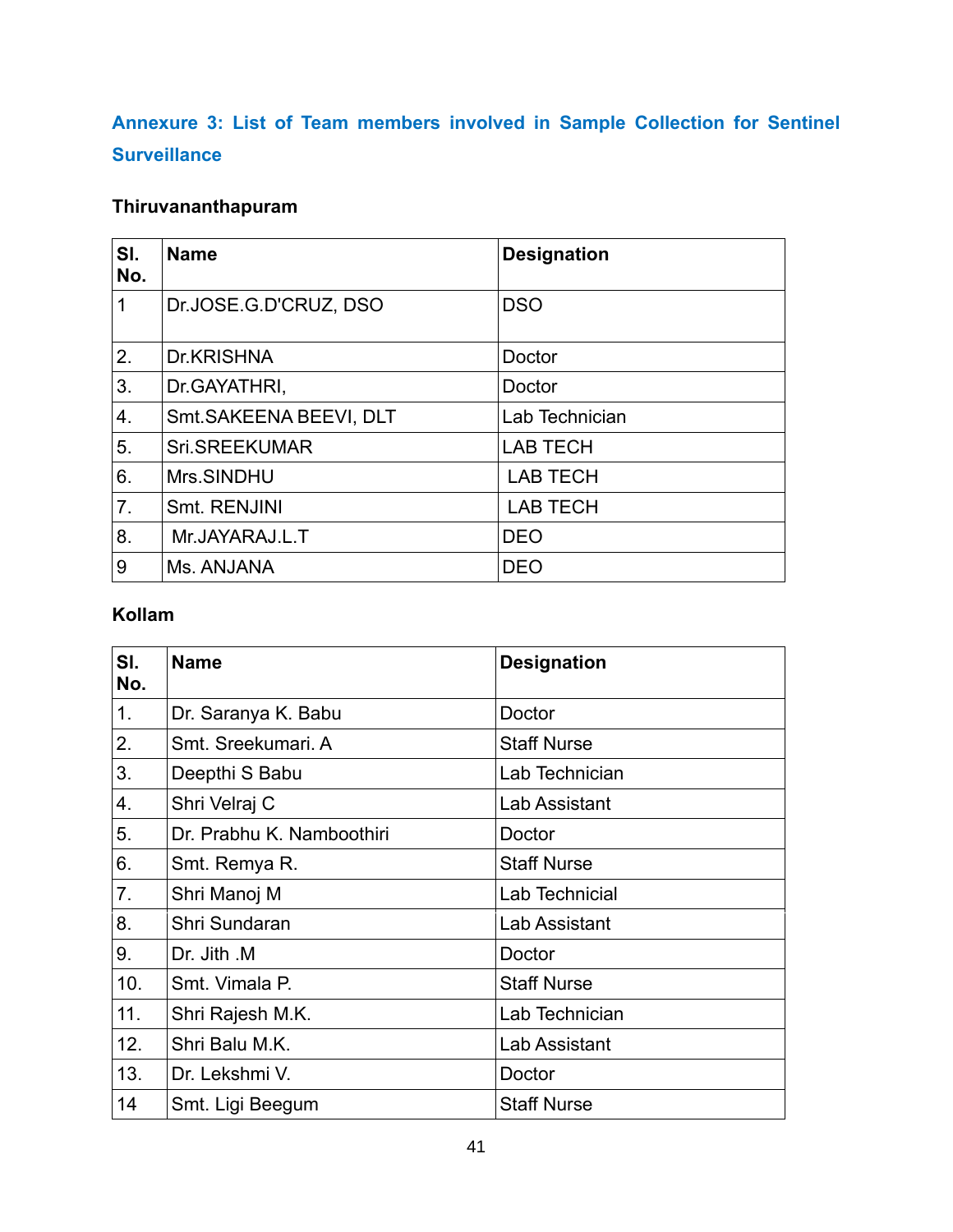| 15. | Shri Raju P.R.             | Lab Technician |
|-----|----------------------------|----------------|
| 16. | <b>Shri Viswakumar</b>     | Lab Assistant  |
| 17. | Dr. Lekshmisree O.C        | Doctor         |
| 18. | Smt. Shemi Mol             | ⊦Staff Nurse   |
| 19. | <b>Shri Sreeharsha Dev</b> | Lab Technician |
| 20  | <b>Shri Santhosh</b>       | Lab Assistant  |

## **Pathanamthitta**

| SI.<br>No.     | <b>Name</b>              | <b>Designation</b>   |
|----------------|--------------------------|----------------------|
| $\mathbf 1$ .  | Dr. Nidhish Issac Samuel | <b>DTO</b>           |
| 2.             | Dr. Seena Tresa Samuel   | Pathologist, RPH Lab |
| 3 <sub>1</sub> | Smt. Bindhu              | DI T                 |
| $\mathbf{4}$   | Smt. Jaya Thomas         | Senior LT            |
| 5.             | Smt. Shareena            | Data Entry Operator  |

## **Alappuzha**

| SI.<br>No.     | <b>Name</b>       | <b>Designation</b> |
|----------------|-------------------|--------------------|
| 1.             | Dr. Deepu B       | Doctor             |
| 2.             | Dr. Abhishek      | Doctor             |
| 3.             | Smt. Bindhu. S    | <b>Nurse</b>       |
| 4.             | Smt. Roshii V.S.  | <b>Nurse</b>       |
| 5.             | Shri Anoop        | Lab Technician     |
| 6.             | Smt. Nimisha      | Lab Technician     |
| 7 <sub>1</sub> | Smt. Nasiya Nasar | Lab Technician     |
| 8.             | Shri Prakash P.M. | Attender           |
| 9.             | Smt. Lathakumary  | Attender           |

## **Idukki**

| 'SI.<br>No. | <b>Name</b> | Designation |
|-------------|-------------|-------------|
| Team        | Dr. Josmon  | Physician   |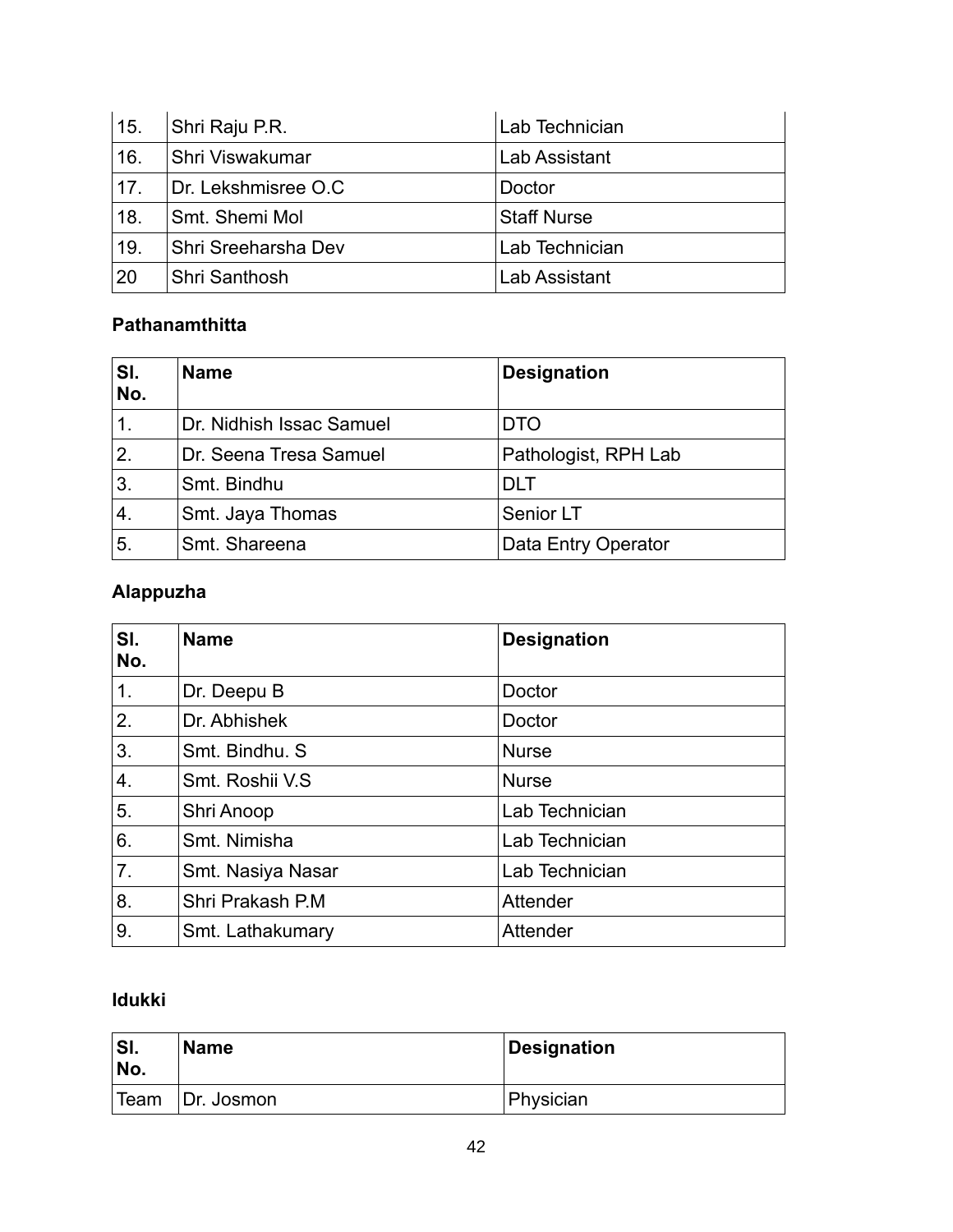| 1    | Dr. Mijeesh K.V            | Ortho               |
|------|----------------------------|---------------------|
|      | Dr. Remeesh Chandran       | Psychiatrist        |
|      | Dr. Sithara Mathew         | Physician           |
|      | Smt. Jincymol Mathew       | <b>Staff Nurse</b>  |
|      | Smt. Bindhu Augustin       | <b>Staff Nurse</b>  |
|      | Smt. Sarima Soman          | Attender            |
|      | Shri Muhammad Roofin       | Lab Technician      |
|      | Smt. Shoba                 | <b>Staff Nurse</b>  |
| Team | Dr. Jithin M Antony        | Asst. Surgeon       |
| 2.   | Dr. Manoj Suresh           | Asst. Surgeon       |
|      | Dr. Jayaram K.             | Physician           |
|      | Dr. Manu Murali            | Asst. Surgeon       |
|      | Dr. Nandhu Chandran        | Asst. Surgeon       |
|      | Dr. Sreeraj R              | Dental              |
|      | Dr. Shyam                  | Asst. Surgeon       |
|      | Smt. Diphu                 | <b>Staff Nurse</b>  |
| Team | Dr. Abhilash Purushothaman | Physician           |
| 3.   | Dr. Sonia Lawrence         | <b>ENT</b>          |
|      | Dr. Priya                  | Physician           |
|      | Dr. Eldho Gevarghese       | Paediatrician       |
|      | Dr. Jishand                | Ortho               |
|      | Smt. Kekha M.R             | <b>Staff Nurses</b> |
|      | Smt. Joycy Chacko          |                     |
|      | Smt. Smitha Kumar          |                     |
|      | Smt. Anju Santhosh         |                     |
|      | Smt. Sinimol Augustin      |                     |
|      | Smt. Smithamol M.M.        |                     |
|      | Smt. Arya Chandran         |                     |
|      | Smt. Simi Sebastian        |                     |
|      | Smt. Surabhi               |                     |
|      | Shri. Suresh Kumar         | Attender Gr. II     |
|      | Shri Tomy Joseph           |                     |
|      | Smt.Lali P.B               |                     |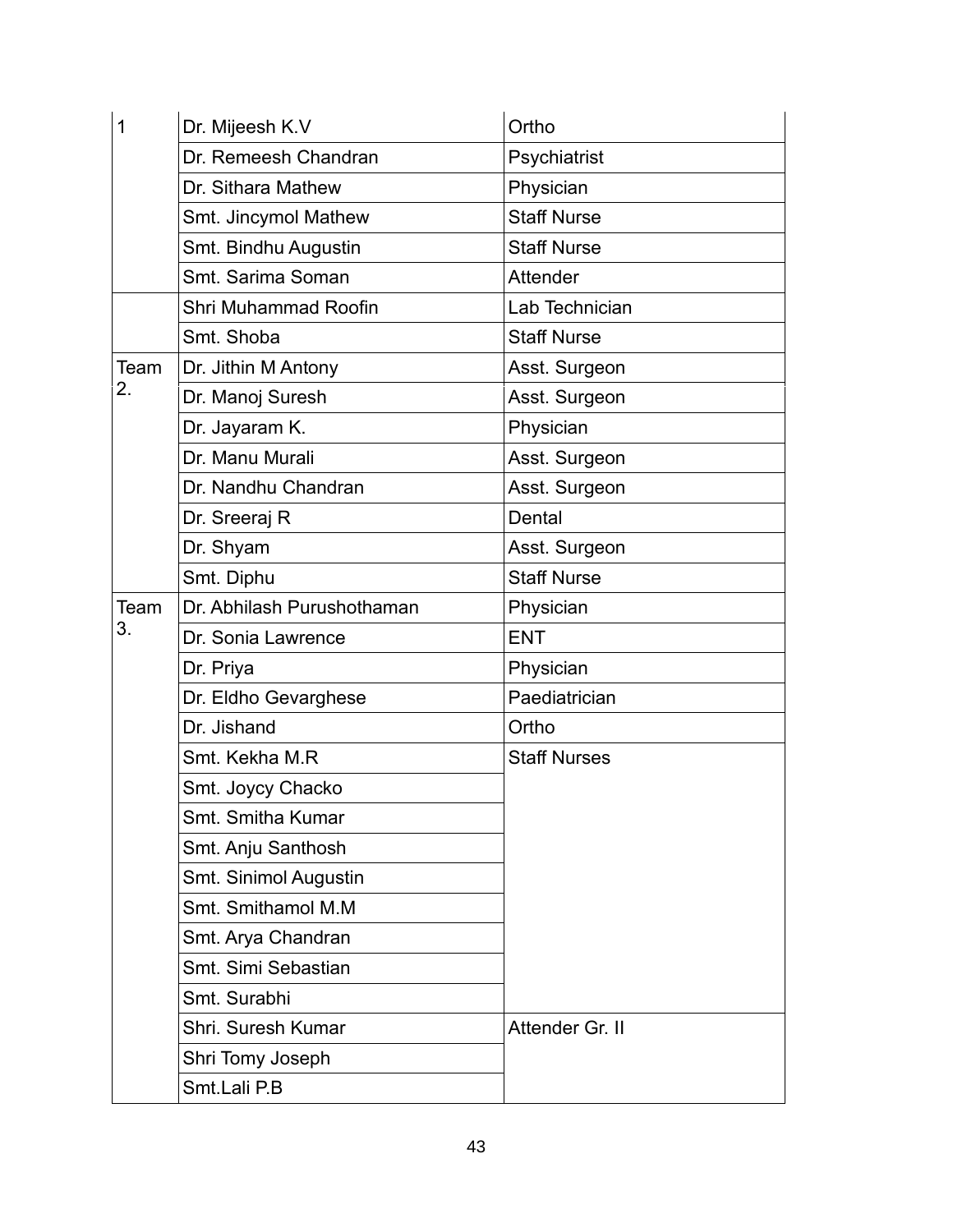|      | Smt. Ansamma K.A.      |                       |
|------|------------------------|-----------------------|
|      | Shri Rajeesh           |                       |
|      | Smt. Omana K.V         |                       |
| Team | Dr. Aswathy            | Asst. Surgeon         |
| 4.   | Dr. Anil Nair          |                       |
|      | Dr. Jimmy              |                       |
| Team | Dr. Nithin             |                       |
| 5.   | Dr. Suresh Babu        |                       |
|      | Shri. Praveen          | <b>Staff Nurse</b>    |
|      | Smt. Lissy Mathew      | Attender Gr. II       |
|      | Shri. Shijimon         |                       |
|      | Smt. Bindhu            |                       |
|      | Smt. Anakha            | <b>Staff Nurse</b>    |
|      | Smt. Anu               |                       |
|      | Smt. Sincy Sebastian   |                       |
| Team | Dr. Nikhil Sreedharan  | <b>ENT</b>            |
| 6.   | Dr. Manikandan         |                       |
|      | Dr. Midhun             |                       |
|      | Dr. Lekshmi            | <b>Dental Surgeon</b> |
|      | Shri Arunkumar P.M     | <b>Staff Nurse</b>    |
|      | <b>Shri Sudeev N.S</b> |                       |
|      | Smt. Deepa Syriac      |                       |
|      | Smt. Remya Joy         |                       |
|      | Shri Anoop P.S,        |                       |
|      | Smt. Jothimol          |                       |
|      | Smt. Saraswathi V.L.   |                       |
|      | Smt. Praveena          |                       |
|      | Smt. Dais Mary         |                       |
|      | Smt. Remya Mol P.N     |                       |
|      | Smt. Aksa              |                       |
|      | Shri Roji Varghese     |                       |
|      | Smt. Sijimol P. George |                       |
|      | Smt. Malarvili         |                       |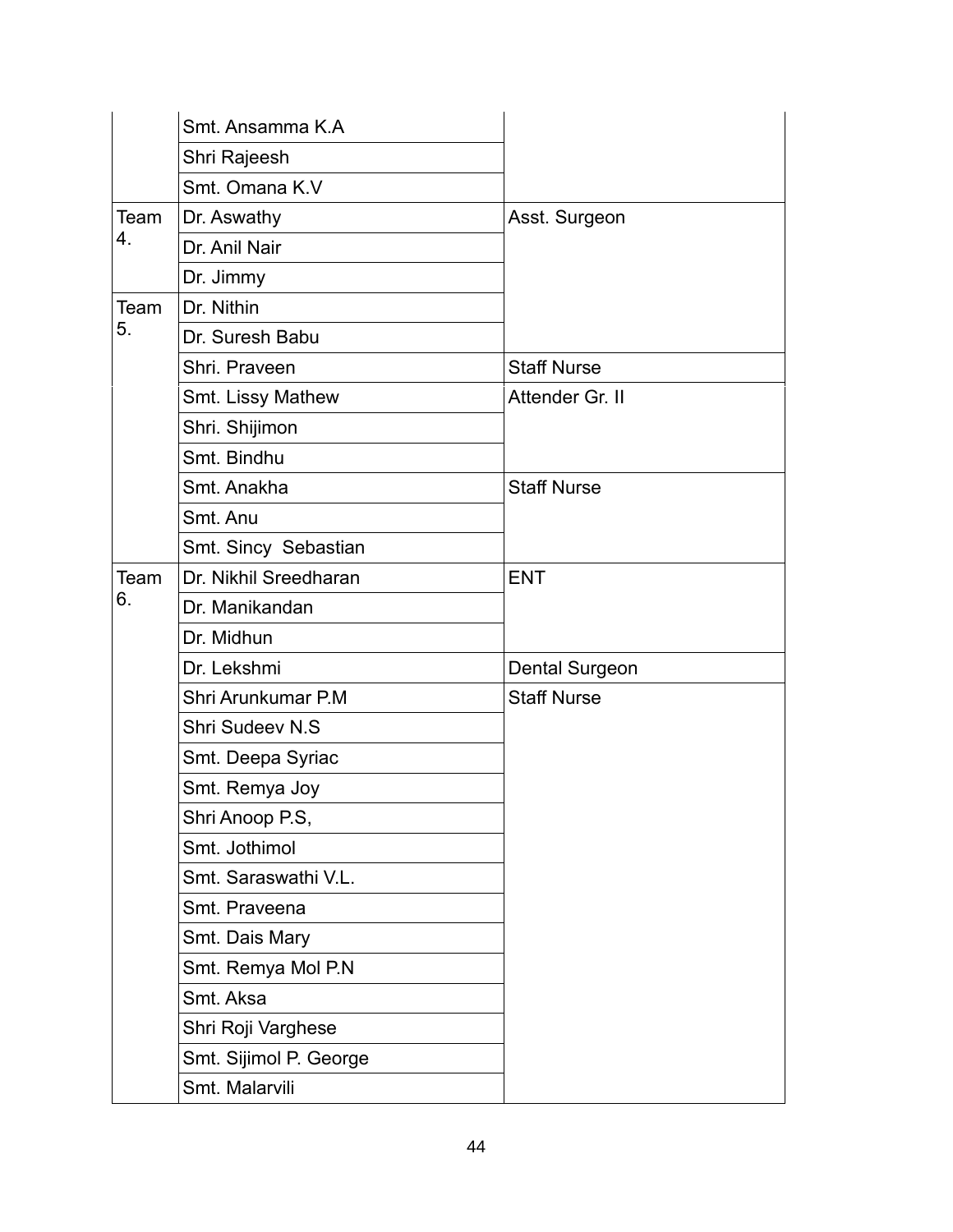|      | Smt. Riji Joy         |                          |
|------|-----------------------|--------------------------|
|      | Smt. Jancy Philip     |                          |
|      | Shri Manikandan       | Attender Gr I            |
|      | Shri Reji R           |                          |
|      | Shri Vavachan V.O     |                          |
|      | Shri Brusili, A       |                          |
|      | Smt. Bindhumol N      |                          |
|      | Shri Maybil Sam       |                          |
|      | Shri. Baby C Kochakal |                          |
|      | Shri Rasheed M. P     |                          |
|      | Shri Sunny K          |                          |
|      | Smt. Usha A.K.        |                          |
|      | Dr. Al Sabah Sherif   | Asst. Surgeon            |
| Team | Dr. Briju Ramankutty  | Physician                |
| 7.   | Shri Finix Baby       | Ortho                    |
|      | Dr. Sweet             | Gynaecologist            |
|      | Dr. Meera Raman       | Paediatrician            |
|      | Dr. Sajeev V.S.       | <b>ENT</b>               |
|      | Dr. Sandeep S.Y       | Asst. Surgeon            |
|      | Dr. Nagasajeev Kumar  | <b>CMO</b>               |
|      | Dr. Sreekrishna R     | Asst. Surgeon            |
|      | Dr. Chacko T Thomas   |                          |
|      | Dr. Mohandas K        | <b>Civil Surgeon</b>     |
|      | Dr. Shiba Thomas      | Ophthalmologist          |
|      | Shrri Joy M.P         | JHI                      |
|      | <b>Shri Antony</b>    | ATT Gr II                |
|      | Smt. Sinimol P.S.     | Attender                 |
|      | Smt. Flimy Varghese   | <b>Nursing Assistant</b> |
| Team | Dr. Anoop             | Superintendent           |
| 8    | Dr. Karol Joseph      | Physician                |
|      | Dr. Prashand          | Asst. Surgeon            |
|      | Dr. Rakhi             |                          |
|      | Smt. Juby George      | <b>Staff Nurse</b>       |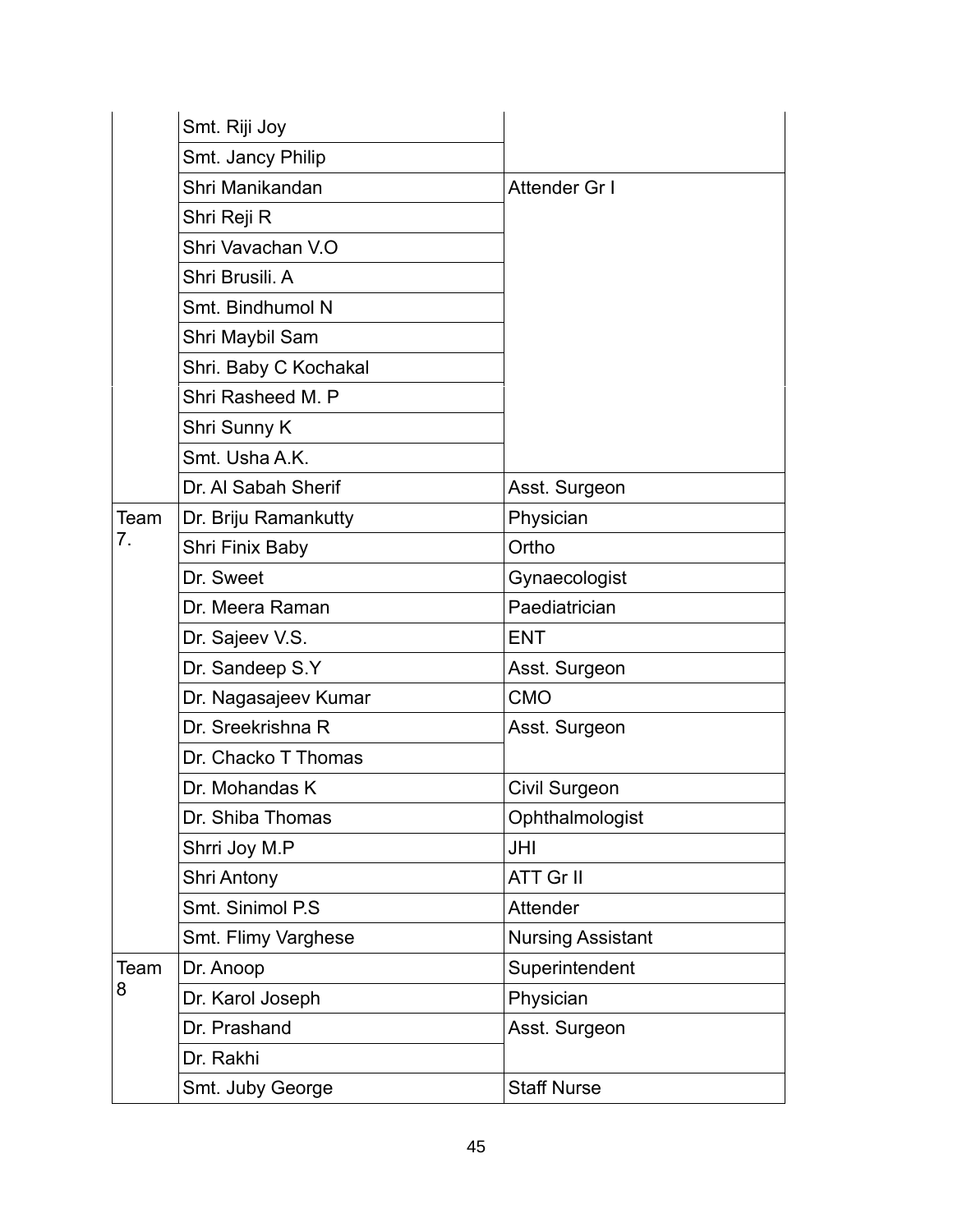| Shri Rejesh Jose                    |                |
|-------------------------------------|----------------|
| <b>Shri Praveen R</b>               | Attender Gr II |
| <b>Shri Muhammed Mahin</b>          | JHI.           |
| <sup>l</sup> Smt. Abhila C Chandran | SN             |

# **Kottayam**

| SI.<br>No.       | <b>Doctor/No. of Doctors</b>   | Institutions            |
|------------------|--------------------------------|-------------------------|
| $\mathbf 1$ .    | Dr.Anupama<br>9446294178       | G.H.Kottayam            |
| 2.               | Dr.Jintu<br>9995110020         | <b>FHC Madappalli</b>   |
| 3.               | Dr.Ambili Tom<br>9496323103    | <b>FHC Athirampuzha</b> |
| $\overline{4}$ . | Dr.Kala.K<br>9447573904        | ICHC Kumarakom          |
| 5.               | Dr.Unnikrishnan<br>8861549997  | <b>CHC Paika</b>        |
| 6.               | Dr.Jayadev<br>9447755693       | <b>KMCHC Ettumanoor</b> |
| 7 <sub>1</sub>   | Dr Preethi<br>9496325353       | THQH Pampady            |
| 8.               | Dr. Raiza Zen<br>9496324150    | <b>CHC Mundankunnu</b>  |
| 9.               | Dr. Venkadaswamy<br>9446339269 | <b>THQH Erumeli</b>     |
| 10               | Dr. Veena<br>9447772354        | THQH Vaikom             |

## **Ernakulam**

| SI. No.        | <b>Name</b>     | <b>Designation</b>          |
|----------------|-----------------|-----------------------------|
|                | Dr Nada         | <b>Medical Officer, NHM</b> |
| $\overline{2}$ | Dr Suja Philip  | Microbiologist              |
| ΄3.            | Dr Jyotsna Nair | <b>Assistant Surgeon</b>    |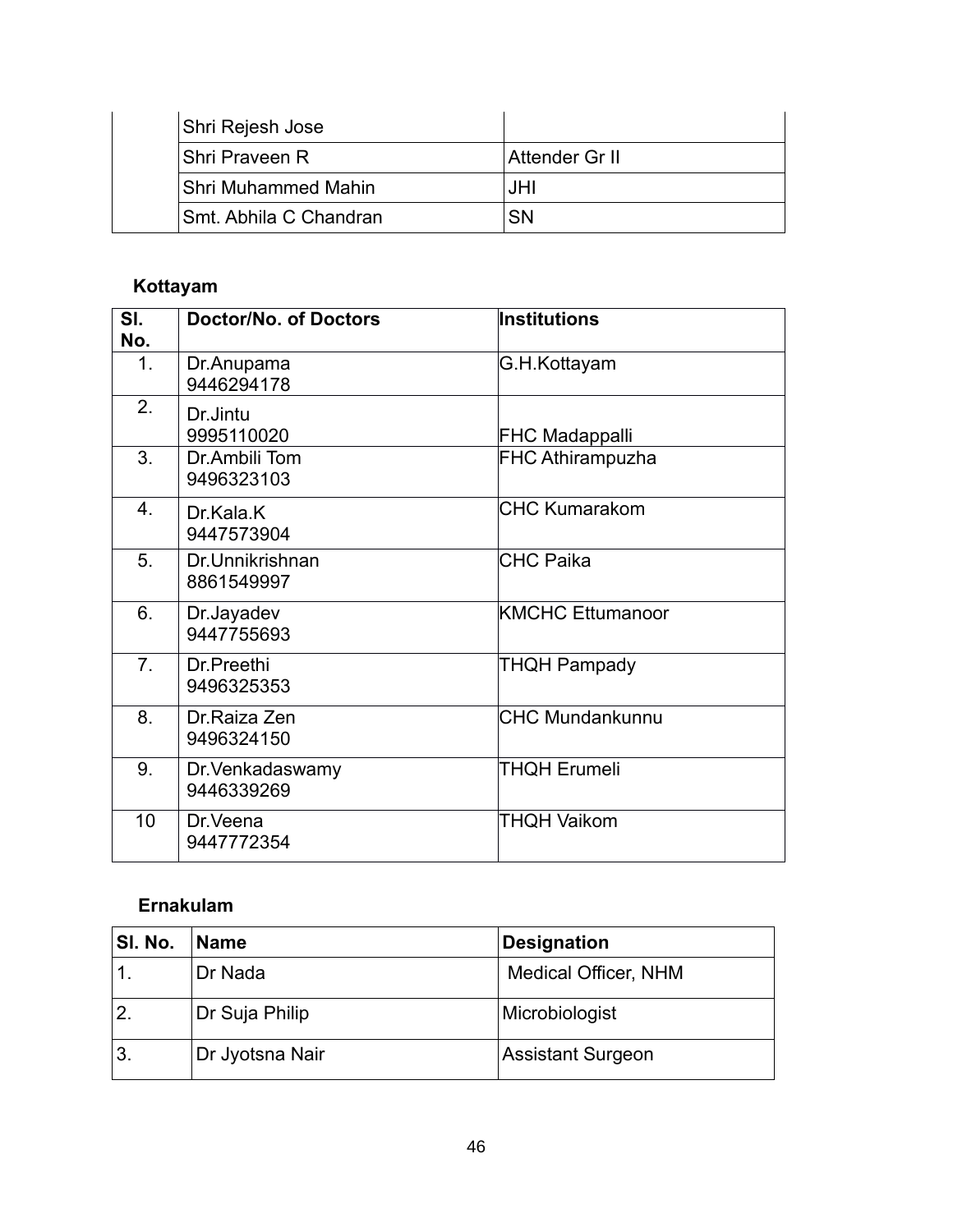| 3.             | Shri Roopesh         |                           |
|----------------|----------------------|---------------------------|
|                | Dr Manoj Manikyan    | <b>Assistant Surgeon</b>  |
| 5 <sub>1</sub> | Smt. Ambily          | <b>Staff Nurse</b>        |
| 6              | Dr Nikhilesh Menon R | <b>Team Co-ordinators</b> |
|                | Dr Gowri Kripa       |                           |

## **Kozhikode**

| SI. No.        | <b>Name</b>                  | <b>Designation</b> |
|----------------|------------------------------|--------------------|
| $\mathbf 1$ .  | Dr. Michael C.J (9847476700) | Doctor             |
| $\overline{2}$ | Dr. Suresh T.N (946063570)   | Doctor             |
| 3              | Dr. Dhanya PG (9495934443)   | Doctor             |
| 4              | Smt. Saira Bhanu             | Lab Technician     |
| 5              | Smt. Jisha                   |                    |
| 6              | Smt. Greeshma P.K.           |                    |
| $\overline{7}$ | Smt. Roshma R                | <b>Staff Nurse</b> |
| 8              | Smt. Ashly Mariya Sunny      |                    |
| 9              | Smt. Shimmi Jayara           |                    |
| 10.            | Dr. Sindhu Theresa           | <b>Doctors</b>     |
| 11             | Dr. Abdul Azees              |                    |
| 12             | Dr. Ramya T.R                |                    |
| 13             | Smt. Sindhu M.T.             | Lab Technicians    |
| 14             | Smt. Jiji R                  |                    |
| 15             | <b>Smt Havitha</b>           |                    |
| 16             | Smt. Sruthi P                | <b>Staff Nurse</b> |
| 17             | Smt. Abhitha T.P             |                    |
| 18             | Dr. V.K. Syam                | Doctor             |
| 19             | Dr. Prajith                  |                    |
| 20             | Smt. Reshma K.R.             | Lab Technician     |
| 21             | Dr. Sughosh K                | <b>Doctors</b>     |
| 22             | Dr. Sujith V                 |                    |
| 23             | Dr. Deepthi V                |                    |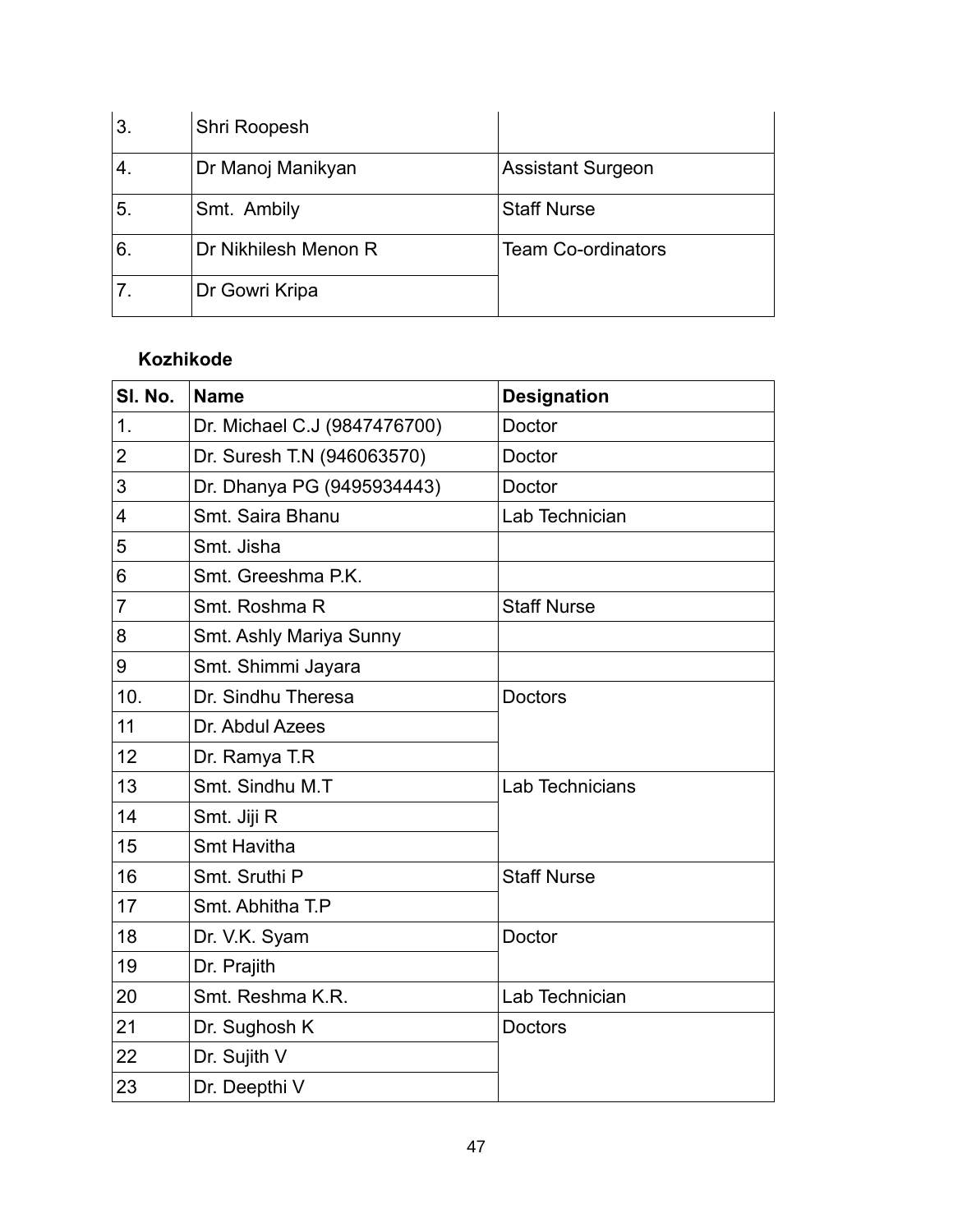| 24 | Dr. Sandhya Kurup     |                    |
|----|-----------------------|--------------------|
| 25 | Smt. Shanila Gopinath | Lab Technician     |
| 26 | Shri Anilkumar V.V    |                    |
| 27 | Smt. Shinitha         | <b>Staff Nurse</b> |
| 28 | Smt. Rani P.G         |                    |
| 29 | Shri Anulal K         |                    |

## **Thrissur**

| SI. No.                        | <b>Name</b>         | <b>Designation</b>              |
|--------------------------------|---------------------|---------------------------------|
| Team 1                         | Dr. Jean Augustin   | Doctors, GH, Irinjalakkuda      |
|                                | Dr. Swapna Pyarijan |                                 |
|                                | Dr. Venu            |                                 |
|                                | Dr. Mithun          |                                 |
| Team 2                         | Dr. Priya           | Hospital,<br>Doctors,<br>Thaluk |
|                                | Dr. Rekha           | Kunnamkulam                     |
|                                | Dr. Suma            |                                 |
|                                | Dr. Lonappan Justin |                                 |
| Team 3                         | Dr. Sreekumar       | Doctors,<br>Thaluk<br>Hospital, |
| Dr. Karthika<br>Dr. Thankamani |                     | Chavakkad                       |
|                                |                     |                                 |
|                                | Dr. Libin Ibrahim   |                                 |

# **Wayanad**

| SI. No.        | <b>Name</b>                 | <b>Designation</b> |
|----------------|-----------------------------|--------------------|
| $\mathbf 1$ .  | Dr Midhun Prakash           | Doctor             |
| 2.             | Shri Abdul Majeed           | Lab Technician     |
| 3.             | Shri Rajesh                 | Lab Technician     |
| $\overline{4}$ | Smt. Dilna                  | Lab Technician     |
| 5.             | Shri Rijesh                 | Lab Technician     |
| 6.             | <b>Shri Muhammed Yashiq</b> | Lab Technician     |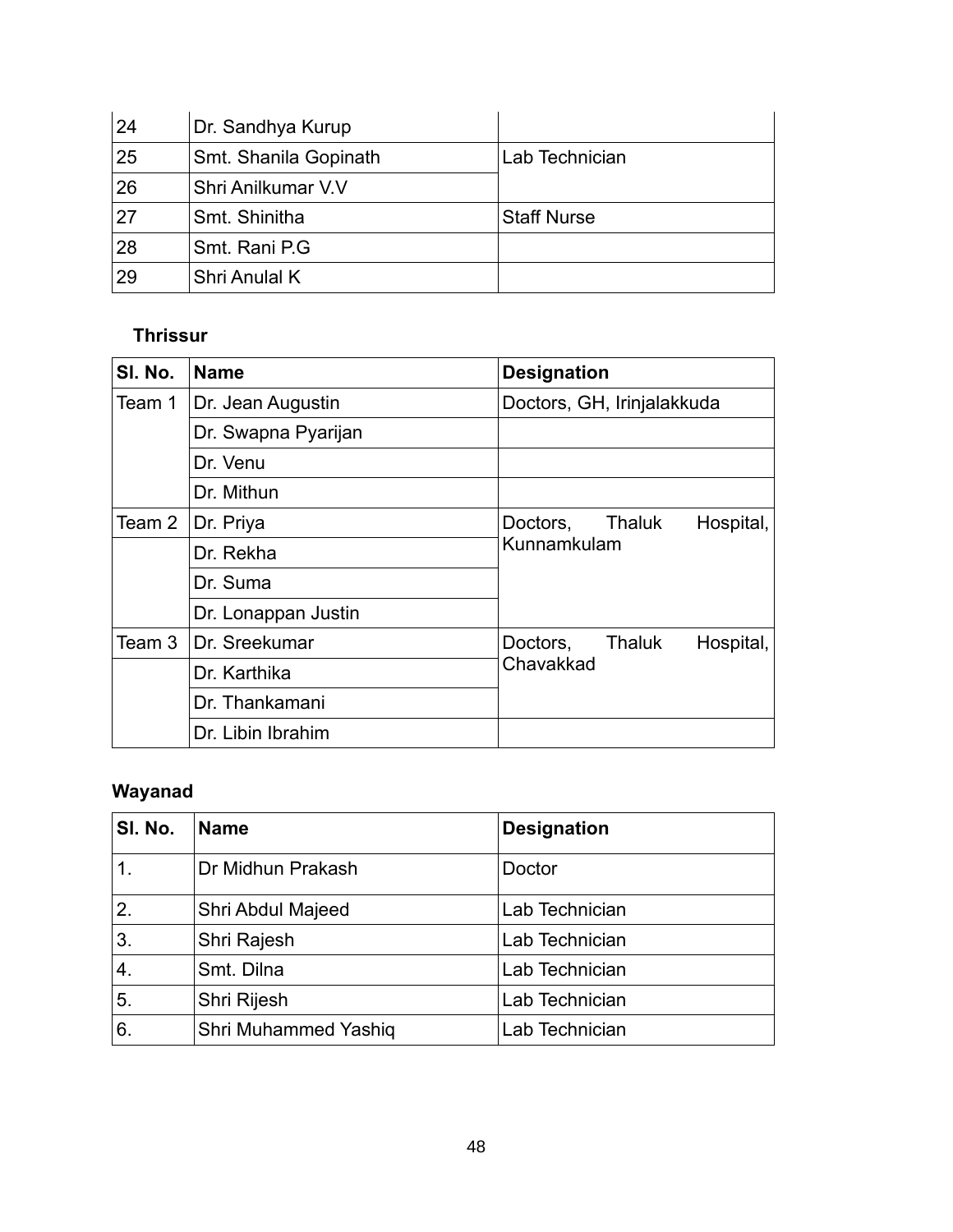## **Kannur**

| SI. No.        | <b>Name</b>            | <b>Designation</b>             |
|----------------|------------------------|--------------------------------|
| 1.             | Dr. Latha              | Jr. Consultant, Medicine       |
| 2              | Dr. Mridula M P        | <b>Consultant, Peadiatrics</b> |
| 3              | Dr. Bushara A          | Consultant, Surgery            |
| 4              | Dr. Jithendranath K    | Consultant, Ortho              |
| 5              | Dr. Anju M S           | Jr. Consultant, E N T          |
| 6              | Dr. Anitha S           | Consultant, Opthalmology       |
| $\overline{7}$ | Dr. Shony Thomas       | Jr Consultant, Gynaecology     |
| 8              | Dr. Jayarajan P V      | Jr Consultant, Anaesthesia     |
| 9              | Dr.Bindu. K. M         | Jr. Consultant, RPM            |
| 10             | Dr.Sreejesh N          | Jr. Consultant, Dermatology    |
| 11             | Dr. Thankamani E       | Consultant, Gynaecology        |
| 12             | Dr.Manoj Kumar K P     | <b>Consultant, PMR</b>         |
| 13             | Dr.Sreethakumari P     | Jr Cosultant, Opthalmology     |
| 14             | Dr.Priya K             | Jr consultant, Peadiatrics     |
| 15             | Dr.Rajmohan            | Jr. Consultant, Ortho          |
| 16             | Dr.Sushamakumari K     | Consultant, ENT                |
| 17             | Dr. Greeshma S         | Jr consultant, Medicine        |
| 18             | Dr. Satheesan K        | <b>Consultant, Peadiatrics</b> |
| 19             | Dr. Mohankumar V K     | <b>Consultant, Surgery</b>     |
| 20             | Dr. Rajeev Raghavan    | Consultant, Ortho              |
| 21             | Dr. Vijayakrishnan P V | Consultant, ENT                |
| 22             | Dr. Smitha M P         | Consultant, Opthalmology       |
| 23             | Dr. Ashish Bens        | Jr Consultant, Gynaecology     |
| 24             | Dr. Shobee Krishnan    | Jr Consultant, PMR             |
| 25             | Dr. Rakesh             | Jr. Consultant, Cardiology     |
| 26             | Dr. Deepak Asokan      | Jr. Consultanant, ortho        |
| 27             | Dr. Retnakaran         | Jr. Consultant, Surgery        |
| 28             | Dr. Rajesh OT          | Jr. Consultant. Opthalmology   |
| 29             | Dr. Soya Sudakaran     | <b>Consultant, OB&amp;G</b>    |
| 30             | Dr. Sharmila A P       | <b>Assistant Surgeon</b>       |
| 31             | Dr. Daisy Thomas       | Consultant, Dermatology        |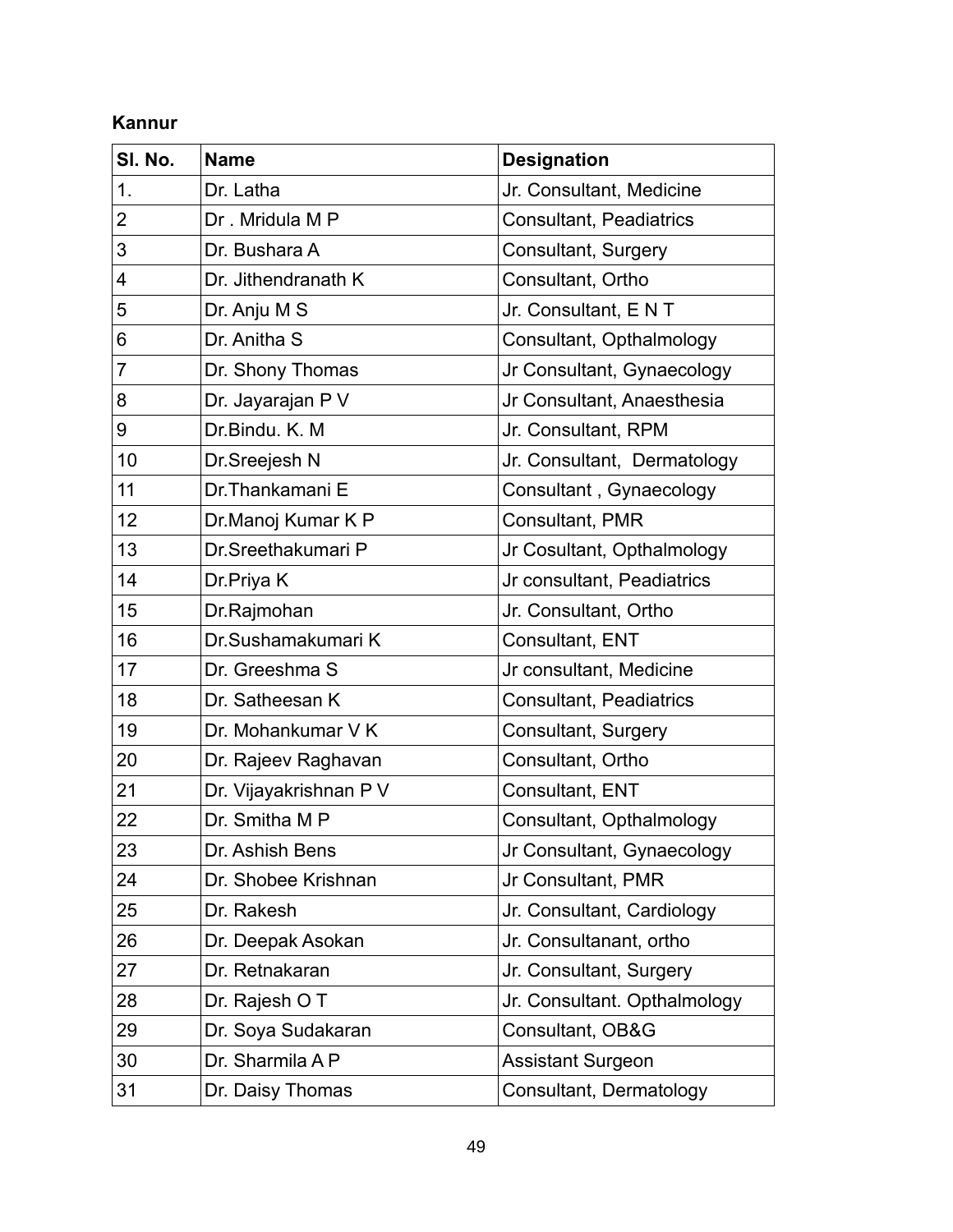| 32 | Noufal V                  | JHI gr I                                   |
|----|---------------------------|--------------------------------------------|
| 33 | Shijith E                 | JHI gr I                                   |
| 34 | Dr Vikram Raj             | <b>Junior Consultant</b>                   |
| 35 | Dr.Ashwathi Dhamodhar     | <b>Assistant Surgeon</b>                   |
| 36 | Dr Sruthi K V             | <b>CMO</b>                                 |
| 37 | Dr Gokul                  | <b>Asssitant Surgeon NHM</b>               |
| 38 | <b>Ashitha M Varghees</b> | <b>Staff Nurse NHM</b>                     |
| 39 | Lekha K                   | HA Gr.II                                   |
| 40 | Baiju A                   | Lab Technician                             |
| 41 | Rekha M                   | JHI Gr.I                                   |
| 42 | Dr Anto Varghese          | Consultant<br>(General Medicine)           |
| 43 | Dr Rejeesh Melekkandy     | <b>Dental Surgeon</b>                      |
| 44 | <b>Alice Mathew</b>       | <b>Staff Nurse</b>                         |
| 45 | Aleykutty Panakkavayalil  | <b>Staff Nurse</b>                         |
| 46 | Surendra Babu             | Lab Technician                             |
| 47 | Ajmal                     | Jr. Health Inspector                       |
| 48 | Pavithran                 | Jr. Health Inspector                       |
| 49 | Rajan                     | <b>Hospital Atendant Gr 2</b>              |
| 50 | Dr. Rahul Krishnan        | <b>CMO</b>                                 |
| 51 | Smt. Leeba Jopesph        | Staff nurse                                |
| 52 | Dr. Nithin Koshy          | Jr. Consultant                             |
| 53 | Smt. Litty Mathew         | Staff nurse                                |
| 54 | Sri.Karunakaran           | HA Gr II                                   |
| 55 | Sureshbabu C V            | JHI Gr I                                   |
| 56 | Saneesh VG                | <b>Driver</b>                              |
| 57 | Dr. Deepa K               | Asst. Dental Durgeon                       |
| 58 | Dr Sruthi                 | <b>NHM Dental Surgeon, FHC</b><br>Kadiroor |
| 59 | Akhina                    | <b>Staff Nurse NHM</b>                     |
| 60 | Jiju                      | <b>Staff Nurse</b>                         |
| 61 | <b>Uthej Ullas</b>        | Lab Technician                             |
| 62 | <b>Bineesh</b>            | JHI(NHM)                                   |
| 63 | Srithinlal                | <b>Driver</b>                              |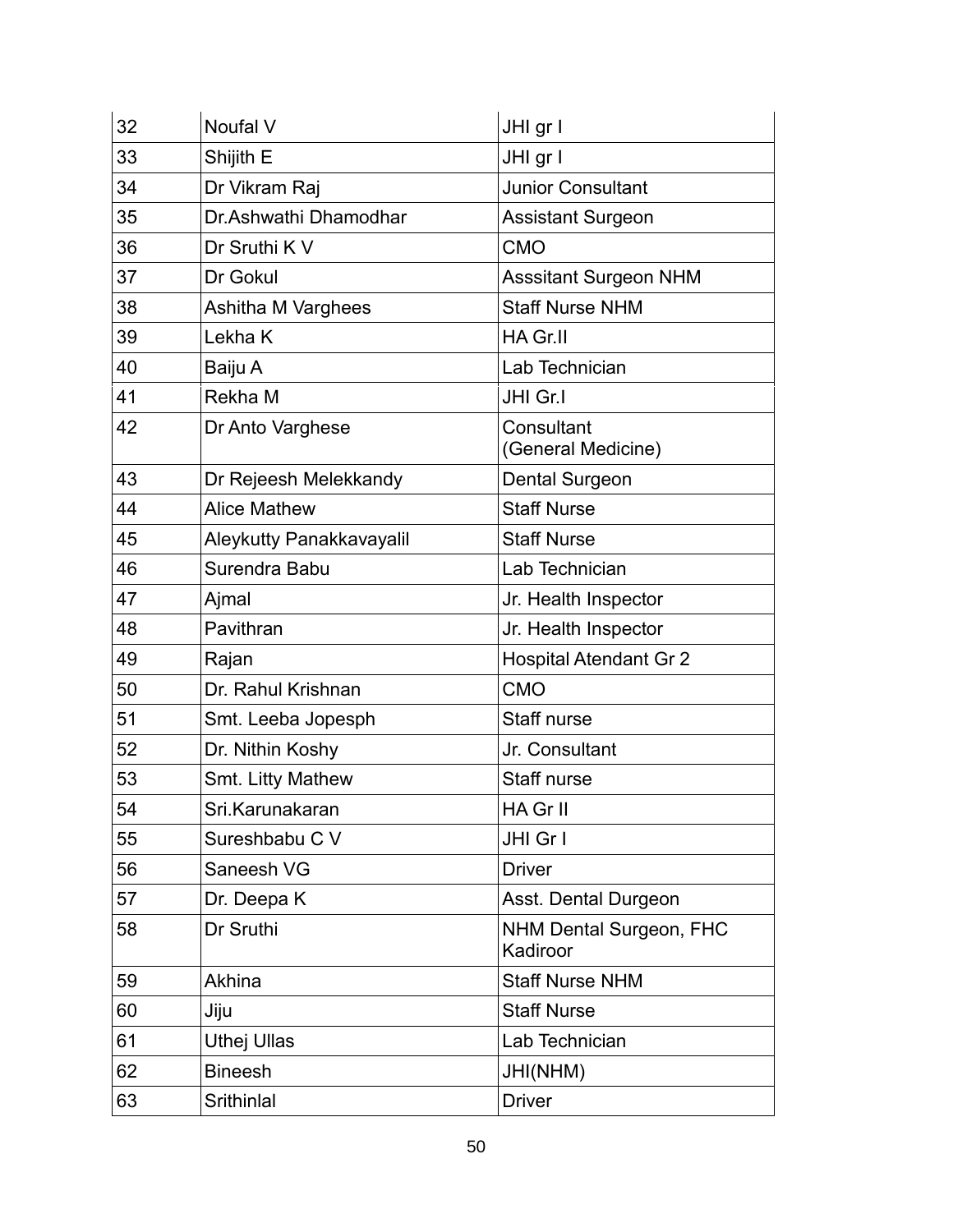| 64 | Ajithan                  | <b>Driver</b>                                |
|----|--------------------------|----------------------------------------------|
| 65 | Deekshitha               | Lab Technician, FHC Kadiroor                 |
| 66 | Subair                   | JHIFHC, Payyannur                            |
| 67 | Anjana                   | Lab Technician, PHC, Chokli                  |
| 68 | Anitta                   | <b>Staff Nurse, PHC Peruva</b>               |
| 69 | Dr. Nithin K             | <b>Assistant Surgeon</b>                     |
| 70 | Dr. Sibeesh              | <b>Assistant Surgeon</b>                     |
| 71 | Dr. Binjid K K           | <b>Assistant Dental Surgeon</b>              |
| 72 | Jessy PK                 | <b>Staff Nurse</b>                           |
| 73 | <b>Sherin Augustin</b>   | <b>Staff Nurse</b>                           |
| 74 | <b>Muhammed Syed S</b>   | JHI                                          |
| 75 | Prakasan K               | <b>JHI</b>                                   |
| 76 | <b>DR.ANEESH</b>         | <b>CONSULTANT GENERAL</b><br><b>MEDICINE</b> |
| 77 | DR.VINU                  | <b>CONSULTANT GENERAL</b><br><b>MEDICINE</b> |
| 78 | DR.SASIDHARAN            | <b>CONSULTANT GENERAL</b><br><b>MEDICINE</b> |
| 79 | <b>DR.REMESH BABU M</b>  | <b>CONSULTANT SURGEORY</b>                   |
| 80 | <b>DR.SUBEESH</b>        | <b>JMC SURGEORY</b>                          |
| 81 | DR.RAGENDU               | <b>JMC SURGEORY</b>                          |
| 82 | <b>DR.RASHEED RASAK</b>  | <b>CONSULTANT GYNAC</b>                      |
| 83 | <b>DR.POORNIMA PRABU</b> | <b>CONSULTANT GYNAC</b>                      |
| 84 | <b>DR.PREEJAKS</b>       | <b>JUNIOR CONSULTANT GYNIC</b>               |
| 85 | DR.MIDHUN                | <b>JUNIOR CONSULTANT GYNIC</b>               |
| 86 | DR.SIVASANKARAN          | <b>CONSULTANT PEADIATRICS</b>                |
| 87 | DR.MAYA                  | <b>JMC PEADIATRICS</b>                       |
| 88 | DR.ABDUL SALEEM          | <b>CONSULTANT PEADIATRICS</b>                |
| 89 | DR.KAVITHA               | <b>CONSULTANT ANESTHESIA</b>                 |
| 90 | DR.PUSHPARAJ             | <b>CONSULTANT ANESTHESIA</b>                 |
| 91 | DR.USHA                  | <b>CONSULTANT ANESTHESIA</b>                 |
| 92 | DR.ROSHNI                | <b>CONSULTANT</b><br><b>OPHTALMOLOGY</b>     |
| 93 | DR.SANDHYA RAM           | <b>JUNIOR OPHTHALMOLGY</b>                   |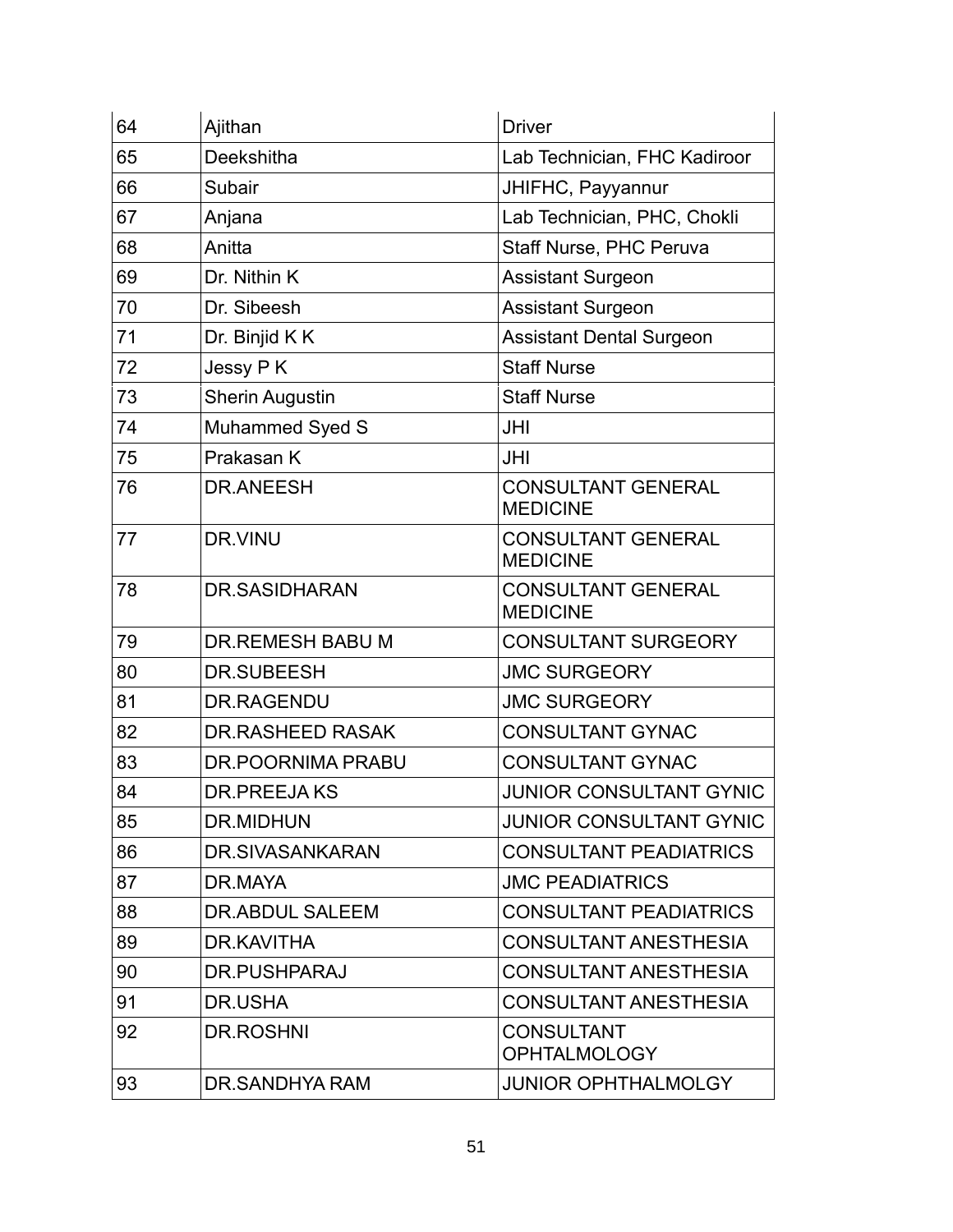| 94  | DR.PRAJEESH                | <b>JUNIOR OPHTHALMOLGY</b>                   |
|-----|----------------------------|----------------------------------------------|
| 95  | <b>DR.SAVITHRI</b>         | <b>CONSULTANT ENT</b>                        |
| 96  | DR.VINEETHA                | <b>CONSULTANT ENT</b>                        |
| 97  | DR. NANDHAKUMAR            | <b>JMC ENT</b>                               |
| 98  | DR.VIJUMON                 | <b>CONSULTANT ORTHO</b>                      |
| 99  | DR.ANANDHAN                | <b>CONSULTANT ORTHO</b>                      |
| 100 | <b>DR.SREEJITH</b>         | <b>JMC ORTHO</b>                             |
| 101 | DR.VIPIN                   | <b>JMC ORTHO</b>                             |
| 102 | <b>DR.SREEJESH VIJAYAN</b> | <b>JMC DERMATOLOGIST</b>                     |
| 103 | DR. ABDUL KAREEM           | <b>CONSULTASNT</b><br><b>RESPIRATORY</b>     |
| 104 | DR.KALESH                  | <b>JMC CONSULTASNT</b><br><b>RESPIRATORY</b> |
| 105 | DR.JITHIN V S              | <b>RMO</b>                                   |
| 106 | DR.ANAND                   | <b>CMO</b>                                   |
| 107 | DR.SANDHYA                 | <b>CMO</b>                                   |
| 108 | <b>DR.NITHUN KRISHNA</b>   | <b>CMO</b>                                   |
| 109 | DR.MUHAMMAD THASNEEM       | <b>CMO</b>                                   |
| 110 | <b>DR.RAMYA EMMANUEL</b>   | <b>CMO</b>                                   |
| 111 | <b>DR.SAJUNS</b>           | <b>JMC DENTAL</b>                            |
| 112 | VIJU                       | <b>DRIVER</b>                                |
| 113 | <b>STEFINA RAJ E</b>       | JHI GR-11                                    |
| 114 | <b>VALSATHILAKAN</b>       | JHI GR-1                                     |
| 115 | <b>ASWATHI KP</b>          | <b>LAB TECHNICIAN</b>                        |
| 116 | <b>SUHARSHAR</b>           | <b>LAB TECHNICIAN</b>                        |
| 117 | <b>SREEKALA</b>            | <b>LAB TECHNICIAN</b>                        |

# **Kasaragod**

| SI. No.        | <b>Name</b>               | <b>Designation</b> |
|----------------|---------------------------|--------------------|
|                | Dr Asharani - 9447640999  |                    |
| $\overline{2}$ | Ashwini - 9539201467      | Lab tech           |
| 3              | Divyak (S/N) – 7510861797 |                    |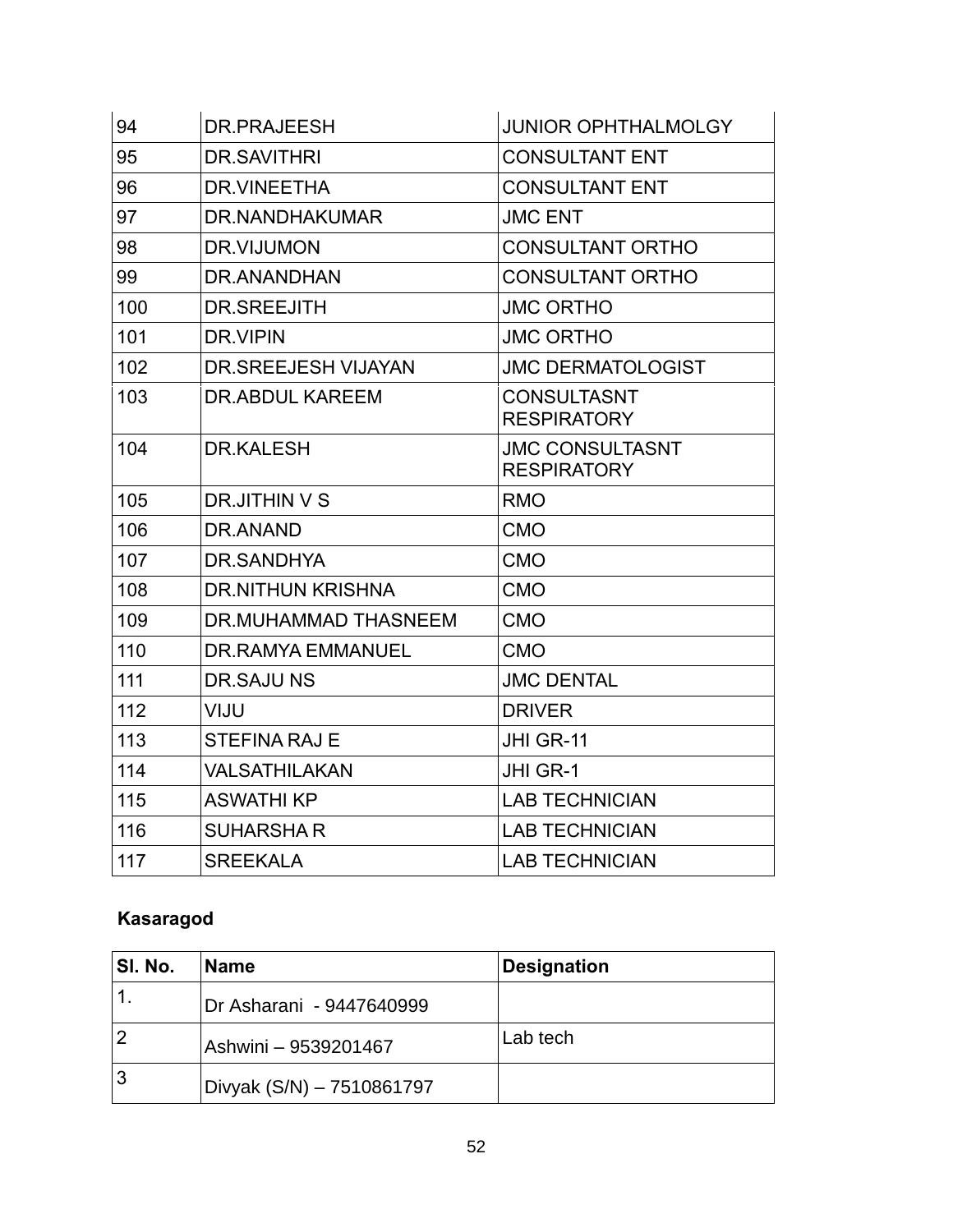| 4.             | Dr. Jibin Moncy (8527604723)               |                    |
|----------------|--------------------------------------------|--------------------|
| 5              | Dr. Mark Jacob (9497306295                 |                    |
| 6              | Smt. Shyni M (8075040248)                  | Lab Tech.          |
| $\overline{7}$ | Smt. Midhuna V.N. (9686299781)             | Lab Tech.          |
| 8              | Dr. Gokul (8892677924                      |                    |
| 9.             | Dr. Dhanesh (9846216484                    |                    |
| 10             | Smt. Remya (9562535543)                    | <b>Staff Nurse</b> |
| 11             | Dr. Venu C (9446760385)                    |                    |
| 12             | Shri Vijesh (9446673734)                   | <b>Staff Nurse</b> |
| 13             | Chithra T (9745427200                      | (RBSK Nurse)       |
| 14             | Dr. Mythil -8304812407                     |                    |
| 15             | Smt. Dhanya S.O8281883993                  | Lab Technician     |
| 16             | Smt. Asiya (9847164794)                    | <b>Staff Nurse</b> |
| 17             | Smt. Aswini (9846091337)                   | <b>Staff Nurse</b> |
| 18             | <b>Shri Santhosh Kumble</b>                |                    |
| 19             | Dr. Rahul V (9496758460)                   |                    |
| 20             | Shri Anilkumar                             | Lab Tech.          |
| 21             | Smt. Jalaja K.K (9605637119)               |                    |
| 22             | Dr. Vivek K (7907210720                    |                    |
| 23             | Smt. Nikhila P -9745191436                 | Lab Tech           |
| 24             | Smt. Anitha K 9446202542                   | <b>JPHN</b>        |
| 25             | Unnikrishnan<br>P.K.<br>Shri<br>9495865920 | JHI                |
| 26             | Dr. Shincy - 8156899480                    |                    |
| 27             | Sujeesh - 9526525259                       | Lab Tech           |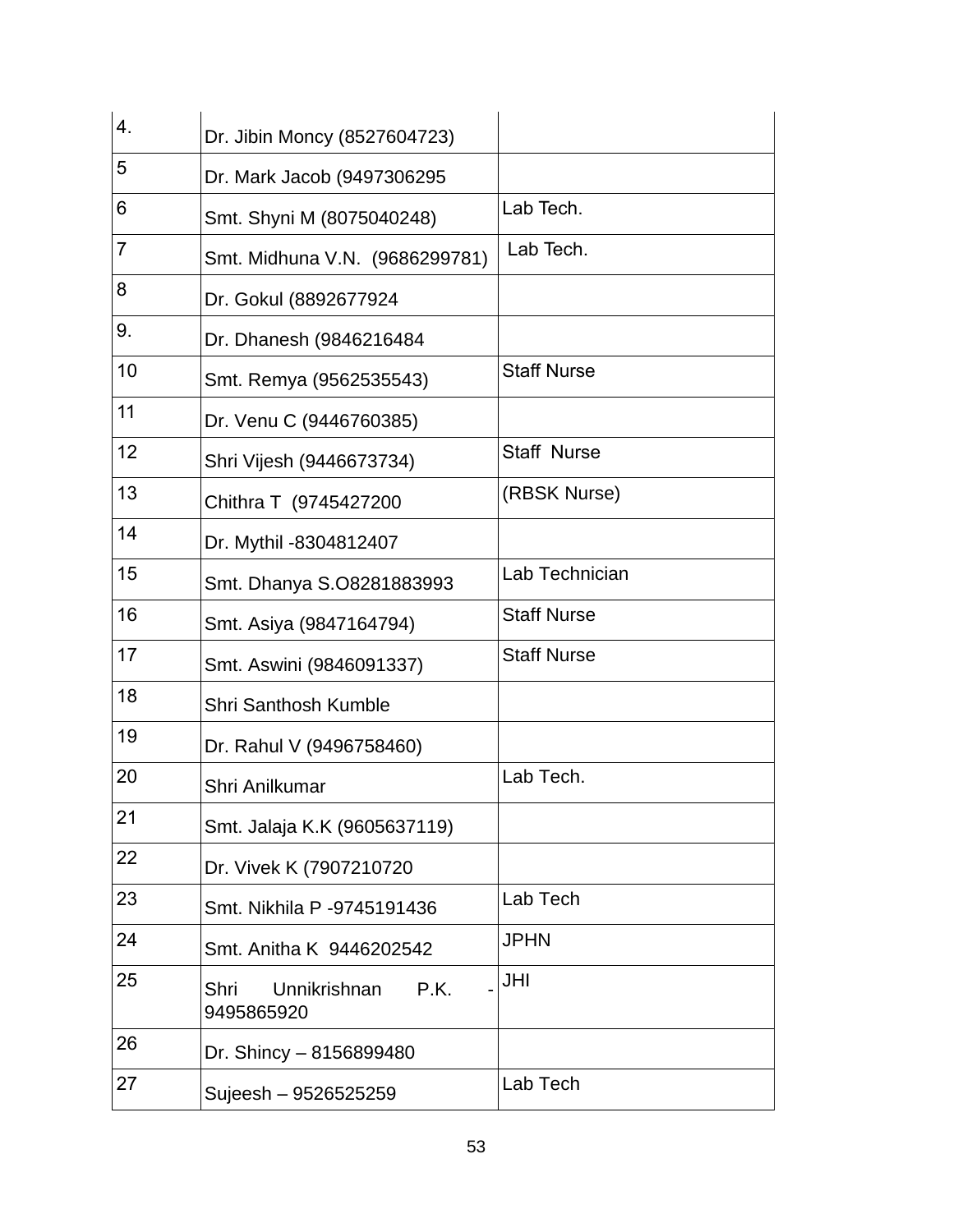| 28 | Shri Jobby Jospeh - 8547318501            | <b>JHI</b>         |
|----|-------------------------------------------|--------------------|
| 29 | Ismail<br>Haseena<br>Smt.<br>(9188276105) | <b>Staff Nurse</b> |
| 30 | Dr. Fathima A - 9496357230                |                    |
| 31 | Smt. Praseena - 9496559669                | <b>Staff Nurse</b> |
| 32 | Dr. Elizabeth Lovely (9020653595)         |                    |
| 33 | Smt. Soorymol P (9497138788               | <b>Staff Nurse</b> |
| 34 | Smt. Soumya (7403251040                   |                    |

### **MALAPPURAM**

| SI. No.        | <b>Name of Officer</b> | <b>Designation</b>       |
|----------------|------------------------|--------------------------|
| 1              | Dr. Krishnadas         | <b>Junior Consultant</b> |
| $\overline{2}$ | Dr. Praveena           | <b>Junior Consultant</b> |
| 3              | Dr. Aboobacker         | <b>Junior Consultant</b> |
| 4              | Dr. Muhammed Hussain   | <b>Junior Resident</b>   |
| $\overline{5}$ | Dr. Shakeebar          | <b>Assistant Surgeon</b> |
| 6              | Dr. Vaheedh            | <b>Assistant Surgeon</b> |
| $\overline{7}$ | Dr. Anwar Sadath       | <b>Assistant Surgeon</b> |
| 8              | Dr. Rafeeq Ali         | <b>Junior Consultant</b> |
| 9              | Dr. Bushara            | <b>Junior Resident</b>   |
| 10             | Dr. Fahadh             | <b>Junior Resident</b>   |
| 11             | Dr. Althaf             | <b>Junior Resident</b>   |
| 12             | Dr. Rajalakshmi        | <b>Junior Resident</b>   |
| 13             | Dr. Fayis              | <b>Junior Resident</b>   |
| 14             | Dr. Abdul Hakeem       | <b>Junior Resident</b>   |
| 15             | Dr. Ashiq Sadath       | <b>Junior Resident</b>   |
| 16             | Dr. Ashitha            | <b>Junior Resident</b>   |
| 17             | Dr. Sayi Soorya        | <b>Senior Resident</b>   |
| 18             | Dr. Navya              | <b>Senior Resident</b>   |
| 19             | Dr. Shereef            | <b>Senior Resident</b>   |
| 20             | Dr. Ajayan             | <b>Senior Resident</b>   |
| 21             | Dr. Fathima Kuloth     | <b>Senior Resident</b>   |
| 22             | Dr. Sabir              | <b>Assistant Surgeon</b> |
| 23             | Dr. Nishitha           | <b>Senior Resident</b>   |
| 24             | Dr. Anus               | <b>Senior Resident</b>   |
| 25             | Dr. Hafees             | <b>Senior Resident</b>   |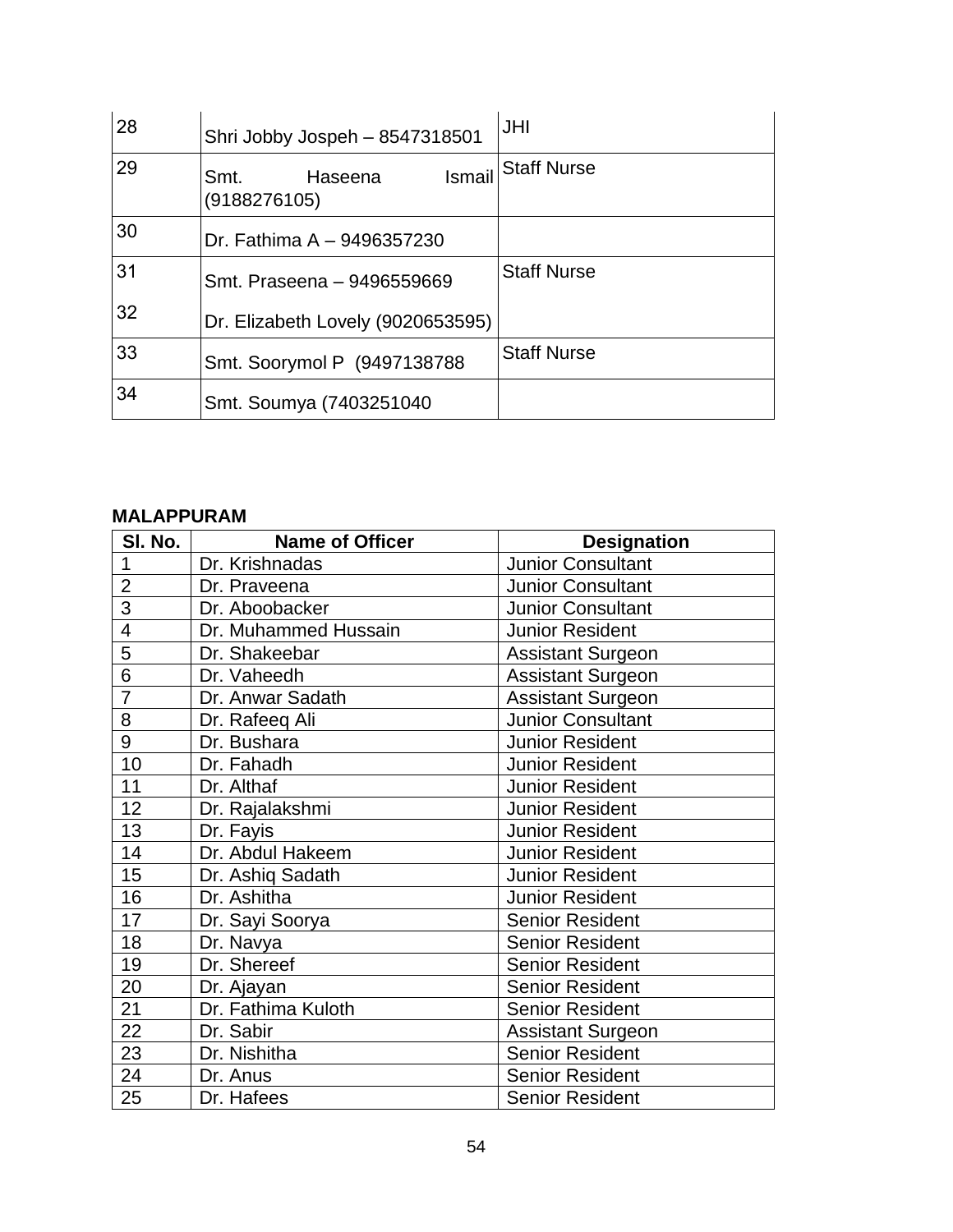| 26              | Smt. Aparna        | <b>Staff Nurse</b>    |
|-----------------|--------------------|-----------------------|
| $\overline{27}$ | Smt. Geetha        | <b>Staff Nurse</b>    |
| 28              | Smt. Chinchu       | <b>Staff Nurse</b>    |
| 29              | Smt. Saumya        | <b>Staff Nurse</b>    |
| $\overline{30}$ | Sri. Parameshwaran | <b>Cleaning Staff</b> |
| $\overline{31}$ | Sri. Sukumaran     | <b>Cleaning Staff</b> |

## **Palakkad**

| SI.No.                   | <b>Name of Officer</b>        | <b>Designation</b>        |
|--------------------------|-------------------------------|---------------------------|
| 1                        | Dr. Sona                      | <b>Nodal Officer</b>      |
| $\overline{2}$           | Dr. Binu Pole                 | <b>ENT Surgeon</b>        |
| $\overline{3}$           | Dr. Hemalatha                 | <b>ENT Surgeon</b>        |
| $\overline{\mathcal{A}}$ | Dr. Ali                       | <b>ENT Surgeon</b>        |
| $\overline{5}$           | Dr. Naveen                    | <b>ENT Surgeon</b>        |
| $\overline{6}$           | Dr. Arun                      | <b>ENT Surgeon</b>        |
| $\overline{7}$           | Dr. Manoj                     | Nodal Officer (Physician) |
| 8                        | Dr. Anju                      | Physician                 |
| 9                        | Dr. Asmath                    | Physiatrist               |
| 10                       | Dr. Sithara                   | Pathologist               |
| 11                       | Dr. Flemi                     |                           |
| 12                       | Dr. Fasal                     |                           |
| 13                       | Dr. Pameli                    | <b>Nodal Officer</b>      |
| 14                       | Dr. Raju                      | <b>ENT Surgeon</b>        |
| 15                       | Dr. Suber                     | Pulmonologist             |
| 16                       | Dr. Jasmine                   | Paediatrician             |
| $\overline{17}$          | Dr. Vinu                      |                           |
| 18                       | Dr. Vipin                     |                           |
| 19                       | Dr. Jyolsna                   |                           |
| 20                       | Dr. Asha (ENT Surgeon)        | <b>Nodal Officer</b>      |
| $\overline{21}$          | Dr. Shyma                     | Ophthalmologist           |
| 22                       | Dr. Varun                     | Paediatrician             |
| 23                       | Dr. Rahul Varma (ENT Surgeon) | <b>Nodal Officer</b>      |
| 24                       | Dr. Sarfras                   | Orthopaedician            |
| 25                       | Dr. Rajesh                    | Physician                 |
| 26                       | Dr. Rejith                    | Ophthalmologist           |
| 27                       | Shri. Rajesh                  | <b>Driver</b>             |
| 28                       | Shri. Ananthan                | <b>Driver</b>             |
| 29                       | Shri. Vineesh                 | <b>Driver</b>             |
| 30                       | Shri. Gopakumar               | Junior Health Inspector   |
| 31                       | Shri. Vinod                   | Junior Health Inspector   |
| 32                       | Shri. Rahul                   | Junior Health Inspector   |
| 33                       | Ms. Livya                     | Junior Health Inspector   |
| 34                       | Dr. Kailas                    | Co-ordinator              |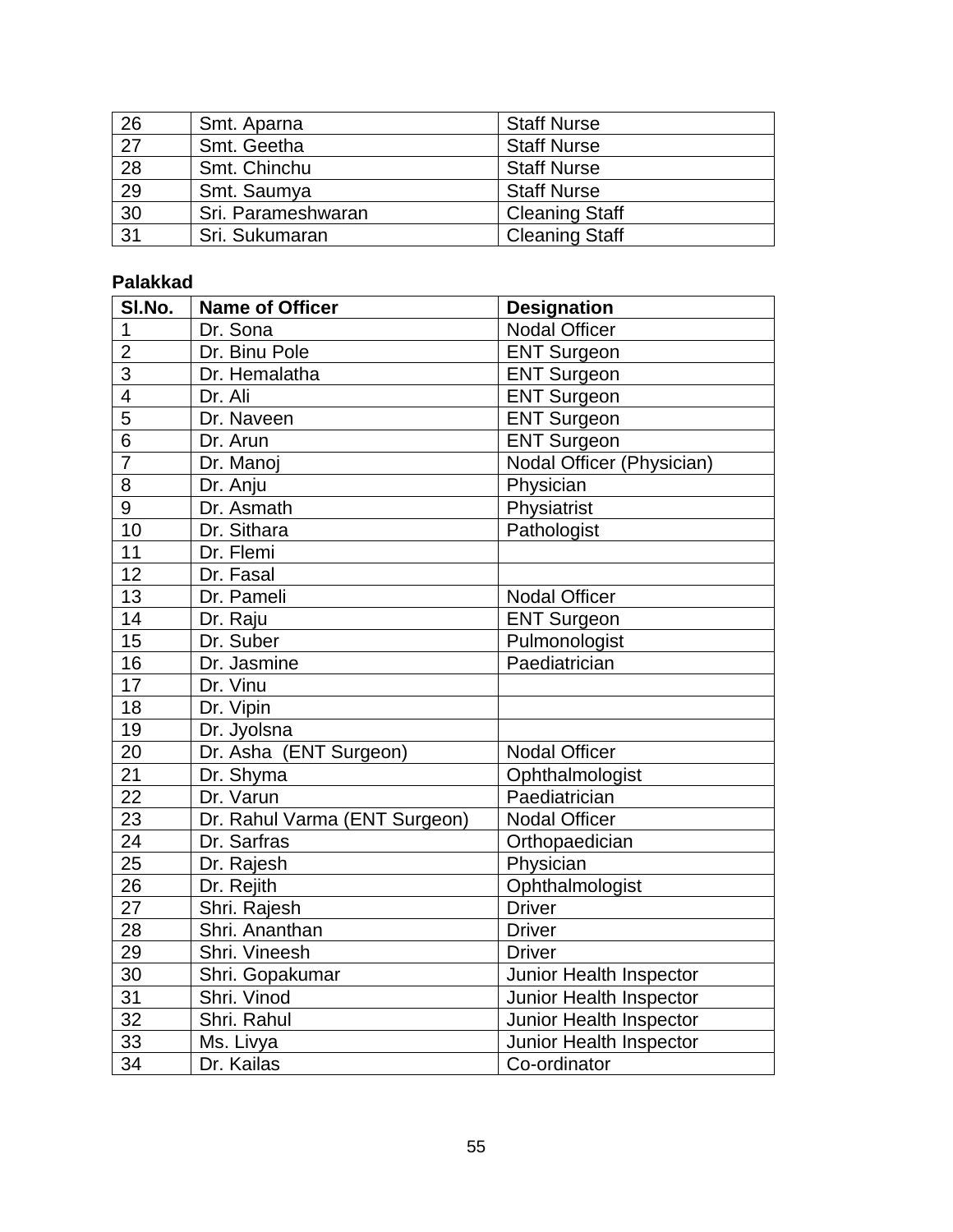# **Annexure -IV: List of Laboratory Personnel**

## **GMC Kottayam**

| SI.No.         | <b>Name of Officer</b>  | <b>Designation</b>             |
|----------------|-------------------------|--------------------------------|
| 1              | Dr. Shobha Kurian       | Professor & HOD, Nodal Officer |
| $\overline{2}$ | Dr. Vipin Sam Alexander | Asst. Professor, Lab in-Charge |
| 3              | Dr. Beena V.G.          | <b>Associate Professor</b>     |
| $\overline{4}$ | Dr. Shanimole P.E       | <b>Assistant Professor</b>     |
| 5              | Shri. Sooraj            | <b>Molecular Biologist</b>     |
| 6              | Shri. Sreejith          | <b>Molecular Biologist</b>     |
| $\overline{7}$ | Smt. Jincy              | Lab Tec.                       |
| 8              | Smt. Adithya            | Lab Tec.                       |
| 9              | Shri, Anand             | Lab Tec                        |
| 10             | Shri. Sneha             | Lab Tec                        |
| 11             | Smt. Anupama            | Lab Tec                        |
| 12             | Shri. Deepak            | Lab Tec                        |
| 13.            | Dr. Aleena              | <b>Junior Resident</b>         |
| 14.            | Dr. Chitra              | Junior Resident                |
| 15             | Dr. Geethu              | <b>Junior Resident</b>         |
| 16             | Shri. Manuraj           | Data Entry Operator            |
| 17             | Smt. Sheeja             | Data Entry Operator            |

## **GMC Thiruvananthapuram**

| 1              | Dr. Sarada Devi. K.L | HoD, Microbiology & Lab in-Charge |
|----------------|----------------------|-----------------------------------|
| 2              | Smt. Vidhya          | <b>Research Assistant</b>         |
| 3.             | Smt. Sherin          | <b>Research Assistant</b>         |
| 4.             | Shri. Sreejith       | <b>Research Scientist</b>         |
| 5.             | Shri. Anoop          | <b>Research Scientist</b>         |
| 6.             | Smt. Aswathy         | <b>Research Scientist</b>         |
| $\overline{7}$ | Smt. Sukanya         | Lab Technician                    |
| 8              | Shri. Arun           | Lab Technician                    |
| 9              | Shri. Jasper         | Lab Technician                    |
| 10             | Smt. Annie           | Lab Technician                    |
| 11             | Smt. Ancy            | Lab Technician                    |
| 12.            | Smt. Lakshmi         | Lab Technician                    |
| 13             | Smt. Deepa           | Lab Technician                    |
| 14             | Dr. Saritha          | <b>Associate Professor</b>        |
| 15             | Dr. Jyothi           | <b>Associate Professor</b>        |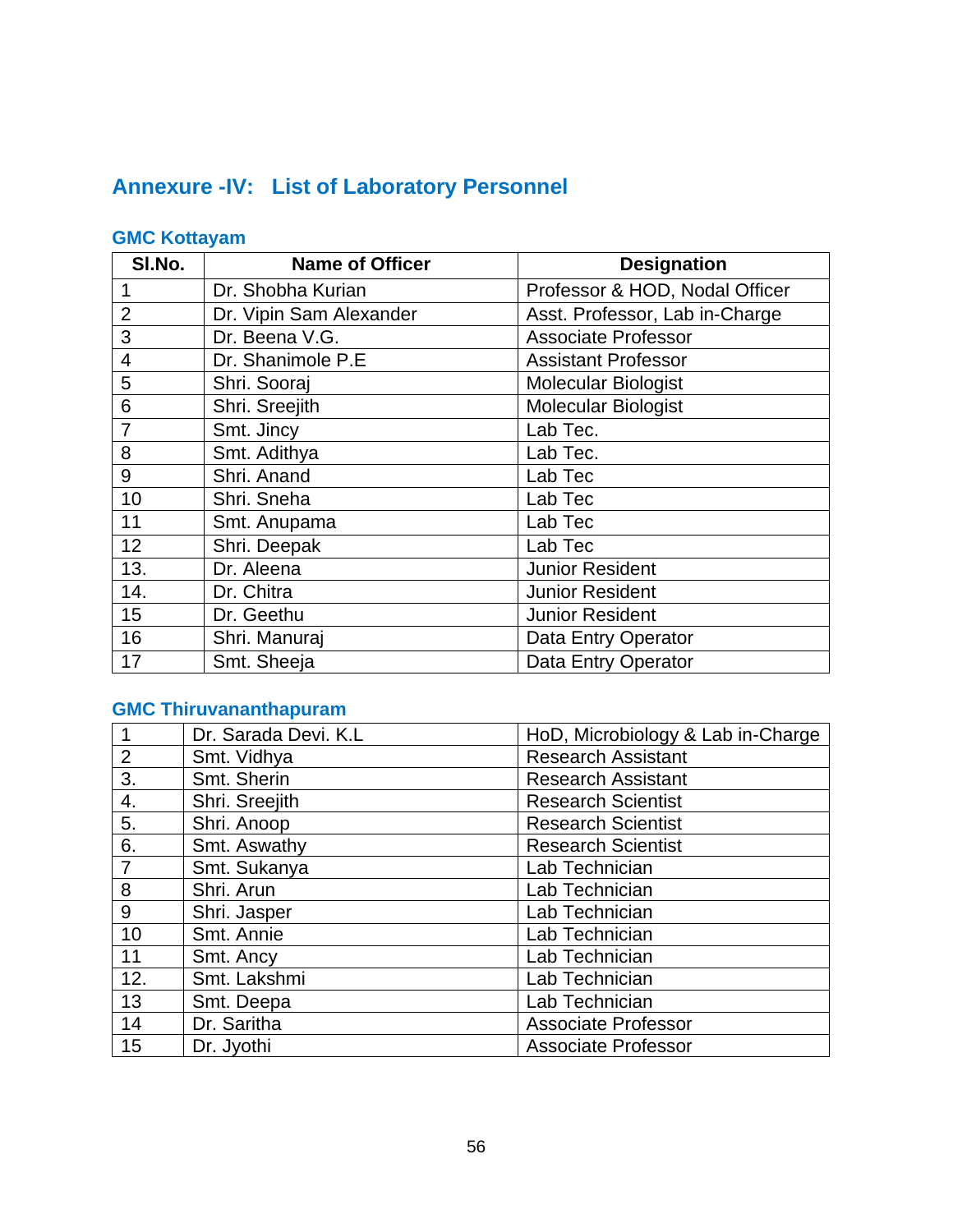### **GMC Ernakulam**

| 1.             | Dr. Lancy. J.     | Professor & HoD (Lab in-Charge     |
|----------------|-------------------|------------------------------------|
| $\overline{2}$ | Dr. Joana         | <b>Associate Professor</b>         |
| 3              | Dr. Neethu John   | <b>Assistant Professor</b>         |
| $\overline{4}$ | Dr. Binitha       | Lecturer                           |
| 5              | Smt. Anna Dominic | Scientific Assistant (Non-medical) |
| 6              | Smt. Hannah       | Scientific Assistant (Non-medical) |
|                | Smt. Rubiya       | Scientific Assistant (Non-medical) |
| 8              | Smt. Akhila       | Scientific Assistant (Non-medical) |
| 9              | Shri, Afeel       | Lab Technician                     |
| 10             | Shri. Arun Joby   | Lab Technician                     |
| 11             | Shri. Aswathy     | Lab Technician                     |
| 12             | Shri. Abdul Salim | Junior Lab Assistant               |
| 13             | Smt. Faisiy       | Junior Lab Assistant               |
| 14             | Smt. Mithu        | Data Entry Operator                |
| 14             | Smt. Joicey       | Cleaner                            |
| 15             | Shri. Sandeep     | Cleaner                            |

# **GMC, Kannur, Pariyaram**

|                | Dr. Rajan Payyappilly, MD, DMV | <b>Nodal Officer</b>       |
|----------------|--------------------------------|----------------------------|
| 2              | Dr. Manasi Ravindran, MD       | <b>Assistant Professor</b> |
| 3              | Dr. Nitya, PhD                 | Junior Lecturer            |
| $\overline{4}$ | Smt. Ajitha Anand, MSC. Micro  | Lecturer                   |
| 5              | Dr. Sharanya                   | <b>PG Resident</b>         |
| 6              | Smt. Remya Varma               | Technician                 |
| $\overline{ }$ | Shri. Mujeeb Rehman            | Technician                 |
| 8              | Smt. Jisha P. MSc. Micro       | Technician                 |
| 9              | Shri. Santhosh Kumar           | Technician                 |
| 10             | Shri. Pramod                   | Data Entry Operator        |

## **MCC COVID Lab Team Details**

|                | Dr. Parthiban            | Faculty    |
|----------------|--------------------------|------------|
| $\overline{2}$ | Dr. Mohan Doss           | Faculty    |
| 3.             | Dr. Sajani Samuel        | Faculty    |
| 4              | Dr. Deepak Roshan        | Faculty    |
| 5              | Dr. Saravanan            | Faculty    |
| 6              | Dr. Vipin                | Faculty    |
| 7.             | Smt. Ramitha             | Technician |
| 8              | Smt. Vincy               | Technician |
| 9              | Shri. Shibin             | Technician |
| 10             | Shri. Deepak Omanakuttan | Technician |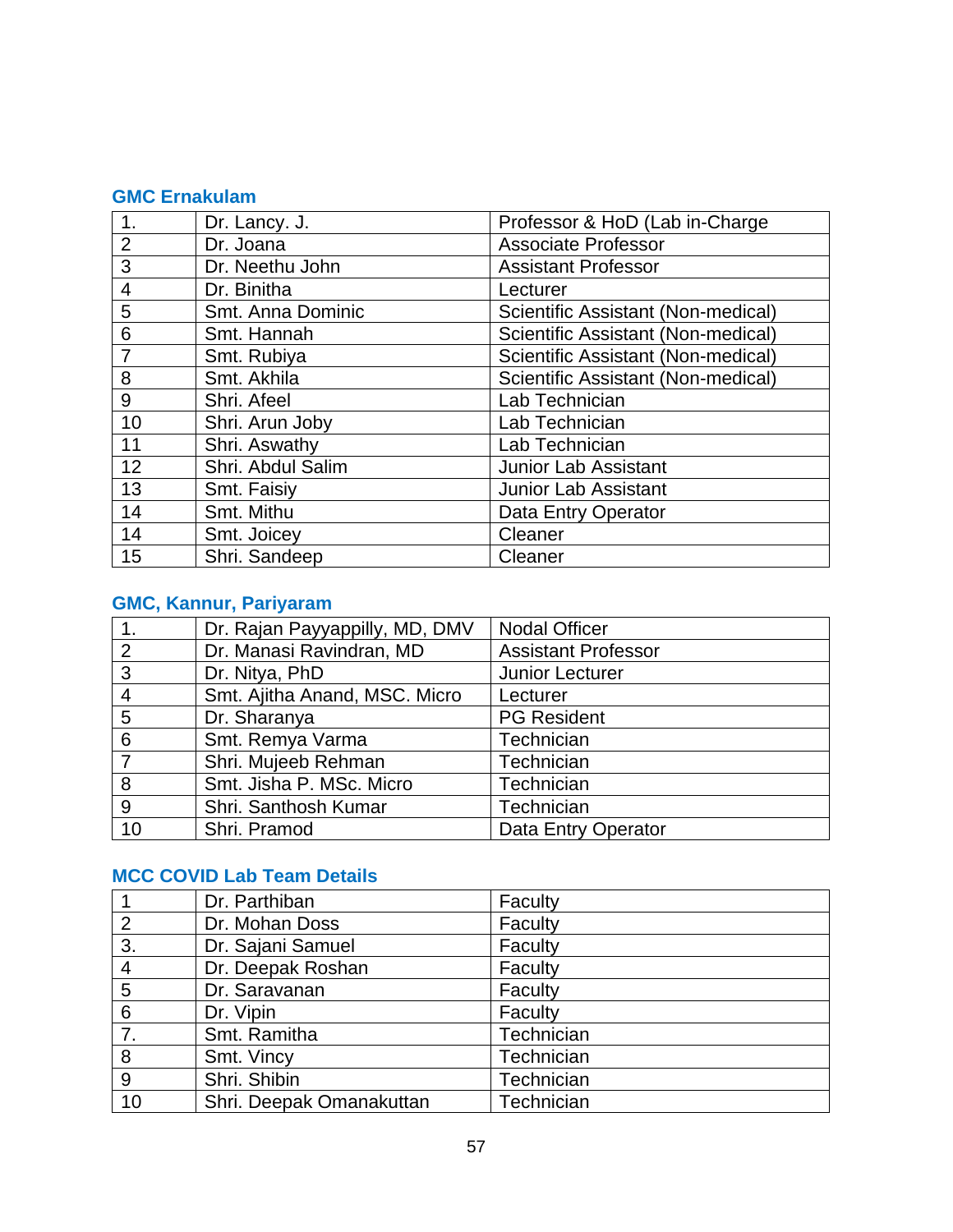| 11              | Shri. Sreehari | Technician                       |
|-----------------|----------------|----------------------------------|
| $\overline{12}$ | Smt. Gopika    | Technician                       |
| $\overline{13}$ | Dr. Zephyrad   | <b>Voluntary Staff</b>           |
| $\overline{14}$ | Dr. Ajeesh     | <b>Voluntary Staff</b>           |
| $\overline{15}$ | Smt. Vijina    | Staff allocated from NHM, Kannur |
| 16              | Shri. Sandeep  | Staff allocated from NHM, Kannur |

## **GMC, KOZHIKODE VRDL**

| 1.                       | Dr. Beena Philomina. J   | Lab in-charge                           |
|--------------------------|--------------------------|-----------------------------------------|
| $\overline{2}$           | Dr. Priyanka Nair        | <b>Research Scientist (Medical)</b>     |
| 3                        | Dr. Prasanth Viswanathan | <b>Research Scientist (Non-Medical)</b> |
| $\overline{\mathcal{A}}$ | Dr. Dhansooraj           | <b>Research Scientist (Non-Medical)</b> |
| 5                        | Smt. Saritha Sivadas     | <b>Research Scientist (Non-Medical)</b> |
| 6.                       | Smt. Shanmy              | <b>Research Scientist (Non-Medical)</b> |
| $\overline{7}$           | Shri. Akash. N.P.        | <b>Research Assistant</b>               |
| 9                        | Smt. Vimisha             | <b>Research Assistant</b>               |
| 10                       | Smt. Keerthi             | Lab Technician (Dept. Staff)            |
| 11                       | Shri. Salim. K.K.        | Lab Technician (Dept. Staff)            |
| 12                       | Shri. Sabareesh Kumar    | Lab Technician (Dept. Staff)            |
| 13                       | Smt. Bijina              | Lab Technician (Dept. Staff)            |
| 14                       | Smt. Haseena             | Lab Technician (Dept. Staff)            |
| 15.                      | Smt. Namitha             | Lab Technician (Dept. Staff)            |
| 16.                      | Shri. Ravi Varma         | Junior Lab Assistant (Dept. Staff)      |
| 17                       | Shri. Pramod             | Junior Lab Assistant (Dept. Staff)      |
| 18                       | Smt. Arifa               | Junior Lab Assistant (Dept. Staff)      |
| 19                       | Shri. Akhil Chandran     | Data Entry Operator                     |
| 20                       | Shri. Apareesh           | Data Entry Operator                     |
| 21                       | Shri. Siva Prasad        | Data Entry Operator                     |
| 22                       | Dr. Kalpana George       | <b>Associate Professor</b>              |
| 23                       | Dr. Shabina. M.B         | <b>Associate Professor</b>              |
| 24                       | Dr. Fairoz               | <b>Assistant Professor</b>              |
| 25                       | Dr. Aiswarya             | <b>Assistant Professor</b>              |
| 26                       | Dr. Sheena               | <b>Assistant Professor</b>              |
| 27.                      | Dr. Pressy               | <b>Assistant Professor</b>              |

# **GMC, Thrissur, VRDL**

|   | Dr. Beena Paul      | Lab in-Charge                           |
|---|---------------------|-----------------------------------------|
| າ | Mrs. Sajitha. K.L.  | <b>Research Scientist (Non-Medical)</b> |
| 3 | Dr. Vimalraj A.N.   | <b>Associate Professor</b>              |
|   | Mr. Faris. K        | <b>Research Assistant</b>               |
| 5 | Dr. Andra R. Menon  | <b>Assistant Professor</b>              |
| 6 | Dr. Kavitha Paul. K | <b>Assistant Professor</b>              |
|   | Dr. Irene Jose. M   | <b>Assistant Professor</b>              |
|   | Dr. Anu P. John     | <b>Assistant Professor</b>              |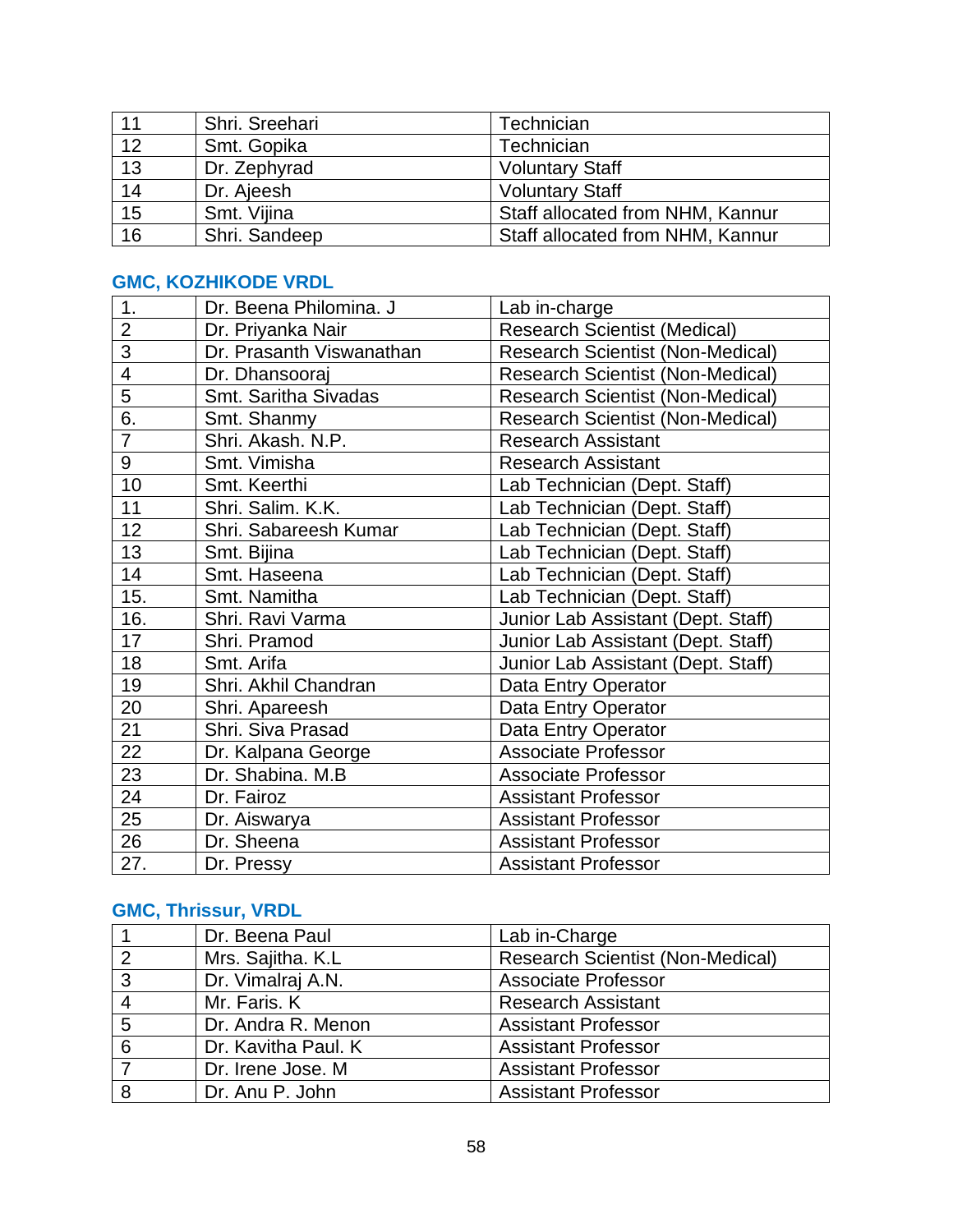| 9               | Dr. Aiswarya Mukundan   | <b>Assistant Professor</b>  |
|-----------------|-------------------------|-----------------------------|
| 10              | Dr. Dagny Hari Vengilat | <b>Senior Resident</b>      |
| 11              | Mrs. Veena. K.V.        | Lab Technician              |
| 12              | Mrs. Sinija. K.S.       | Lab Technician              |
| 13              | Ms. Elizabeth Raphel    | Lab Technician              |
| 14              | Mr. Arun. A             | Lab Technician              |
| 15              | Ms. Smitty Thomas       | Lab Technician              |
| 16              | Ms. Drisya Damodaran    | Lab Technician              |
| 17              | Ms. Anupama. C.K        | Lab Technician              |
| 18              | Mr. Jithin Kumar. C.V   | <b>Junior Lab Assistant</b> |
| 19              | Ms. Nita Rose Robin     | <b>Junior Lab Assistant</b> |
| 20              | Mrs. Sibi Mol. V.K.     | <b>Junior Lab Assistant</b> |
| 21              | Mr. Faizal. K.H.        | Data Entry Operator         |
| $\overline{22}$ | Ms. Delna. T.O.         | Data Entry Operator         |
| 23              | Ms. Shimnamol. K.V.     | Data Entry Operator         |

# **GMC, Manjeri**

| 1              | Dr. Anitha, P.M.         | Lab in-Charge               |
|----------------|--------------------------|-----------------------------|
| $\overline{2}$ | Mr. Niyas. K.P.          | <b>Scientific Officer</b>   |
| 3              | Dr. Pushpa. K            | <b>Department Faculty</b>   |
| 4              | Dr. Sujatha. V.S.        | <b>Department Faculty</b>   |
| 5              | Dr. Jasmine K.A.         | <b>Department Faculty</b>   |
| 6.             | Dr. Ameena. K.K.         | <b>Department Faculty</b>   |
| 7.             | Dr. Manal. K             | <b>Department Faculty</b>   |
| 8              | Mr. Faseeh Mukhthar      | Lab Technician              |
| 9              | Mr. Sarath Babu. V       | Lab Technician              |
| 10             | Mr. Fiyas Khan           | Lab Technician              |
| 11             | Mr. Muhammad Suhaib. T.C | Lab Technician              |
| 12             | Mr. Anwar, O             | Lab Technician              |
| 13             | Mr. Dipin. K             | Lab Technician              |
| 14             | Mr. Abdul Salam. T       | Lab Technician              |
| 15             | Mr. Ashkar               | Lab Technician              |
| 16             | Mr. Athul. A             | Lab Technician              |
| 17             | Mr. Prajeesh             | <b>Junior Lab Assistant</b> |
| 18             | Mrs. Nishitha            | Junior Lab Assistant        |
| 19             | Mr. Mohammad Fazil.T     | <b>Junior Lab Assistant</b> |
| 20             | Mrs. Babitha             | Data Entry Operator         |
| 21             | Mrs. Abdul Jaleel. M     | Data Entry Operator         |
| 22             | Mr. Ranjith. N           | Data Entry Operator         |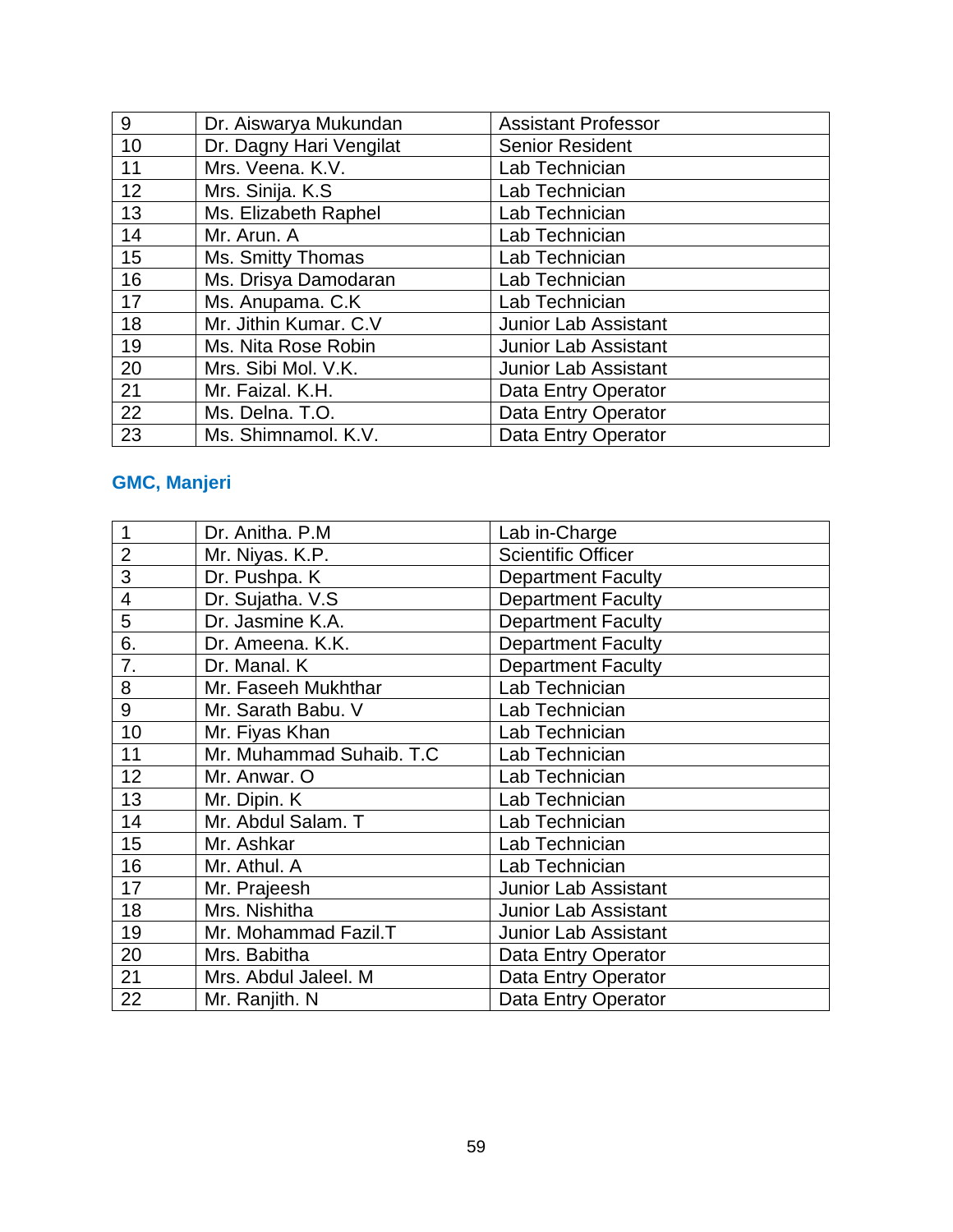## **Inter University Centre for Biomedical Research Centre & Super Specialty Hospital (lUCBRC &SSH), Thalappady, Kottayam**

| 1                        | Dr. K.P. Mohanakumar      | Lab in-Charge & Director            |
|--------------------------|---------------------------|-------------------------------------|
| $\overline{2}$           | Dr. Sathish Mundayoor     | <b>Consulting Scientist</b>         |
| $\overline{3}$           | Dr. Rajesh A Shenoi       | <b>Senior Scientist</b>             |
| $\overline{\mathcal{A}}$ | Dr. Usha Rajamma          | <b>Senior Scientist</b>             |
| 5                        | Dr. Goutam Chandra        | <b>Senior Scientist</b>             |
| $\overline{6}$           | Dr. Aswathyraj. S         | <b>Research Associate</b>           |
| $\overline{7}$           | Dr. Pramod Kumar. R       | <b>Research Associate</b>           |
| 8                        | Dr. Deepthi Varughese     | <b>Research Associate</b>           |
| 9                        | Dr. Blessy. M. Mani       | <b>Research Associate</b>           |
| 10                       | Dr. Remya. V.R.           | <b>DST Women Scientist</b>          |
| 11                       | Mr. Prabin Pradeep        | <b>Junior Research Fellow</b>       |
| 12                       | Mrs. Chinthu V. Saji      | <b>Senior Research Fellow</b>       |
| 13                       | Mrs. Krishna. S. Nair     | <b>Senior Research Fellow</b>       |
| 14                       | Ms. Roana Liz George      | <b>Senior Research Fellow</b>       |
| 15                       | Ms. Rinku Raj Mullasseril | <b>Senior Research Fellow</b>       |
| 16                       | Ms. Ramitha. P.A.         | <b>Project Fellow</b>               |
| 17                       | Ms. Arya Mohan            | <b>Project Fellow</b>               |
| 18.                      | Mrs. Renju Madhavan       | Lab Technician                      |
| 19                       | Ms. Praseeda. R           | Lab Technician                      |
| 20                       | Mr. Raveendran. C.        | <b>Chief Administrative Officer</b> |
| 21                       | Ms. Merin Susan Jacob     | Data Entry Operator                 |
| 22                       | Mr. Sreekumar. C          | Data Entry Operator                 |
| 23                       | Mrs. Shyni. R             | Data Entry Operator                 |
| 24                       | Mrs. Mayamol Ravi         | <b>Cleaning Staff</b>               |
| 25                       | Mrs. Santhamma. P.K.      | <b>Cleaning Staff</b>               |
| 26                       | Mr. Shelbi. P.K.          | <b>Cleaning Staff</b>               |
| 27                       | Mr. Delphin Thomas        | PG Student CPAS/Volunteer           |
| 28                       | Ms. Anju. R. Nair         | PG Student CPAS/Volunteer           |
| 29                       | Ms. Jinit Jose            | PG Student CPAS/Volunteer           |
| 30                       | Ms. Aswathy Sasikumar     | PG Student CPAS/Volunteer           |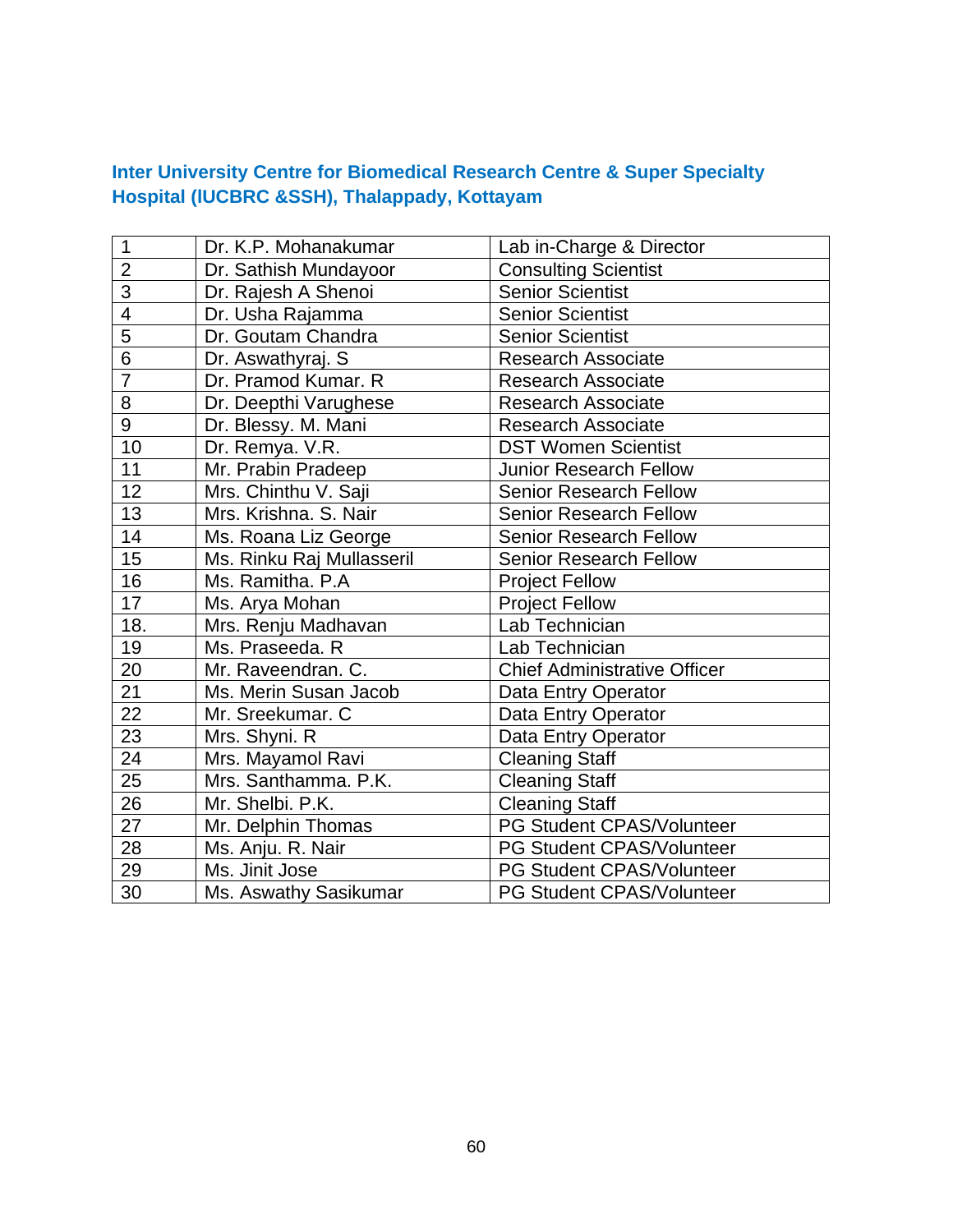#### **Acknowledgment**

The Department of Health and Family Welfare is taking all efforts to contain the COVID 19 epidemic. The team of doctors developed the methodology and management of the surveillance with the objective to identify whether there is community outbreak. In this exercise, the field teams have been taking huge efforts. I appreciate the field works done by various surveillance teams and acknowledge the guidance given to them by the COVID District Surveillance Officers.

I appreciate the contribution of Dr Sandeep Dy Director Health Services, Dr Tony Lawrence, Assistant Professor, Department of Community Medicine, MCH Thiruvananthapuram, Dr Aparna Mohan, Junior Resident, Department of Community Medicine, MCH Thiruvananthapuram and Dr Rakesh PS, Consultant, WHO NTEP. Dr Indu PS, State Nodal Officer Prevention of Epidemic and Infectious Disease and Head of the Department PSM MCH Thrivuvanthapuram has coordinated epidemiology studies of the cases.

I appreciate the excellent work done by Dr Zinia T Nujum, Associate Professor, GMC, Kollam and team. The team led by Dr Zinia has submitted the detailed report, which can be studied as a standard model for doing epidemiology studies.

I thank all the officers and people participated in completing the sentinel surveillance four rounds in the first month. I appreciate the work done by all the heads of laboratories and their teams and the Lab testing management unit at the State level.